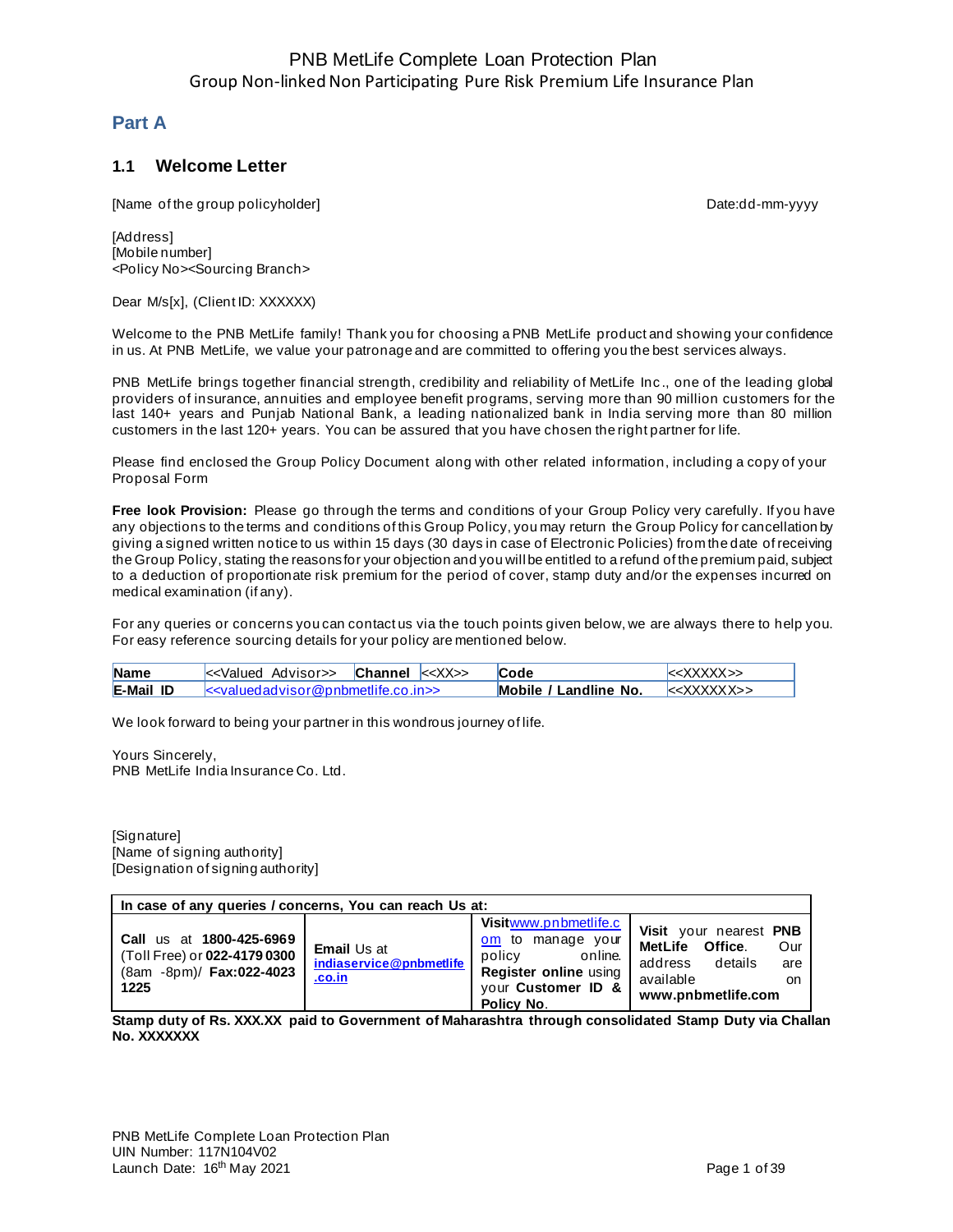### **1.2 Group Policy Preamble**

## **PNB MetLife Complete Loan Protection Plan Group Non-linked Non Participating Pure Risk Premium Life Insurance Plan**

This is a contract of group insurance between you and PNB MetLife India Insurance Company Limited. This contract of insurance has been enacted on receipt of the premium deposit and is based on the details in the Proposal received together with the other information, documentation and declarations received from you for effecting a life insurance contract on the lives of the persons named in the Group Policy Schedule below.

We agree to pay the benefits under this Group Policy on the occurrence of death/diagnosis of covered contingency as described in **Part F** of this Group Policy, subject to the terms and conditions of the Group Policy.

#### **On examination of the Group Policy, if You notice any mistake(s) or error(s), please return the Group Policy document to Us in order that We may rectify the mistake(s)/error(s).**

Signed by and on behalf of PNB MetLife India Insurance Company Limited

[Signature] [Name of signing authority] [Designation of signing authority]

## **1.3 Group Policy Schedule**

| Name of the Plan                                                                                       | PNB MetLife Complete Loan Protection Plan                                |  |  |  |
|--------------------------------------------------------------------------------------------------------|--------------------------------------------------------------------------|--|--|--|
| Nature of the Plan                                                                                     | Group Non Participating Non-linked Pure Risk Premium Life Insurance Plan |  |  |  |
| <b>UIN</b>                                                                                             | 117N104V02                                                               |  |  |  |
| Group<br>Date of<br>Proposal<br><b>Issuing</b><br><b>Policy</b><br>office<br>number<br>issue<br>number |                                                                          |  |  |  |

#### **1. Details of the Group Policyholder**

| Name<br>the<br>Group<br>οf<br>Policyholder |     |
|--------------------------------------------|-----|
| Lender-Borrower Group                      | Y/N |

#### **2. Group Policy Details**

| Date of Inception of the Group                            |                                                                                                                |
|-----------------------------------------------------------|----------------------------------------------------------------------------------------------------------------|
| Policy                                                    |                                                                                                                |
| Annual Renewal Date                                       |                                                                                                                |
| Group Policy Term                                         |                                                                                                                |
| Premium Paying Term                                       |                                                                                                                |
| Nature of Group                                           | Employer / Non-Employer                                                                                        |
| Definition of Insured Members                             | For example, coverage against educational loan with XYZ Bank                                                   |
| Life Cover option chosen                                  | Single life cover / Joint Life cover                                                                           |
| Cover option                                              | Level / Reducing                                                                                               |
| Plan Option                                               | Life Protection/Life Protection Plus/ Accidental Safeguard/ Critical Illness<br>Safequard/Disability Safequard |
| Moratorium period                                         | Yes / No. If Yes, Specify the number of years applicable: [X] Years                                            |
| Number of lives (at Date of<br>Inception of Group Policy) | [X]                                                                                                            |
| Initial Premiums                                          | Rs.                                                                                                            |
| Received                                                  |                                                                                                                |
| GST/cess*                                                 | Rs.                                                                                                            |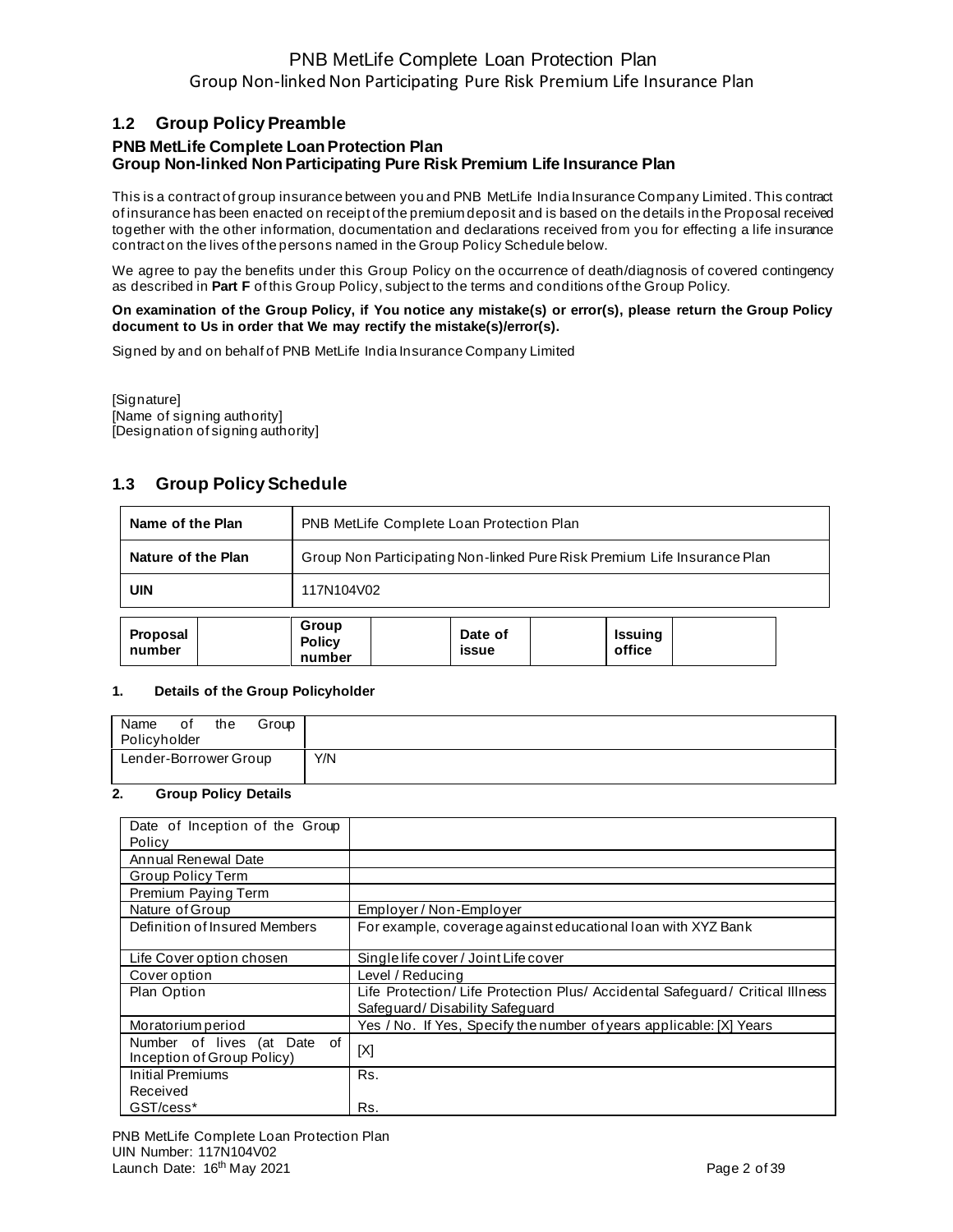| Total initial premium received  | Rs.                    |
|---------------------------------|------------------------|
| Initial Cover Amount per Member | <sum assured=""></sum> |
| Initial Total Cover Amount      | Rs.                    |
| Definition of Insured Member    |                        |
| Risk Ceasing Age                |                        |
| <b>Eligibility Criteria</b>     |                        |
| Special Provisions (if any)     |                        |

#### **3. Coverage Structure**

Minimum Sum Assured: Rs. Maximum Sum Assured: Rs. Whether 'Loan Cover Schedule' is attached? Yes / No

Terms & Conditions as per the Quote, if any:

#### **4. Contribution: Premiums to be borne by [PH / IM]**

| Contribution | Name | Borne By |
|--------------|------|----------|
|              |      |          |
|              |      |          |

PH: Group Policyholder, IM: Insured Member

#### **5. Details of Agent/Corporate Agency/Intermediary**

| Name           |  |
|----------------|--|
| License number |  |
| Phone number   |  |
| Address        |  |
| Email address  |  |

#### **6. Premium Details**

| Premium payment type                                                     | [Single Premium / 5 Pay] |
|--------------------------------------------------------------------------|--------------------------|
| <b>Premium Mode</b>                                                      |                          |
| Premium amount including<br><b>Services</b><br>Goods and<br>$tax(GST)^*$ | $Rs. \Leftrightarrow$    |
| <b>Total Premiums Paid</b>                                               | $Rs. \Leftrightarrow$    |

\*Premium amount paid by the **Group Policyholder** is inclusive of GST at prevailing rates. Premium amount is subject to change in case of any variance in the present rate of tax or in the event of any new or additional tax/levy being made applicable/ impo sed on the premium(s) by the competent authority. In case of any such variance in the present rate of tax or any new or additional tax/levy being imposed, the same shall be borne by the **Group Policyholder.** 

Policy Currency: Indian Rupees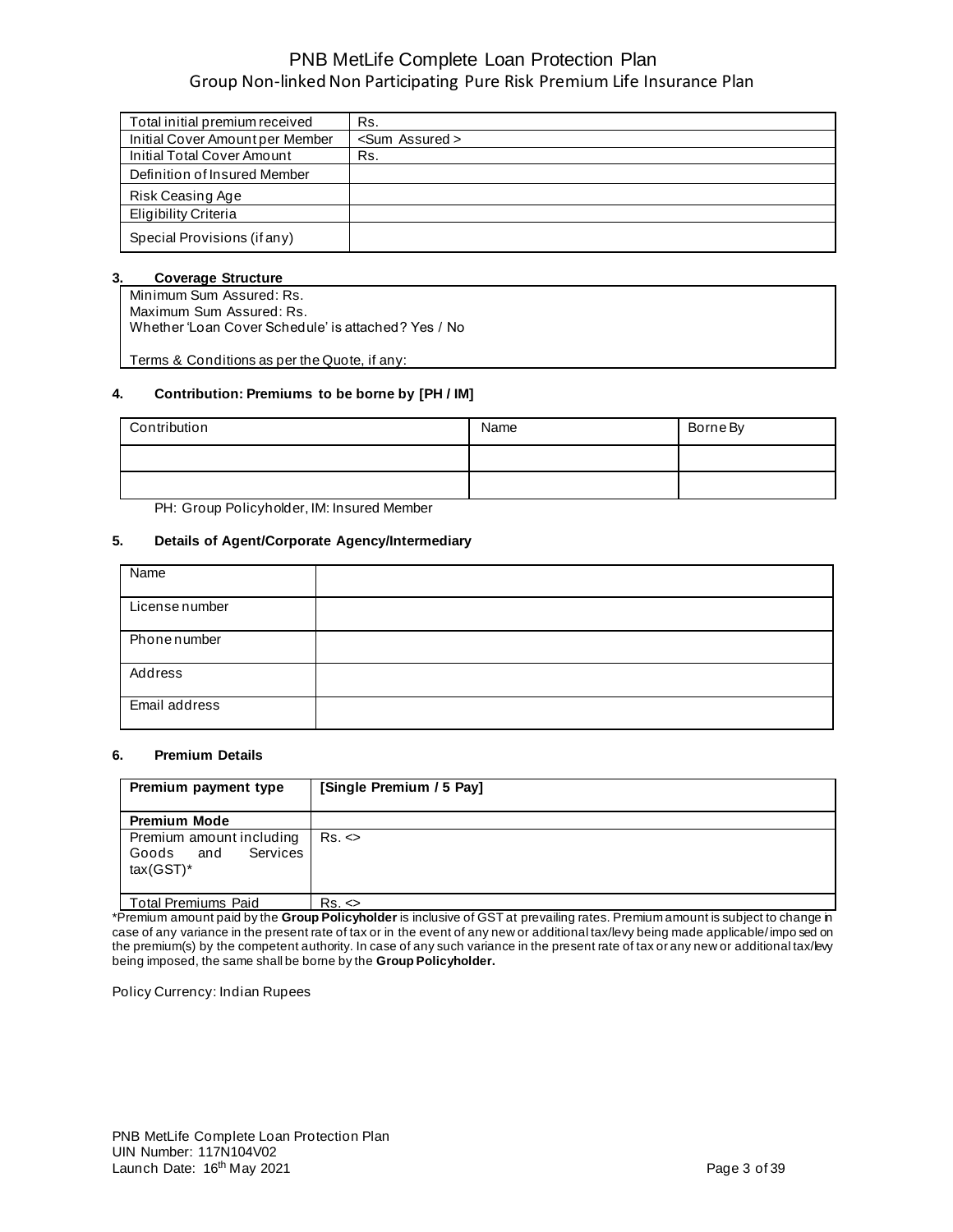# **Key Feature Document**

|                                 | <b>Single Life Cover</b>                                                                                                                                                                                                                                                                                                                                                                                                                                                                                                                                         | Covers the primary borrower only                                                                                                                                                                                                                                                                                                                                                                                                                                                                                                                                                                                                                                                                                        |  |
|---------------------------------|------------------------------------------------------------------------------------------------------------------------------------------------------------------------------------------------------------------------------------------------------------------------------------------------------------------------------------------------------------------------------------------------------------------------------------------------------------------------------------------------------------------------------------------------------------------|-------------------------------------------------------------------------------------------------------------------------------------------------------------------------------------------------------------------------------------------------------------------------------------------------------------------------------------------------------------------------------------------------------------------------------------------------------------------------------------------------------------------------------------------------------------------------------------------------------------------------------------------------------------------------------------------------------------------------|--|
| <b>Insured</b><br><b>Member</b> | Joint Life option                                                                                                                                                                                                                                                                                                                                                                                                                                                                                                                                                | • Maximum of two lives (including the primary applicant) may<br>be covered under Joint Life Options subject to conditions<br>stated under part C<br>• Only Option 1 - Life Protection, Option 2 - Life Protection<br>Plus and Option 3 - Accidental Safeguard shall be<br>applicable under Joint Life                                                                                                                                                                                                                                                                                                                                                                                                                   |  |
|                                 | Co-borrower coverage<br>option                                                                                                                                                                                                                                                                                                                                                                                                                                                                                                                                   | • Maximum of 5 lives may be covered under the Co Borrower<br>Cover option<br>• All 5 plan options mentioned above shall be available for<br>each co-borrowers and all of the co borrowers shall choose<br>the same plan option.                                                                                                                                                                                                                                                                                                                                                                                                                                                                                         |  |
| <b>Cover Options</b>            | • Level Cover: Sum Assured at the time of inception of the coverage is payable as per plan<br>option in force and as specified in the certificate of insurance<br>• Reducing Cover: The Sum Assured reduces as per the cover schedule over the tenure of<br>the coverage subject to minimum of Rs.5000. The amount payable on occurrence of<br>covered contingency will be as per the cover schedule specified at inception of the<br>coverage. The cover schedule will form the part of Certificate of Insurance issued to each<br>Insured Member of the group. |                                                                                                                                                                                                                                                                                                                                                                                                                                                                                                                                                                                                                                                                                                                         |  |
| <b>Moratorium</b>               | • A minimum period of 3 months and maximum moratorium period of 7 years would be<br>applicable.<br>• The Sum Assured can remain constant or increase according to the interest applicable and<br>option chosen at inception of the Group Policy. Sum assured during moratorium period shall<br>be in accordance with Part D to this Group Policy.                                                                                                                                                                                                                |                                                                                                                                                                                                                                                                                                                                                                                                                                                                                                                                                                                                                                                                                                                         |  |
|                                 | <b>Option 1: Life</b><br><b>Protection</b>                                                                                                                                                                                                                                                                                                                                                                                                                                                                                                                       | In event of death of the Insured Member, the Sum Assured<br>payable shall be equal to:<br>o The Sum Assured chosen at inception, if level cover option<br>is selected.<br>o The Sum Assured as per the cover schedule as on the date<br>of death, if reducing cover option is chosen.                                                                                                                                                                                                                                                                                                                                                                                                                                   |  |
| <b>Plan Options</b>             | <b>Option 2: Life</b><br><b>Protection Plus</b>                                                                                                                                                                                                                                                                                                                                                                                                                                                                                                                  | In event of death or the Insured Member being Diagnosed with<br>a Terminal Illness as specified under Part F, the Sum Assured<br>payable shall be equal to:<br>o The Sum Assured chosen at inception, if level cover option<br>is selected<br>o The Sum Assured as per the cover schedule as on the date<br>of the occurrence of covered contingency, if reducing cover<br>option is chosen                                                                                                                                                                                                                                                                                                                             |  |
|                                 | <b>Option 3: Accidental</b><br>Safeguard                                                                                                                                                                                                                                                                                                                                                                                                                                                                                                                         | In event of the insured member's death due to accident, 200%<br>of the applicable Sum Assured will be paid as mentioned below.<br>The applicable Sum Assured is equal to<br>o Sum Assured chosen at inception, if level cover option is<br>selected<br>o Sum Assured as per the cover schedule as on the date of<br>death, if reducing cover option is chosen<br>In the event of death due to reasons other than accident, the<br>applicable Sum Assured will be paid as mentioned below<br>The applicable Sum Assured is equal to<br>o Sum Assured chosen at inception, if level cover option is<br>selected<br>o Sum Assured as per the cover schedule as on the date of<br>death, if reducing cover option is chosen |  |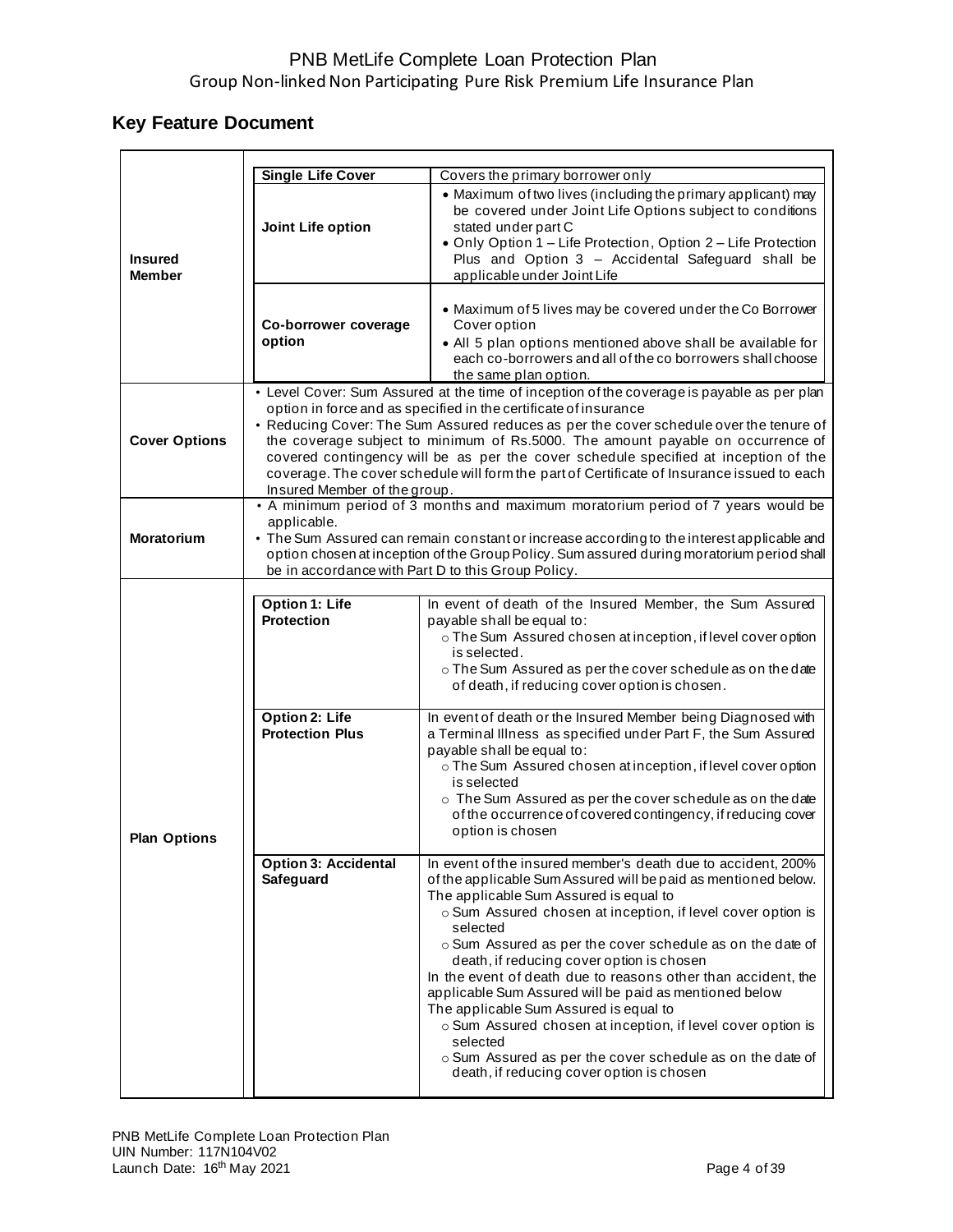|                         | Option<br><b>Critical</b><br>4:                                                             | In the event of death or the Insured Member being Diagnosed                                       |
|-------------------------|---------------------------------------------------------------------------------------------|---------------------------------------------------------------------------------------------------|
|                         | <b>Illness Safeguard</b>                                                                    | with a covered critical illness as specified under Part F, the                                    |
|                         |                                                                                             | benefit payable shall be equal to:                                                                |
|                         |                                                                                             | o The Sum Assured chosen at inception, if level cover option                                      |
|                         |                                                                                             | is selected.                                                                                      |
|                         |                                                                                             | o The Sum Assured as per the cover schedule as on the date                                        |
|                         |                                                                                             | of occurrence of covered contingency, if reducing cover                                           |
|                         |                                                                                             | option is chosen.                                                                                 |
|                         |                                                                                             |                                                                                                   |
|                         |                                                                                             | In case where the CI Benefit Period is shorter than coverage                                      |
|                         |                                                                                             | tenure, after the expiry of the CI benefit period only death                                      |
|                         |                                                                                             | benefit would be covered in respect of the Insured Member                                         |
|                         | <b>Disability</b><br>Option 5:                                                              | In the event of death or ATPD of the Insured Member as                                            |
|                         | Safeguard                                                                                   | specified under Part F, the benefit payable shall be equal to:                                    |
|                         |                                                                                             | o The Sum Assured chosen at inception, if level cover option                                      |
|                         |                                                                                             | is selected.                                                                                      |
|                         |                                                                                             | o The Sum Assured as per the cover schedule as on the date                                        |
|                         |                                                                                             | of occurrence of covered contingency, if reducing cover                                           |
|                         |                                                                                             | option is chosen.                                                                                 |
|                         |                                                                                             |                                                                                                   |
|                         |                                                                                             |                                                                                                   |
|                         |                                                                                             | Plan Options 4 & 5 i.e. Critical Illness Safeguard & Disability Safeguard shall not be applicable |
|                         | under Joint Life option.                                                                    |                                                                                                   |
| Option<br>to            |                                                                                             | In case of termination of this Group Policy, individual Insured Members will have an option to    |
| continue<br>the         |                                                                                             | continue the cover as per the Certificate of Insurance.                                           |
| policy                  |                                                                                             |                                                                                                   |
|                         |                                                                                             |                                                                                                   |
| <b>Maturity Benefit</b> | There is no maturity benefit under this Group Policy.                                       |                                                                                                   |
|                         |                                                                                             |                                                                                                   |
|                         |                                                                                             |                                                                                                   |
| Loan tenure             | An Insured Member can opt for a cover term that is either equal to or lower than the loan   |                                                                                                   |
|                         | tenure subject to maximum 40 years.                                                         |                                                                                                   |
|                         |                                                                                             |                                                                                                   |
|                         |                                                                                             |                                                                                                   |
| Higher or lower         | An Insured Member can opt for a Sum Assured amount that is either equal to, higher (subject |                                                                                                   |
| <b>Sum Assured</b>      | to maximum limit of 120% of loan amount) or lower than the loan amount on the Date of       |                                                                                                   |
|                         | inception of the group policy as per his/her requirements.                                  |                                                                                                   |
|                         |                                                                                             |                                                                                                   |

#### **Key features:**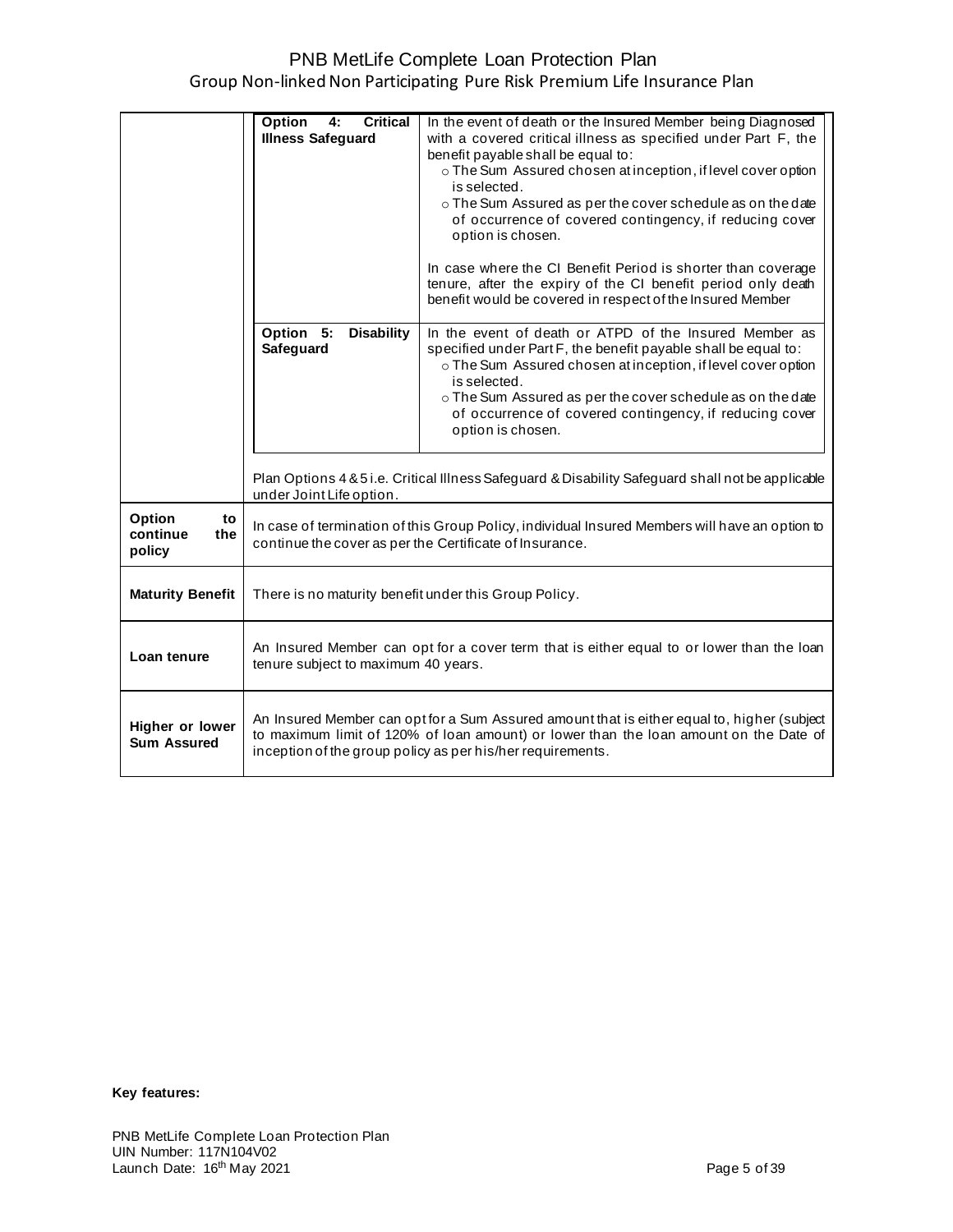| <b>Plan parameters</b>                                                   | <b>Minimum</b>                                                                         | <b>Maximum</b>                                                                                                                           |  |
|--------------------------------------------------------------------------|----------------------------------------------------------------------------------------|------------------------------------------------------------------------------------------------------------------------------------------|--|
| Age at entry of Person<br>Insured                                        | 14 years (for education loans)<br>18 years (for all other loans)                       | Life Protection & Life Protection Plus: 75 years<br>Accidental Safeguard, Critical Illness Safeguard<br>& Disability Safeguard: 65 years |  |
|                                                                          | Single Pay<br>Life Protection, Life Protection Plus & Accidental<br>Safeguard: 1 Month | Life Protection & Life Protection Plus: 40 years<br>(subject to maximum maturity age being less than<br>or equal to 80 years)            |  |
|                                                                          | Critical Illness Safeguard & Disability Safeguard:<br>6 Months                         | Accidental Safeguard & Disability Safeguard: 40                                                                                          |  |
| Policy Term                                                              |                                                                                        | years (subject to maximum maturity age being<br>less than or equal to 75 years)                                                          |  |
|                                                                          | Limited Pay: 6 Years                                                                   | Critical Illness Safeguard:                                                                                                              |  |
|                                                                          |                                                                                        | 30 years (subject to maximum maturity age being<br>less than or equal to 75 years)                                                       |  |
|                                                                          | Regular Pay: 5 Years                                                                   |                                                                                                                                          |  |
| Group Size                                                               | 50 lives                                                                               | No limit                                                                                                                                 |  |
| <b>Sum</b><br>Assured<br>per<br>member                                   | Rs. 5,000                                                                              | No limit                                                                                                                                 |  |
| Premium                                                                  | Based on chosen Sum Assured                                                            |                                                                                                                                          |  |
| Premium Paying Options                                                   | Single pay, 5 pay                                                                      |                                                                                                                                          |  |
| Premium Paying Modes<br>All references to age are as en age last bithday | Yearly, Half-yearly, Monthly                                                           |                                                                                                                                          |  |

All references to age are as on age last birthday

| <b>Nomination</b>                          | Nomination shall be allowed as per the provisions of Section 39 of the Insurance Act,<br>1938 as amended from time to time.                                                                                                                                                                                                                |
|--------------------------------------------|--------------------------------------------------------------------------------------------------------------------------------------------------------------------------------------------------------------------------------------------------------------------------------------------------------------------------------------------|
| <b>Assignment</b>                          | Assignment shall be allowed under this policy as per the provisions of Section 38 of<br>the Insurance Act, 1938 as amended from time to time.                                                                                                                                                                                              |
| <b>Premium Payment</b>                     | Premium payment can be made by cash, cheque, credit card, ECS, online payment,<br>demand draft, and direct debit or any other mode as prescribed by the Authority                                                                                                                                                                          |
| <b>Customer Service No.</b>                | 1800 425 6969 (Toll-free) or 022-4179 0300 (8am-8pm)                                                                                                                                                                                                                                                                                       |
| Redressal<br>Grievance<br><b>Mechanism</b> | Visit us www.pnbmetlife.com<br>Email us: indiaservice@pnbmetlife.co.in<br>Write to us:<br>PNB MetLife India Insurance Co. Ltd<br>Unit No. 101, First Floor, Techniplex I, Techniplex Complex, Off Veer Savarkar Flyover,<br>S.V. Road, Goregaon (West), Mumbai - 400 062, Maharashtra.<br>022 - 4179 0300 (8am -8pm)/ Fax: 022 - 4023 1225 |

**For detailed benefits, please refer to policy terms and conditions**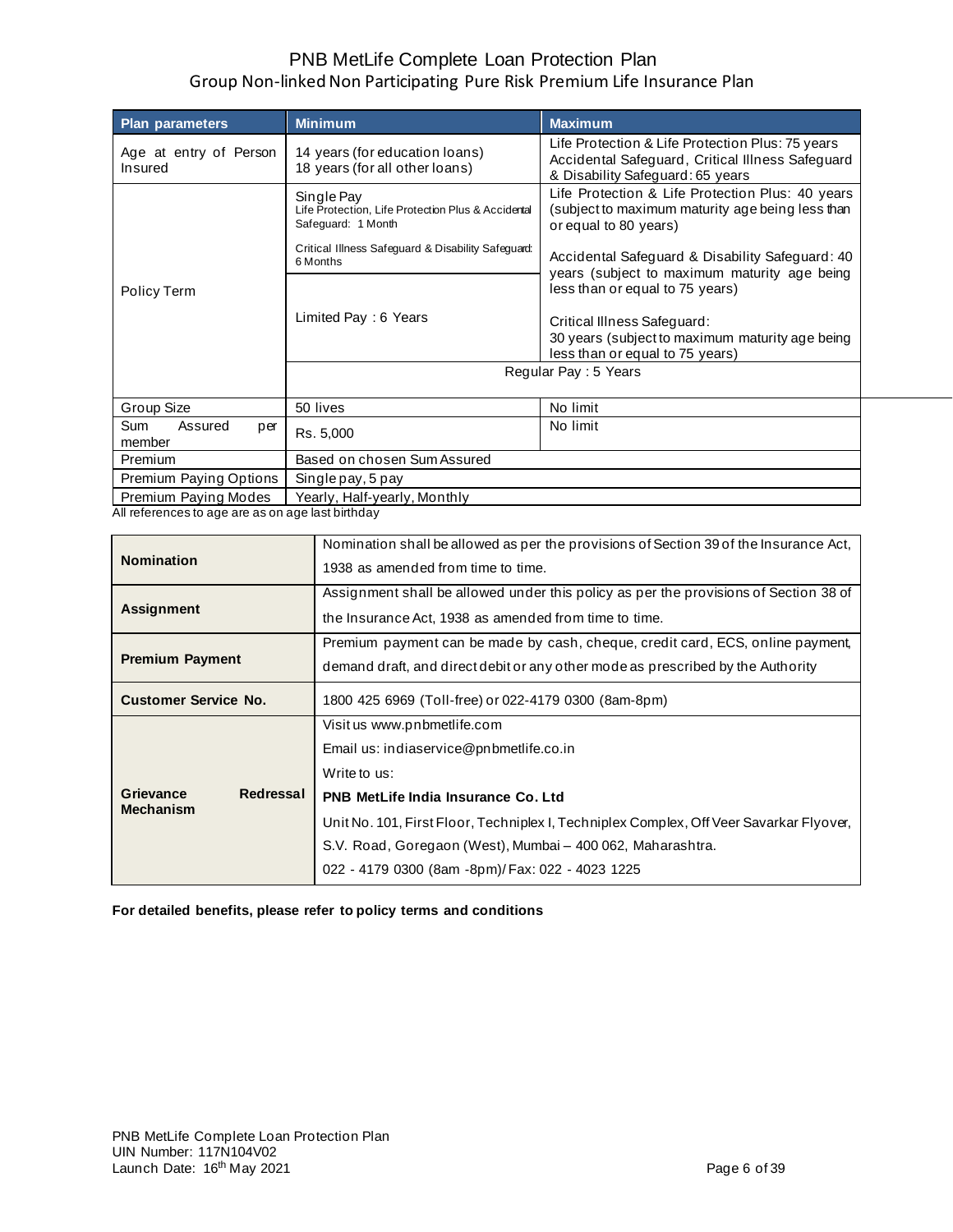## **Part B**

### **2.1 Definitions applicable to your policy**

The words or terms below that appear in this **Group Policy** in initial capitals and **bold** type will have the specific meaning given to them below. These defined words or terms will, where appropriate to the context, be read so that the singular includes the plural, and the masculine includes the feminine.

- **1. Accident** means a sudden, unforeseen and involuntary event caused by external, visible and violent means.
- **2. Age** means the age of the **Insured Member** as of last birthday.
- **3. Annual Renewal Date** means the date on which the **Group Policy** is due for renewal as stated in the **Group Policy Schedule**.
- **4. Appointee** shall mean a person who is appointed by the **Insured Member** to receive the **Sum Assured** for and on behalf of the **Nominee**, if the **Nominee** is a minor on the date of the payment of the **Sum Assured** on the occurrence of death/diagnosis of covered contingency
- **5. Assignee** means the person to whom the rights, Benefits and liabilities under this Policy are transferred by virtue of an assignment under Section 38 of the Insurance Act, 1938, as amended from time to time.
- **6. Assignment** means the process of transferring the rights, Benefits and liabilities to an "assignee". Assignment should be in accordance with the provisions of Section 38 of insurance act, 1938 as amended from time to time.
- **7. Authority** or **IRDAI** means the Insurance Regulatory and Development Authority of India.
- **8. Covered Critical Illness** means the list of Critical illness as specified in **Part F**
- **9. Certificate of Insurance (COI)** means the certificate issued by **Us** to the **Insured Member.**
- **10. Credit Account Statement** means the statement which **You** provide to **Us** in accordance with **Part D**.
- **11. Critical Illness Benefit** Period means the period less than or equal to the Group Policy Term as chosen by the Insured Member to avail Critical Illness benefit under Critical Illness Safeguard Plan Option. The Critical Illness benefit period will be specified in the Certificate of Insurance.
- **12. Date of Inception of the Group Policy** means the date of commencement of risk under this **Group Policy** with respect to an **Insured Member** as specified in the **Group Policy Schedule**.
- **13. Diagnosis / Diagnosed** means the certified diagnosis of a **Terminal Illness** or **Critical Illness** by a **Medical Practitioner**.
- **14. Effective Date of Coverage** is same as the **Date of Inception of the Group Policy** for the **Insured Member.**
- **15. Eligible Member** means a person who meets and continues to meet all the eligibility criteria specified in the **Group Policy Schedule**.
- **16. Grace Period** means the time granted by Us from the due date for the payments of Premium, without any penalty or late fee, during which time that coverage under the Certificate of Insurance is considered to be in-force with the risk cover without any interruption, as per the terms & conditions of the Group Policy. The Grace Period for payment of Premium is 15 days, where the Insured Member pays the Premium on a monthly basis and 30 days in all other modes
- **17. Group Policy/Group Policy Document** means this contract of insurance, any endorsements issued by **Us**, the **Group Policy Schedule**, the Annexures and the Proposal Form.
- **18. Group Policy Schedule** means the policy schedule set out above that **We** have issued, along with any annexures, tables and/or endorsements, attached to it from time to time.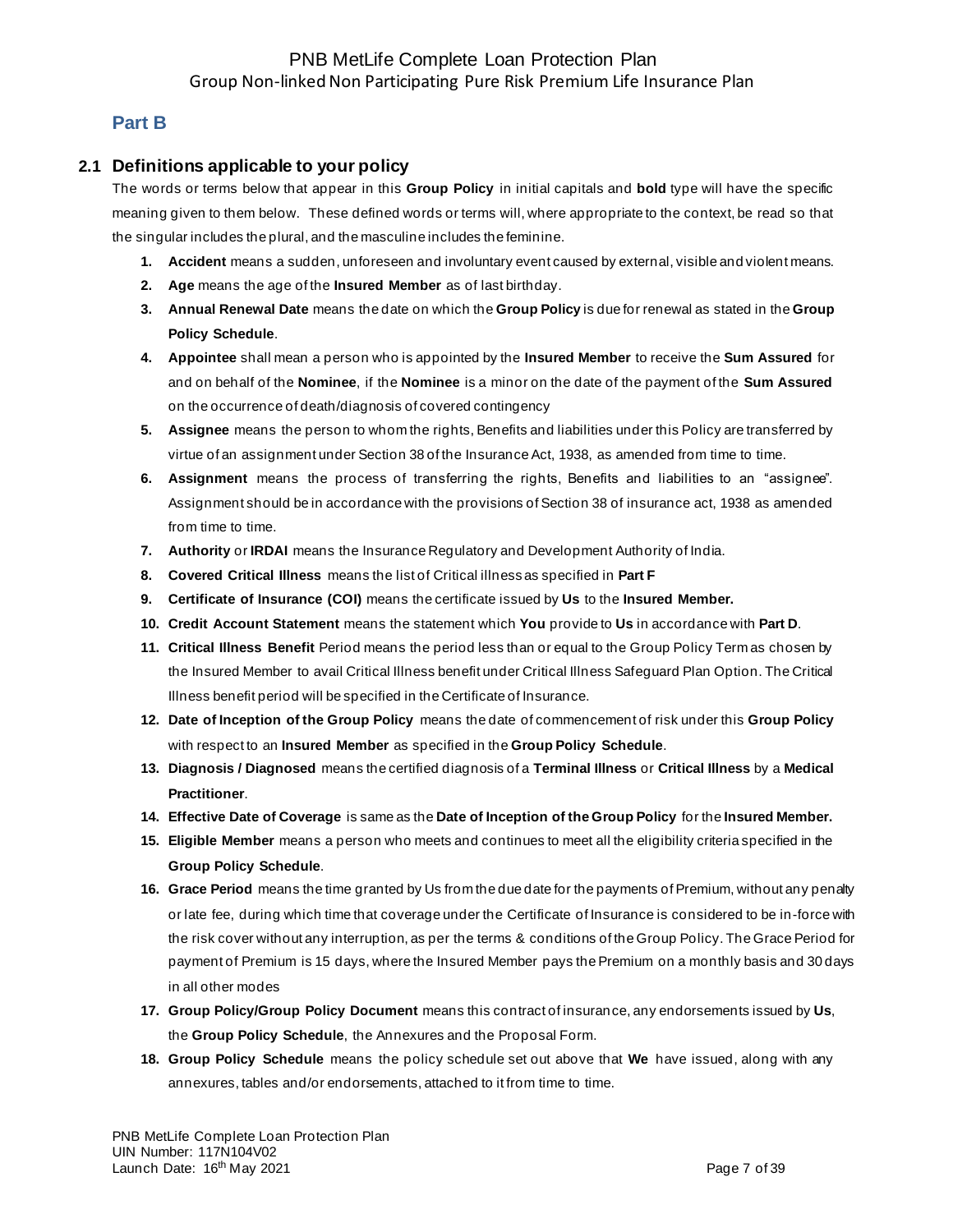- **19. Insured Member** means an **Eligible Member** who is named as a person insured in the **Group Policy Schedule**.
- **20. Lapse** means a condition wherein the due Premiums have not been paid in full, as required under the Group Policy terms and conditions, thereby rendering this Group Policy unenforceable. No benefits will be paid when the Group Policy is in Lapse status.
- **21. Maturity Date** means the date specified in the Certificate of Insurance on which the risk cover under the Certificate of Insurance expires in respect of that Insured Member.
- **22. Medical Practitioner** means a person who holds a valid registration from the Medical Council of any State or Medical Council of India or Council for Indian Medicine or for Homeopathy set up by the Government of India or a State Government and is thereby entitled to practice medicine within its jurisdiction; and is acting within its scope and jurisdiction of license. The medical p ractitioner shall not include: a) A close relative of the Policyholder/Life Assured; or b) A person who resides with the Policyholder/Life Assured; or c) A person covered under this Policy.
- **23. Member Data** means the list of **Insured Members** and all details and information pertaining to those **Insured Members**.
- **24. Nomination** means the process of nominating a person(s) in accordance with provisions of Section 39 of the Insurance Act, 1938 as amended from time to time.
- **25. Nominee** means the person(s) named in the **Certificate of Insurance** to receive the benefits under the **Group Policy** in respect of the **Insured Member**.
- **26. Non- Medical Insurance Limit** means the maximum amount of insurance coverage agreed to be provided to the **Insured Member** who submits a satisfactory Declaration of Good Health with **Us**.
- **27. Premium** means the payment of one of the regular periodic payments that **You** pay or agree to pay to **Us** for effecting or continuing the coverage under this **Group Policy** as stated in the **Group Policy Schedule**.
- **28. Premium Due Date** means the date on which the **Premium** becomes payable as stated in the **Group Policy Schedule**.
- **29. Proposal Form** means a form to be filled in by the prospect in written or electronic or any other format as approved by the Authority, for furnishing all Material Information as required by the insurer in respect of a risk, in order to enable the insurer to take informed decision in the context of underwriting the risk, and in the event of acceptance of the risk, to determine the rates, advantages, terms and conditions of the cover to be granted.

Explanation: **Material Information** for the purpose of these regulations shall mean all important, essential and relevant information sought by insurer in the proposal form and other connected documents to enable him to take informed decision in the context of underwriting the risk.

- **30. Regulated Entities** means entities falling in any of the below criteria:
	- Reserve Bank of India (RBI) regulated Scheduled Banks (including Co -operative Banks)
	- Non-Banking Financial Companies (NBFCs) having Certificate of Registration from RBI
	- National Housing Bank (NHB) regulated Housing Finance Companies
	- National Minority Development Financial Corporation (NMDFC) and its State Channelizing Agencies
	- Small Finance Banks regulated by RBI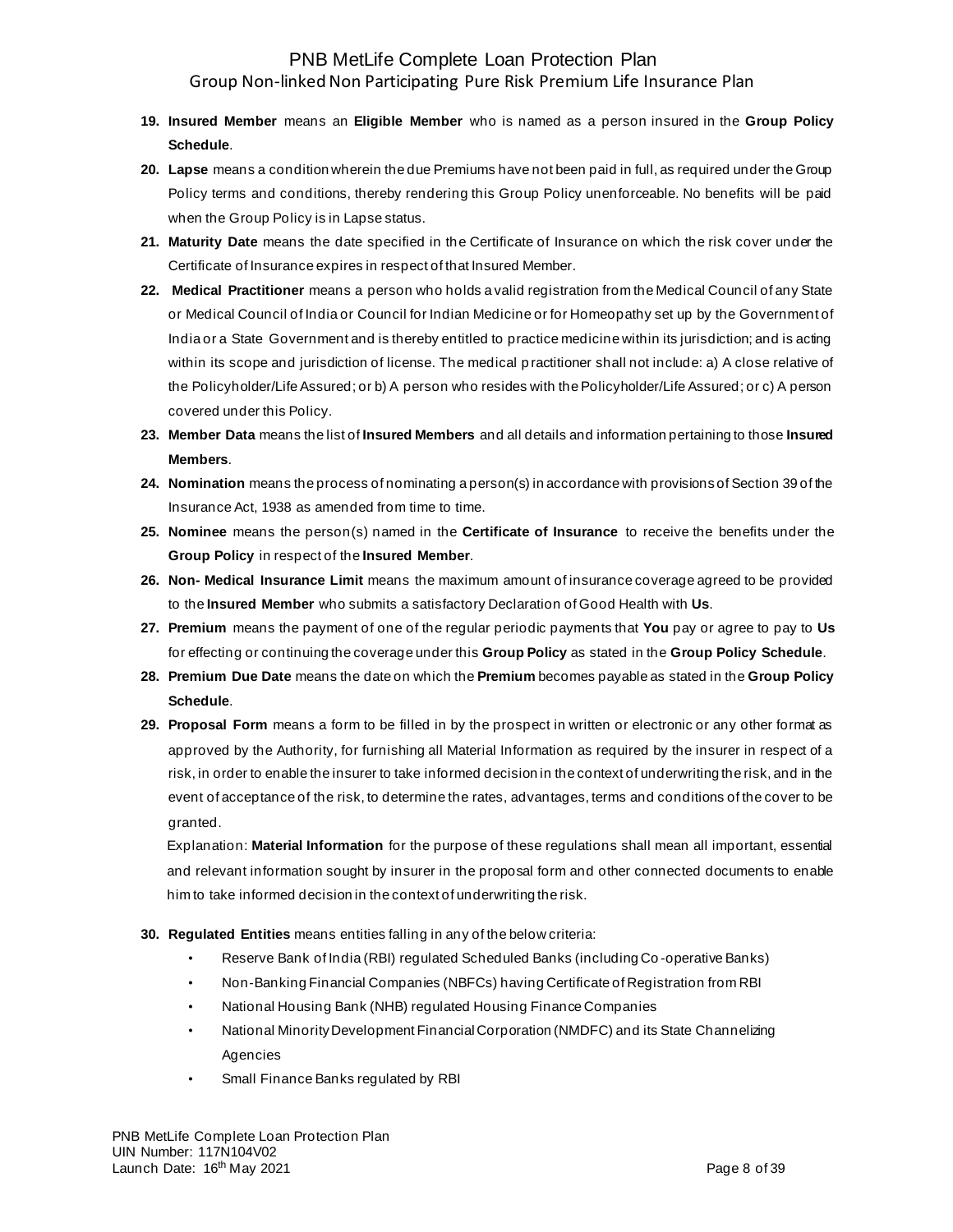- Mutually Aided Coop Societies formed and registered under the applicable State Acts concerning such societies
- Microfinance Companies registered under Section 8 of Companies Act,2013
- Any other entity as notified by the Authority from time to time
- **31. Revival** means restoration of the coverage of the Insured Member under the Certificate of Insurance, which was discontinued due to the non-payment of Installment Premium, with all the benefits mentioned in the Certificate of Insurance, upon the receipt of all Installment Premiums due and other charges or late fee if any, as per the terms and conditions of the Group Policy, upon being satisfied as to the continued insurability of the Insured Member on the basis of the information, documents and reports furnished by the Insured Member, in accordance with Board approved underwriting policy.
- **32. Sum Assured** means the amount that **We** promise to pay upon the death or diagnosis of covered contingency of an **Insured Member** covered under this **Group Policy**. If the **Group Policy Schedule** specifies that the Reducing Coverage Option is in force, then the **Sum Assured** is equal to the Sum Assured amount as per the agreed cover schedule issued at inception of the **Group Policy**. If the **Group Policy Schedule** specifies that the Level Coverage Option is in force, then the **Sum Assured** is equal to the amount specified in the **Certificate of Insurance**.
- **33. Total Premiums Paid** means total of all the premiums received, excluding any extra premium, any rider premium and taxes.
- **34. Unexpired Premium Value** means such amount payable on voluntary termination of the Certificate of Insurance by an Insured Member in accordance with Part D of this Group Policy.
- **35. We**, **Us**, **Our** or **Company** means PNB MetLife India Insurance Company Limited.
- **36. You**, **Your** or **Master Policy Holder** means the **Group Policyholder** named in the **Group Policy Schedule**.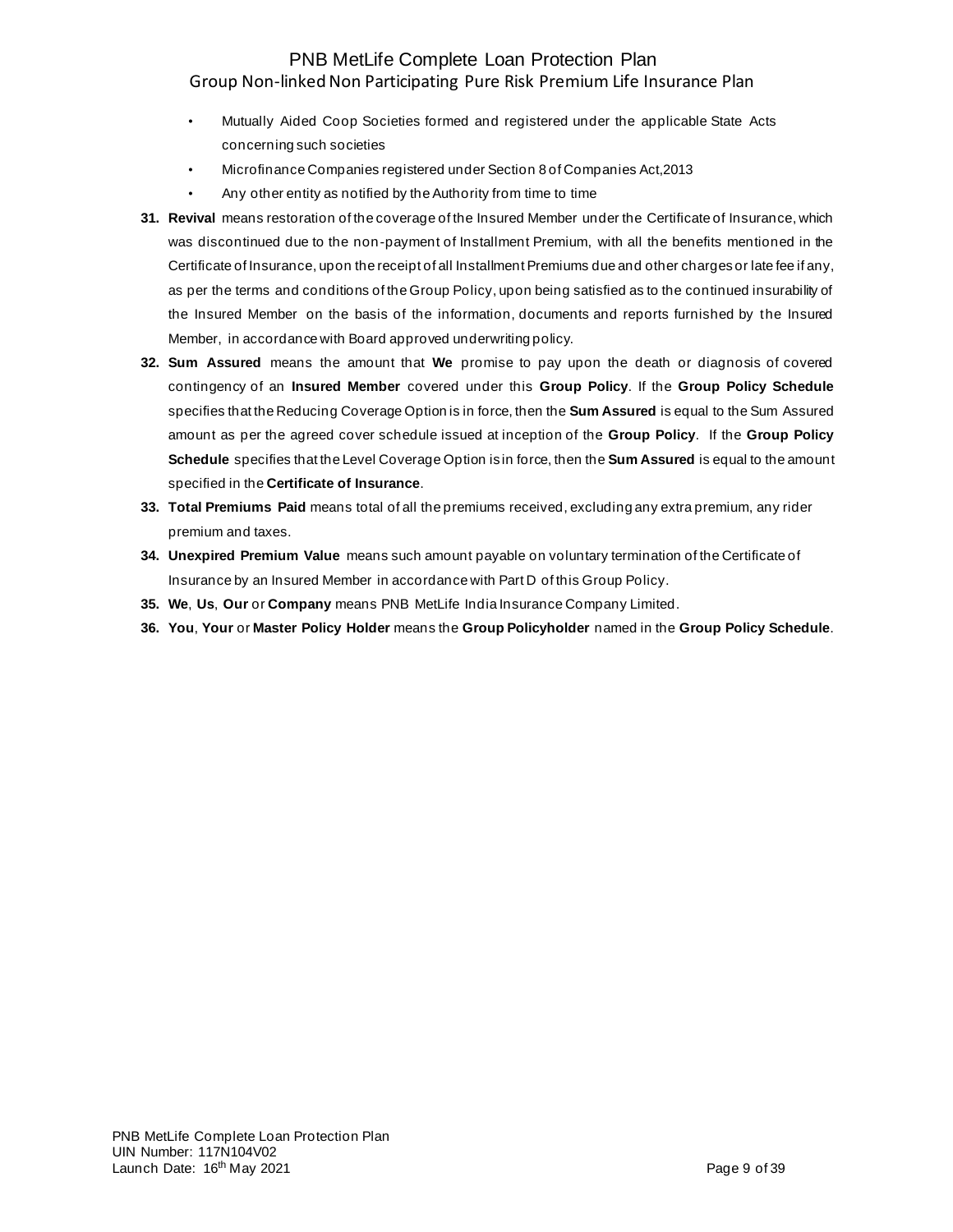# **Part C**

### **3.1. Policy Features**

PNB MetLife Complete Loan Protection Plan is a Group Non-linked Non Par Pure Risk Life Insurance Plan offered in group platform. This **Group Policy** offers the benefits listed below during the Group Policy Term specified in the **Group Policy Schedule**. The benefits will be payable subject to the terms and conditions of this **Group Policy**, including the Premium Payment Conditions set out below.

## **3.2. Life Cover Options**

- **3.2.1. Single Life Cover:** If an **Eligible Member** opts for Single Life Cover option as specified in the **Certificate of Insurance**, **We** will cover only the individual primary borrower for the loan who is named as the **Insured Member** in the **Certificate of Insurance**.
- **3.2.2. Joint Life Cover:** If more than one **Eligible Member** are co-borrowers under the same loan from **You**, **We** may provide the other **co-borrowers** with "Joint Life" coverage under the **Group Policy** as an **Insured Member** provided that:
	- (a) There are no more than 2 co-borrowers, including the primary applicant under the same loan as joint life Insured Members.
	- (b) **We** will assess each **Eligible Member** under **Our** Board approved underwriting guidelines before the **Certificate of Insurance** is issued. If the **Eligible Members** are accepted as **Insured Members** a single **Certificate of Insurance** will be issued.
	- (c) The coverage is extended to the joint lives where insurable interest exists between the two individuals, e.g. family members such as spouse, children, parents and siblings.
	- (d) The loan is jointly held by each of the **Eligible Members** with the minimum share of initial loan amount of each **Eligible Member** being at least 20% of the loan amount at the time of commencement of the coverage under the **Certificate of insurance.**
	- (e) **Insured Members** that have Joint Life Cover as specified in the **Certificate of Insurance** shall only be eligible for Life Protection & Life Protection Plus, Accidental Safeguard plan options and will not be eligible to opt for Critical Illness Safeguard or Disability Safeguard plan options
	- (f) In case the death of the Insured Member was caused due to suicide within 12 months from the date of commencement of risk or from the date of revival, at least 80% of the total premium paid till the date of the death or the unexpired premium value available as on the date of death whichever is higher, shall be paid and the cover will terminate for the surviving life
	- (g) In case of housing loan and other mortgage loans and all other types of loans, both Insured Members must have an independent source of income.
- **3.2.3. Co-borrower Cover**: If more than one **Eligible Members** are co-borrowers under the same loan from **You**, **We** may provide the other co-borrowers with insurance coverage under the **Group Policy** as an **Insured Member** provided that:
	- (a) **We** will not cover more than 5 co-borrowers, including the primary applicant, under the same loan, as **Insured Members**. The loan is jointly held by each of the **Eligible Members** proposing to avail Coborrower Cover option.
	- (b) **We** will assess each **Eligible Member** under **Our** Board approved underwriting guidelines before the **Certificate of Insurance** is issued. For each **Eligible Member** that is accepted as an **Insured Member** a separate **Certificate of Insurance** will be issued.
	- (c) The **Sum Assured** for each such **Insured Member** shall be calculated in proportion to their respective share in the loan amount.
	- (d) If a claim is made in respect of any such **Insured Member**, then the insurance coverage for the remaining co-borrower **Insured Members** shall continue in accordance with the terms in their respective **Certificate of Insurance**. All 5 plan options mentioned above shall be applicable for each co -borrower and each co-borrower shall choose the same plan option.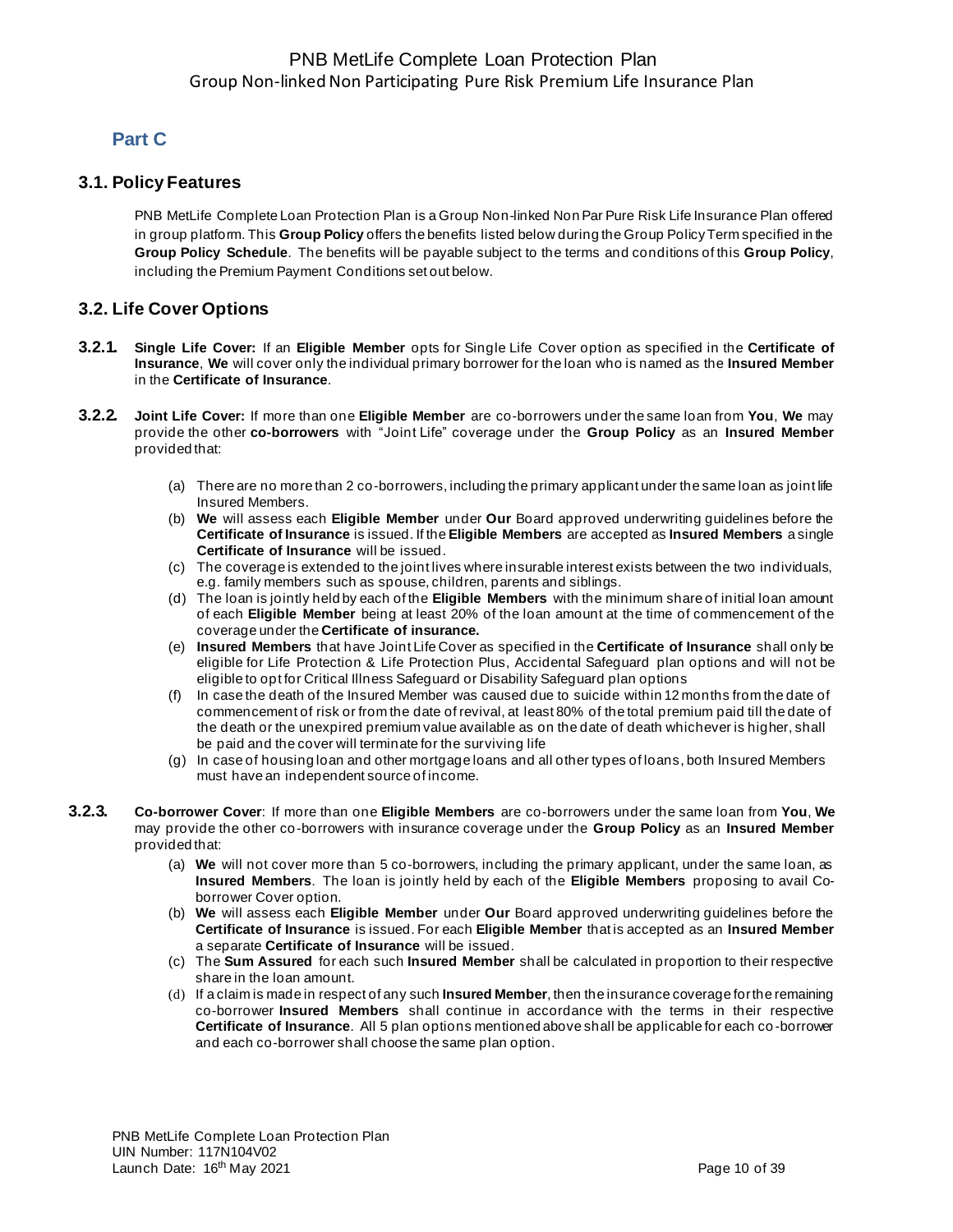### **3.3. Plan Options (Benefits)**

Any one of the following Plan Options can be availed on the life of an Insured Member under the Group Policy. The Plan Option applicable to an **Insured Member** will be specified in the **Certificate of Insurance.** The coverage under the Group Policy for the Insured Member shall automatically terminate on payment of the Sum Assured.

#### **Option 1: Life Protection:**

On the occurrence of the death of an **Insured Member** during the **Group Policy Term,** and provided that the **Group Policy** is in force, the **Sum Assured** as specified in the **Certificate of Insurance** will be payable by **Us**

- **For Reducing cover:** The amount payable on the death of the **Insured Member** shall be equal to the Sum Assured as per the Cover schedule specified in the **Certificate of Insurance** as on the date of death.
- **For Level Cover:** The amount payable on the death of the Insured Member shall be equal to the Sum Assured payable as chosen at inception.

If the Joint Life Coverage Option is in force, then:

- (a) The **Sum Assured** as per the cover schedule specified in the **Certificate of Insurance** will be paid on first occurrence of Death of any one of the **Insured Member**.
- (b) On the simultaneous death of both the **Insured Members** the **Sum Assured** as per the Cover schedule specified in the **Certificate of Insurance** will be paid only in respect of one life as the cover is held jointly with a single **Sum Assured**.
- (c) If a claim has been admitted in respect of any such **Insured Member**, then all insurance coverage for the other life under the Group Policy shall automatically cease.

If the Co-Borrower Cover is in force, as specified in the certificate of insurance and a claim is admitted in respect of any such **Insured Member**, the insurance coverage under the Group Policy for the remaining **Insured Members** shall continue in accordance with the terms in their respective **Certificate of Insurance.**

#### **Option 2: Life Protection Plus:**

On death of an **Insured Member** or the **Insured Member's Diagnosis** with a **Terminal Illness** whichever occurs first during the **Group Policy Term,** and provided that the **Group Policy** is in force, the Sum Assured as per the Cover schedule specified in the **Certificate of Insurance** will be payable by **Us.**

- **For Reducing cover:** The amount payable on the death or diagnosis of **terminal illness** of the **Insured Member** shall be equal to the Sum Assured as per the Cover schedule specified in the **Certificate of Insurance** on the date of death or diagnosis of **terminal illness**
- **For Level Cover:** The amount payable on the death or diagnosis of **terminal illness** of the Insured Member shall be equal to the Sum Assured payable chosen at inception and specified in the Certificate of Insurance

If the Joint Life Cover is in force, then:

- a) The Sum Assured as per the cover schedule specified in the Certificate of Insurance will be paid on first occurrence of Death or **Diagnosis of Terminal Illness** of any one of the Insured Member.
- b) On the simultaneous death and/or **Diagnosis of Terminal Illness** of both the **Insured Members**, the **Sum Assured** will be paid only in respect of one life as the risk cover is held jointly with a single Sum Assured.
- c) If a claim has been admitted in respect of any such Insured Member, then all insurance coverage for the other life under the Group Policy shall automatically cease.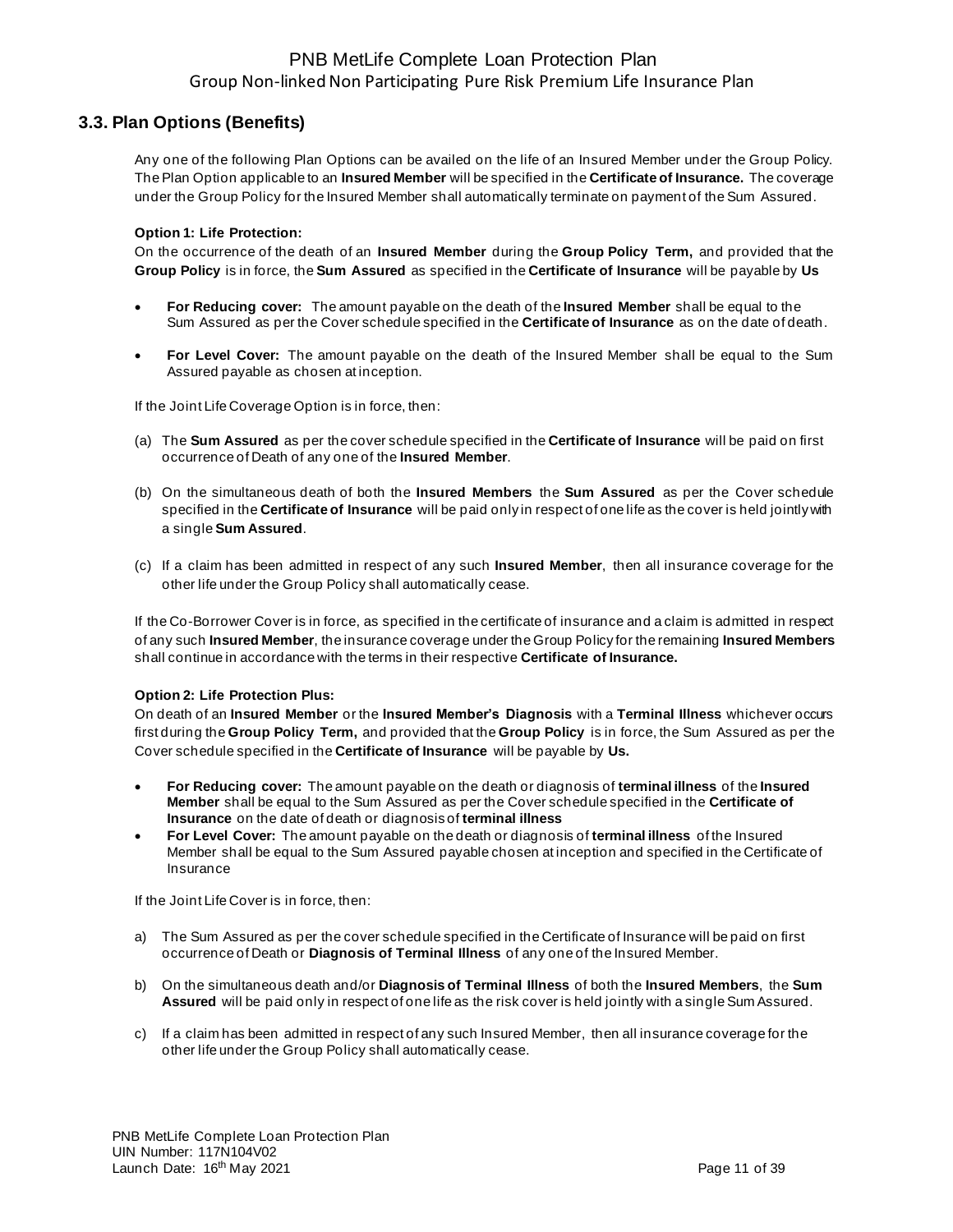If the Co-borrower cover is in force, as specified in the Certificate of Insurance, and a claim is admitted in respect of any such **Insured Member**, the insurance coverage under the Group Policy for the remaining co-borrower **Insured Members** shall continue in accordance with the terms in their respective **Certificate of Insurance.**

#### **Option 3: Accidental Safeguard:**

On the occurrence of death of the **Insured Member caused** solely and directly due to physical bodily injury sustained in an **Accident** and provided that the **Group Policy** is in force 200% of the Sum Assured as per the Cover schedule specified in the Certificate of Insurance will be payable by **Us:** 

- **For Reducing cover option:** The amount payable will be 200% of Sum assured as per the Cover schedule specified in the Certificate of Insurance on the date of death of the Insured Member.
- **For Level cover option:** The amount payable shall be equal to 200% of the Sum Assured chosen at inception.

On the occurrence of death of an **Insured Member** during the group policy term due to causes other than accident and provided the **Group Policy** is in force, the Sum Assured as per the Cover schedule specified in the Certificate of Insurance will be payable by **Us:** 

- **For Reducing cover option:** The amount payable will be 100% of the **Sum assured** as per the Cover schedule specified in the Certificate of Insurance as on the date of death of the **Insured Member**.
- **For Level cover option:** The amount payable shall be 100% of the **Sum Assured** chosen at inception and specified in the certificate of insurance

If the Joint Life Coverage Option is in force, then:

.

- a) The Sum Assured as per the cover schedule specified in the Certificate of Insurance will be paid on first occurrence of Death of any one of the Insured Member.
- b) On the simultaneous death of both the **Insured Members** the **Sum Assured** will be paid only in respect of one life as the risk cover is held jointly with a single Sum Assured.
- c) If a claim is admitted in respect of any such Insured Member, then all insurance coverage for the other life under the Group Policy shall automatically cease.

If the Co-borrower Cover is in force, as specified in the Certificate of Insurance, and a claim is admitted in respect of any such **Insured Member**, the insurance coverage under the Group Policy for the remaining co-borrower **Insured Members** shall continue in accordance with the terms in their respective **Certificate of Insurance.**

#### **Option 4: Critical Illness Safeguard**:

On the death of an **Insured Member** or the **Insured Member** being **Diagnosed** with a **Covered Critical Illness** whichever occurs first during the **Group Policy Term,** and provided that the **Group Policy** is in force, the Sum Assured as per the cover schedule specified in the Certificate of Insurance will be payable by **Us:**

- **For Reducing cover option:** The amount payable will be equal to the **Sum Assured** as per the cover schedule specified in the Certificate of Insurance as on the date of death or diagnosis of **Covered Critical Illness** of the **Insured Member.**
- **For Level cover option:** The amount payable shall be equal to the **Sum Assured** chosen at inception and as specified in the **Certificate of Insurance**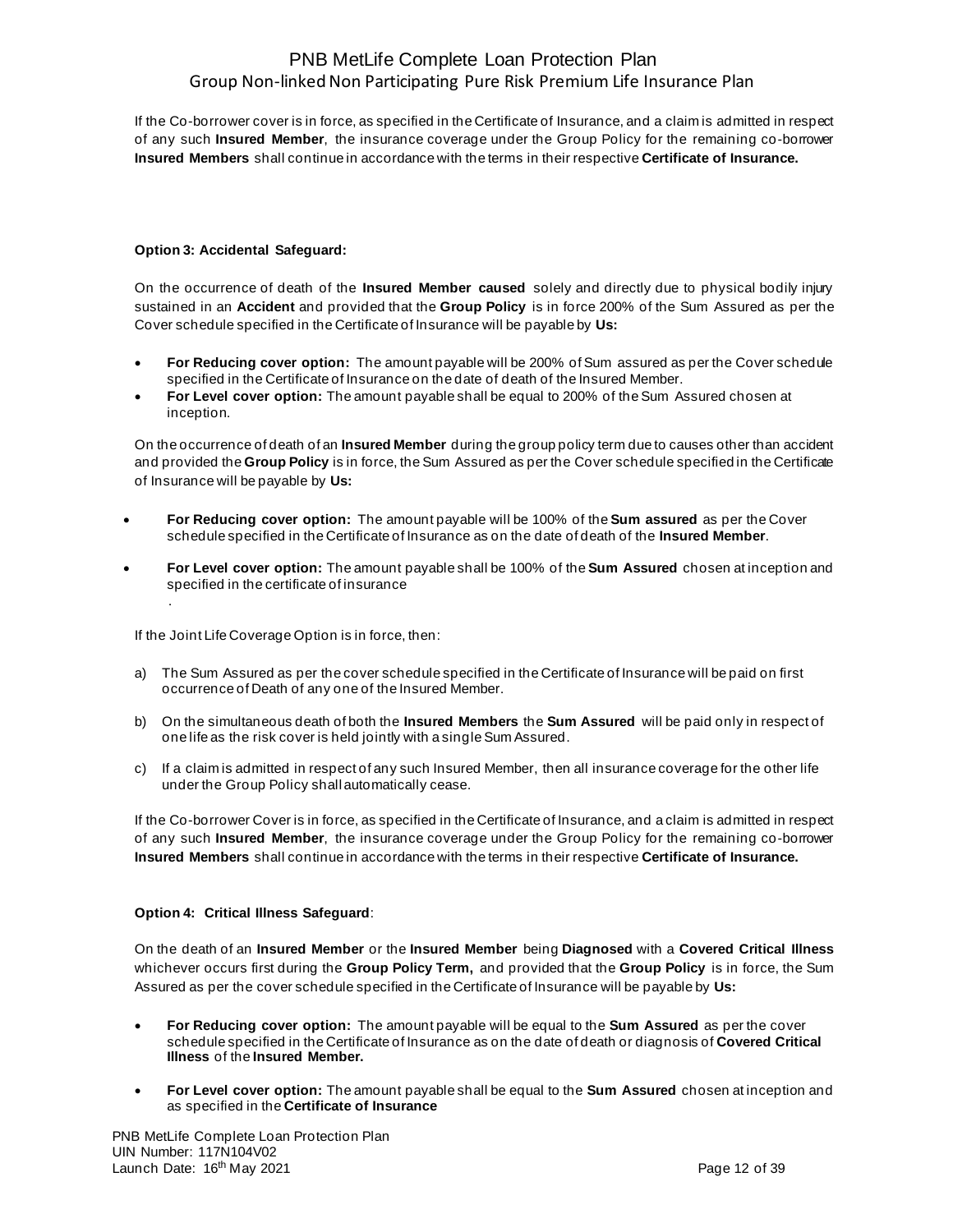The insurance coverage for the **Insured Member** shall terminate upon payment of this benefit

#### **CI benefit period**

The critical illness (CI) benefit within this option, can be opted for period less than or equal to the term of life cover. After the expiry of the CI benefit period, the cover will continue only in respect of the death benefit for the remaining term as follows

- **For Reducing cover:** The amount payable on the death of the Insured Member shall be equal to the Sum Assured as per the Cover schedule specified in the Certificate of Insurance on the date of death of the Insured Member.
- **For Level Cover:** The amount payable on the death of the Insured Member shall be equal to the Sum Assured payable chosen at inception and as specified in the Certificate of Insurance

The insurance coverage for that **Insured Member** under the **Group Policy** automatically terminates on payment of Sum Assured on death

If the Co-Borrower Cover is in force, as specified in the Certificate of Insurance and a claim is admitted in respect of any such **Insured Member**, the insurance coverage under the Group Policy for the remaining co-borrower **Insured Members** shall continue in accordance with the terms in their respective **Certificate of Insurance.**

#### **Option 5: Disability Safeguard**:

On the occurrence of the death or **Accidental Total Permanent Disability** of the **Insured Member** whichever occurs first during the **Group Policy Term,** and provided that the **Group Policy** is in force, the Sum Assured as per the cover schedule specified in the Certificate of Insurance will be p ayable by **Us:**

- **For Reducing cover:** The amount payable will be equal to the **Sum Assured** as per the Cover schedule specified in the Certificate of Insurance on the date of death or **Accidental Total Permanent Disability** of the **Insured Member.**
- **For Level Cover:** The amount payable shall be equal to the **Sum Assured** chosen at inception.

If the Co-Borrower Cover is in force, as specified In the Certificate of Insurance, and a claim is admitted respect of any such **Insured Member**, the insurance coverage under the Group Policy for the remaining co-borrower **Insured Members** shall continue in accordance with the terms in their respective **Certificate of Insurance.**

Please refer to **Part F**, for details and exclusions for covered **Terminal Illness, Critical Illnesses**, **Accidental Death**, and **Accidental Total and Permanent Disability**.

### **3.4. Maturity Benefit**

There is no maturity benefit payable under this **Group Policy**.

### **3.5. Benefit Payout Options**

On the occurrence of death/Diagnosis of covered contingency under the Group Policy, the proceeds would be first utilized to settle the outstanding loan amount and any excess benefit amount, if any, would be paid out to the nominee/insured member through any of the following two options

- $\triangleright$  Lump sum: Under this option, the excess benefit amount, shall be payable as lump sum.
- $\triangleright$  Monthly Income: Under this option, the excess benefit amount, shall be payable as equal monthly instalments over the next 24 - 120 months (2 - 10 years). The first instalment of monthly income will be payable after one month from the date of occurrence of covered contingency.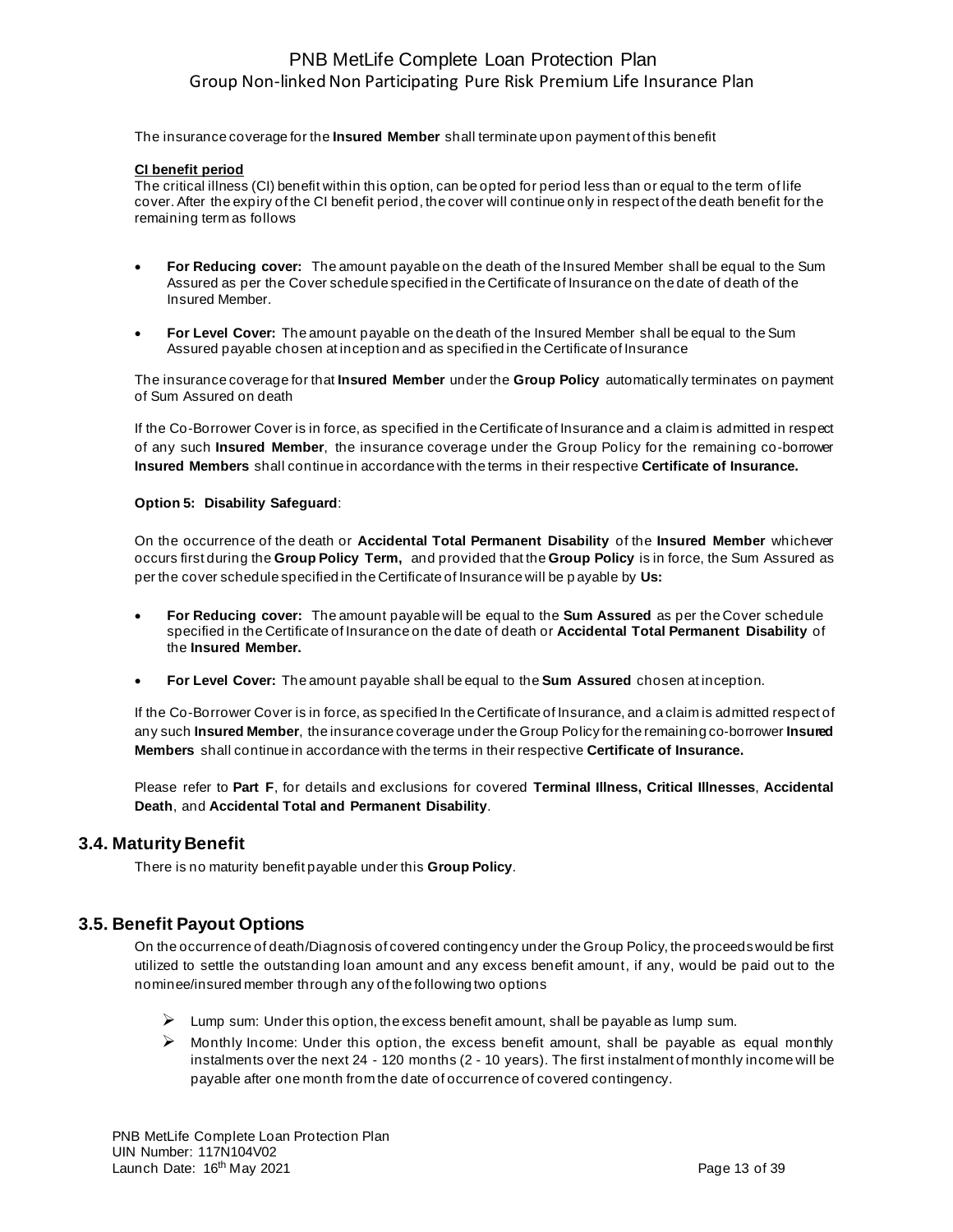The Benefit Payout Option must be chosen at the inception of the cover and may not be changed subsequently. This option is not available when coverage is offered to more than one life (Joint life or Co-borrowers) and in such cases any excess benefit amount shall be settled in lump sum only.

If the monthly income is less than Rs 5,000 then the payout will be made in lump sum only, irrespective of the option chosen at inception.

The outstanding loan amount shall only be settled with the Group Policy Holder in Lump Sum.

### **3.6. Premium Payment Conditions**

If the **Group Policy Schedule** specifies that the mode of **Premium** payment is Single Premium, then the following provision is not applicable. If the **Group Policy Schedule** specifies that the Premium payment mode is limited pay, the **Premium** in full is payable on the Premium Due Date and in any event before the expiry of the **Grace Period**.

The Premium(s) may be funded by the Group Policyholder or may be paid for by the Insured Members as per the Group Policy Schedule. The Insured Members are required to remit the required Premium(s) either directly to Us or to the Group Policyholder. When the Group Policyholder funds the Premiums or collects the Premium(s) on the Company's behalf from the Insured Members, the same needs to be remitted to Company within agreed timelines.

### **3.7. Grace Period**

Under this **Group Policy**, there is a Grace Period of 15 days (if **Premium** is payable on a monthly mode) and a period of 30 days (if **Premium** is payable in any other mode) for the payment of **Premium**.

For limited 5 pay only: If Premium is not paid within the Grace Period the Certificate of Insurance shall lapse and no further value except as may be provided under unexpired premium value section will be payable as per Part D below

Payment of premiums: If the premium is collected by the Master Policyholder and fails to remit the premium to Us due to any reason, provided the premium was received from Insured Member within Grace Period, the insurance coverage of the Insured Member shall continue even after expiry of Grace Period.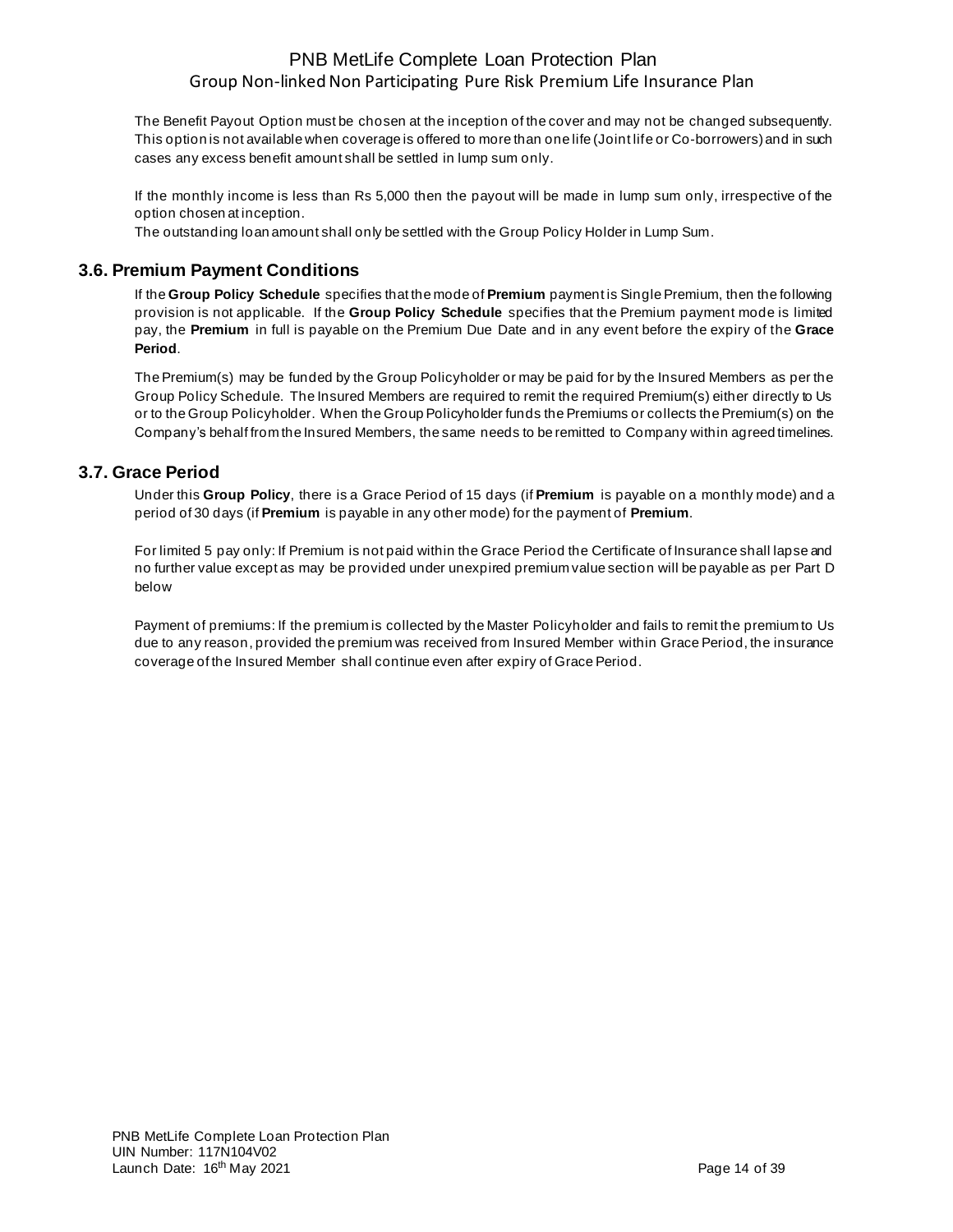## **Part D**

### **Policy Servicing Conditions**

You are requested to refer to the Policy Servicing Conditions described below before making a request for Policy servicing to **Us**.

#### **4.1. Free Look Period**

Master Policy Holder / Members of the group have a period of 15 days from the date of receipt of the Master Policy / Certificate of Insurance (30 days in case of electronic policies / Certificate of Insurance and policies / Certificate of Insurance obtained through Distance Marketing mode) to review the terms and conditions of this Insurance Coverage. If the Master Policy Holder / Members have any objections to any of the terms and conditions, then he / she has the option to return the Master Policy / Certificate of Insurance stating the reasons for the objections. Then he/she shall be entitled to a refund of the premium paid subject to only a deduction of proportionate risk premium for the period of cover, stamp duty charges and expenses towards medical examination. All rights of the member(s) under this Policy shall immediately stand extinguished at the cancellation of the Master Policy / Certificate of Insurance.

### **4.2. Revival**

The cover under the **Group Policy** may be revived subject to the following conditions:

- The underlying loan for which the cover was originally incepted must still be active on the date of revival
- The application for Revival is made within five (5) years from the due date of the first unpaid Premium for that Insured Member.
- The Insured Member through the Group Policyholder furnishes, at his / her own expense, satisfactory evidence of health and continuity of insurability.
- All due Premiums till the date of Revival along with compounded interest at prevailing rates, if any along with applicable taxes are paid in full.
- The rate of interest for revival is calculated as the 10 Year G-Sec rate as on 1st of April plus 50 basis points, rounded up to the nearest 50 basis points. The Company will review the rate on an annual basis in April based on the prevailing 10 Year G-Sec rate. In case the G-Sec rate is not declared on 1<sup>st</sup> of April for any reason, the first G-Sec rate declared in the month of April shall be considered to determine the revival rate of interest. However, under special circumstances where the prevailing 10 Year G-Sec rate is changing in excess of 200 basis points from the G-Sec rate used for calculating the current interest rate, the Company shall review the interest rate based on the prevailing 10 Year G-Sec rate. This formula may be altered subject to prior approval from IRDAI.
- Currently, the Company is charging an interest of 7% p.a. on Revivals using the 10 Year G-Sec rate of 6.41% as at 3rd April 2020.
- The Revival of the coverage will be as per Board approved underwriting Policy.
- On Revival, the terms and conditions of the Group Policy with respect to the Insured Member may be different from those applicable before the cover under the Group Policy lapsed. The Company may revive a lapsed policy by imposing such extra premium as it deems fit as per the Board approved underwriting policy.
- The Revival will take effect only on it being specifically communicated by the Company to the Group Policyholder or the Insured Member, as applicable.
- The Company may revive or refuse to revive the cover for the Insured Member, based on the prevailing board approved underwriting guidelines. If the Insured Member is refused Revival, the Company will refund the amount received for the purpose of Revival of cover.
- On Revival, all the benefits under the Group Policy which prevailed before the date of latest lapse will be automatically reinstated.

If the Group Policy has lapsed due to non-payment of due Premium, provided that the Group Policy has not been terminated, the Group Policy may be revived with the consent of the Company within five (5) years from the date of first unpaid Premium, by paying all the due Premiums within five (5) years from the date of first unpaid Premium,

PNB MetLife Complete Loan Protection Plan UIN Number: 117N104V02 Launch Date: 16<sup>th</sup> May 2021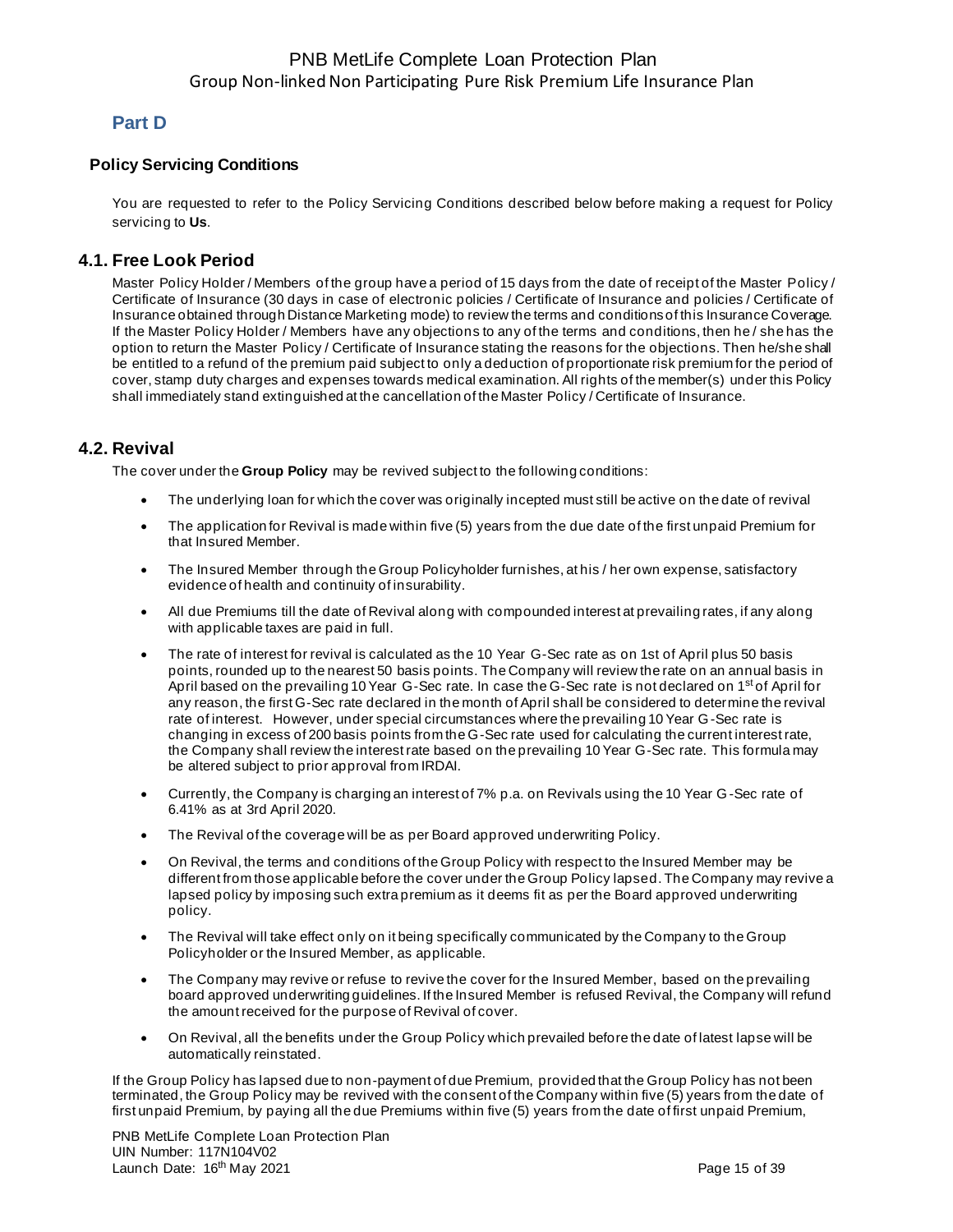and subject to fulfilment of the requirements applicable for individual members specified above.

### **4.3. New Members Addition**

Any **Eligible Member** that becomes a member of **Your** group after the **Effective Date of the Group Policy** or the **Annual Renewal Date** can be covered under this **Group Policy** provided **You** provide **Us** with due intimation and all information and details about such **Eligible Members** in the form and manner specified by **Us**. Coverage of these **Eligible Members** shall only commence in accordance with the provisions of **Part C**. **We** shall require evidence of insurability for providing the group life cover to the **Insured Members** in accordance with **Our** Board approved underwriting policy.

### **4.4. Claims Procedure**

Written notification of a claim shall be given to **Us** along with following information and documentation within 90 days of the occurrence of death/diagnosis of covered contingency or as soon thereafter as is reasonably possible:

- (a) Claimant statement in format prescribed by **Us**, duly completed.
- (b) Certified copy of the official death certificate issued by a competent authority acceptable to **Us**.
- (c) **Credit Account Statement** showing the cover schedule balance amount of the **Insured Member**  (applicable only in case of Lender – Borrower groups)
- (d) **Your** declaration and certificate that that the **Insured Member** was a member of **Your** group at the time of the death of **Insured Member**.
- (e) In case Life Protection Plus/Critical Illness Safeguard option is in force, medical report confirming the occurrence of **Critical Illness/Terminal Illness** which is acceptable to **Us**;

(i) Attending consultant's statement confirming occurrence of the **Critical Illness/Terminal Illness**.

(ii) Attested true copy of indoor case papers of all the Hospital(s)

(iii) First consultation and all follow- up consultation notes.

(iv) Diagnosis certificate from specialist

In case of death claim:

(v) All past and present medical records (such as discharge summary, daily records and investigation test reports), if available;

(vi) All Medical Examination Reports, including: Laboratory Test Reports, X-Ray/CT Scan/MRI Reports & Plates, Ultrasonography Report, Histopathology Report, Clinical/Hospital Reports, any other investigation report

(vii) Treatment papers (Chemotherapy, Radiotherapy etc.) or Surgery/Operation notes.

- (f) Police inquest report and post mortem report if the death of the **Insured Member** is due to an unnatural cause.
- (g) Certification of the details of the **Nominee** (if any).
- (h) Any additional document(s) as required by **Us**.

In the event of delay in intimation of a claim to **Us**, due to reasons beyond **Your**/claimant's control, **We** may condone such delay on merits.

### **4.5. Provision of Information**

**You** shall furnish **Us** with all particulars relevant to the **Group Policy** and to the operation of this **Group Policy** and the particulars so furnished may be accepted by **Us** as conclusive. **You** shall also furnish the relevant particulars to

**Us** upon an **Insured Member** or a **Nominee** becoming entitled to receive the benefits under the **Group Policy**, and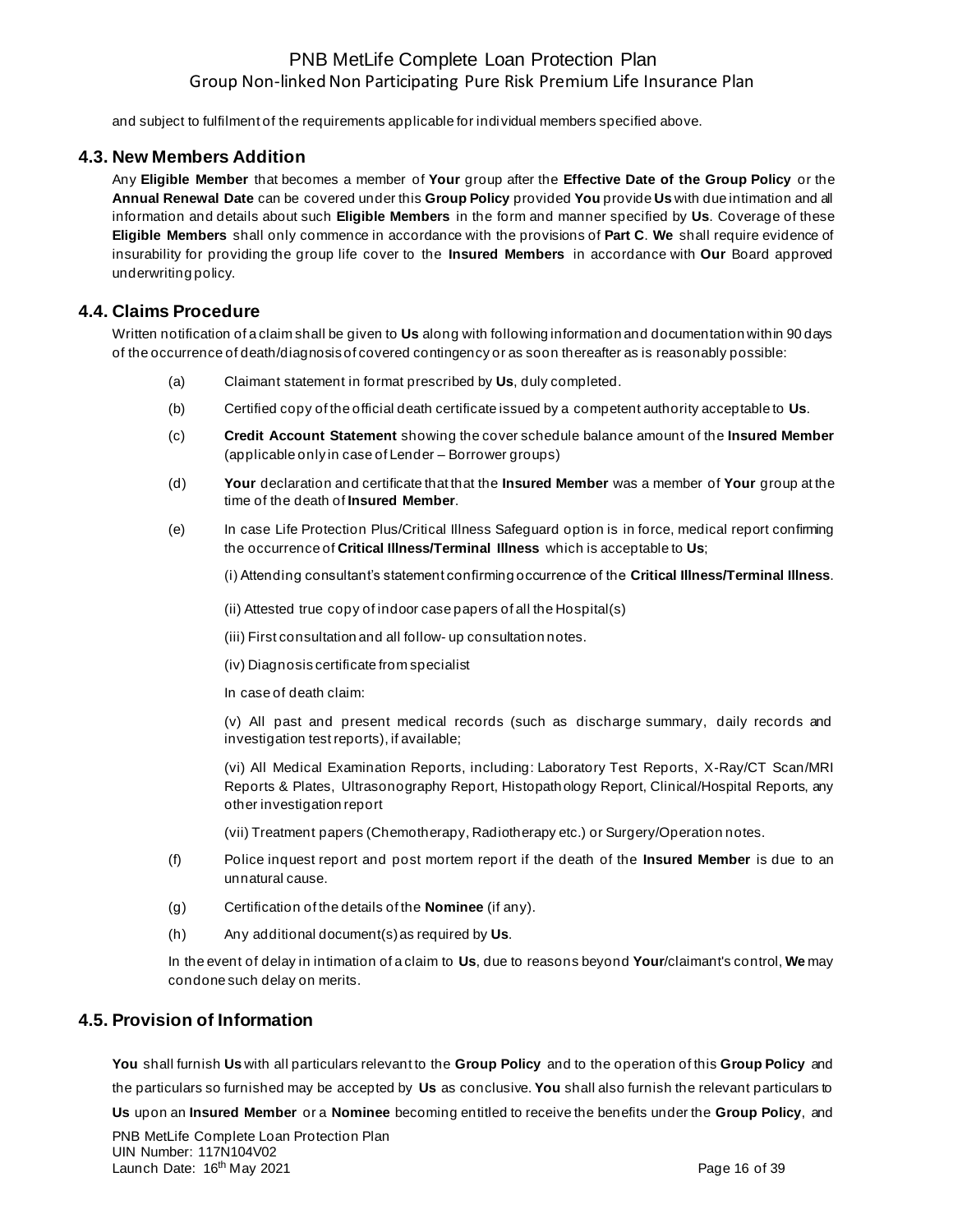**We** shall pay the appropriate benefits. Proof of existence and identity of the **Insured Member** or the **Nominee**, as the case may be shall be furnished to **Us** before the payment of benefit is made.

### **4.6. Termination of the Group Policy**

Coverage under this **Group Policy** for all **Insured Members** shall terminate on the occurrence of the earliest of the following:

- a) At the expiry of five years from the date of lapsation, when the coverage has not been revived
- b) Cancellation of policy during Free look period
- c) Termination of the **Group Policy** by **You**:

**You** may terminate this **Group Policy** by giving a minimum of 30 days written notice to **Us**. In case the **Group Policy** is terminated by **You**, the **Insured Member(s)** shall have the option to continue the risk cover on an individual basis till the expiry of the coverage.

Coverage of an **Insured Member** shall terminate automatically on the occurrence of earliest of the following:

- a) At the expiry of five years from the date of lapsation, when the coverage has not been revived
- b) Date of payment of the claim on death of the **Insured Member**;
- c) Date of payment of the claim on **Diagnosis** of **Terminal Illness**, **Critical Illness** or **Accidental Total and Permanent Disability**, if these Benefits are in force under the **Group Policy** for the **Insured Member**.
- d) The Date on which the Unexpired Value are settled under the Certificate of Insurance.
- e) The date the **Insured Member** ceases to be an **Eligible Member** or voluntarily withdraws from the membership.
- f) In case the loan granted by the Group Policy Holder is fully prepaid or foreclosed (due to any reason) before the Maturity Date (under both reducing cover and level cover options), the applicable unexpired premium value, if any, as on the date of such termination will be paid to the **Insured Member** and the risk cover shall immediately & automatically terminate
- g) In case the **Insured Member** has chosen lower coverage term than the loan tenure, then on the completion of the coverage term as per the cover schedule issued at inception of the **Certificate of Insurance**, which can be before actual loan repayment.

Any termination of coverage shall be without prejudice to any claim originating prior to the effective date of such termination. In case the **Insured Member** exits the **Group Policy** by way ceasing to be an **Eligible Member** or voluntarily withdraws from the membership, or prepayment of loan, the applicable Unexpired Premium Value in respect of such **Insured Member** shall be payable.

## **4.7. Moratorium Benefit**

This option is available for those **Insured Members** who have opted for moratorium period on the repayment of principal amount for a period of 3 months to 7 years on their loans.

The Sum Assured can remain constant or increase according to the interest applicable. Sum assured during moratorium period shall be as follows

- $\circ$  If interest is paid by the Insured Member: the risk cover during the moratorium period will be as per the cover schedule, wherein the cover will remain level until the end of the moratorium period and thereafter, reduce each month till the end of the Group Policy Term
- $\circ$  If interest is accrued during the moratorium period: the cover during the moratorium period will be as per the cover schedule , wherein the cover will initially increase each month until the end of the

PNB MetLife Complete Loan Protection Plan UIN Number: 117N104V02 Launch Date: 16<sup>th</sup> May 2021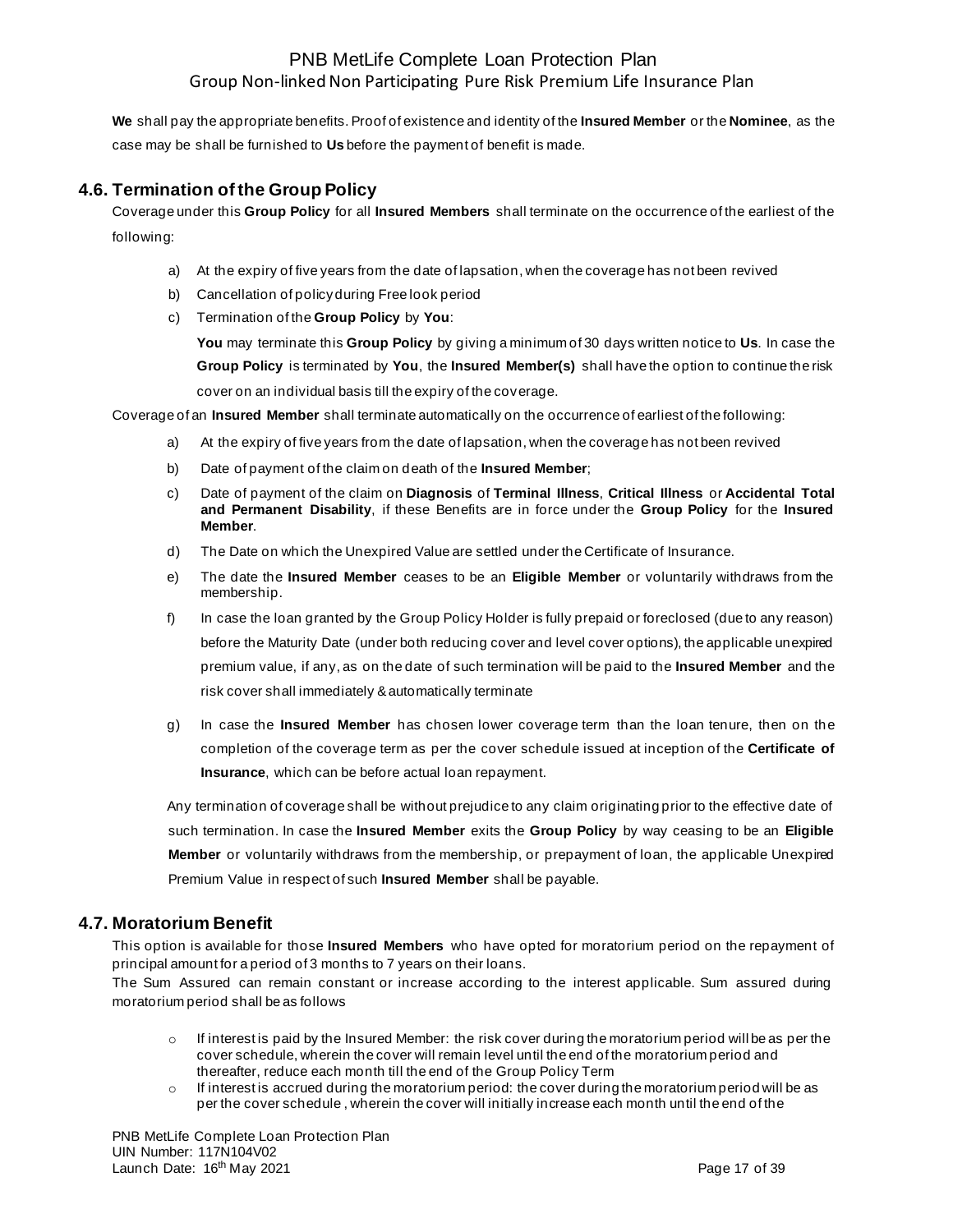Moratorium Period by the interest amount due and thereafter, reduce each month till the end of the coverage term.

 $\circ$  In case of level cover with moratorium option: the cover will remain Level throughout the coverage term including the Moratorium period and will be equal to the Sum Assured chosen at inception of the policy.

The moratorium benefit has to be provided by the loan offering institution only and **We** shall prepare the cover schedule accordingly. If the **Insured Member** has loan with moratorium period, the same shall be invariably incorporated in the computation of loan/cover schedule. The moratorium option once chosen cannot be altered at any time during the term of coverage under the **Group Policy**.

## **4.8. Lapse (For 5 Pay Only)**

If the due Installment Premiums for the first two consecutive policy years are not received in full, the coverage under the Certificate of Insurance will lapse at the end of the Grace Period and the risk cover will cease immediately. If a lapsed coverage is not revived at the end of the period of revival, the coverage under the Certificate of Insurance will be immediately & automatically terminated.

#### *Benefits Payable for a lapse policy are as follows*

Regular Pay: No benefits will be paid when the policy is in lapsed status.

#### Limited Pay – 5 Years:

For lapsed policies, we will pay the unexpired premium value upon earlier of:

- 1. Death during revival period after date of lapse
- 2. End of the revival period
- 3. Insured member voluntarily closing the policy during revival period

#### *Unexpired Premium Value is follows*

|                 | (Total number of months) | (SA in-force at the time   |
|-----------------|--------------------------|----------------------------|
| Y% of total     | remaining to maturity)   | of termination)            |
| premiums paid * | (Total number of months) | SA at the inception of the |
|                 | in the Term)             | Coverage                   |
|                 |                          |                            |

Where  $Y = 0$  if terminated in the first year from the commencement of the coverage, 30 if terminated between the second year and third year from the commencement of the coverage (both inclusive), 50 if terminated between fourth year and seventh year from the commencement of the coverage (both inclusive) and 70 if terminated after seventh year from the commencement of the coverage.

## **4.9. Reduced Paid-Up Value:**

Being a pure protection product, there is no paid-up value under any of the premium paying term options, i.e. Single Pay, Regular Pay and Limited Pay.

### **4.10. Surrender Benefit:**

Being a pure protection product, there is no surrender value under any of the premium payment options, however if the Insured Member desires to discontinue the cover, the Company would pay an unexpired premium value calculated as per formula given below:

For Single Pay, –the unexpired premium value shall be payable as follows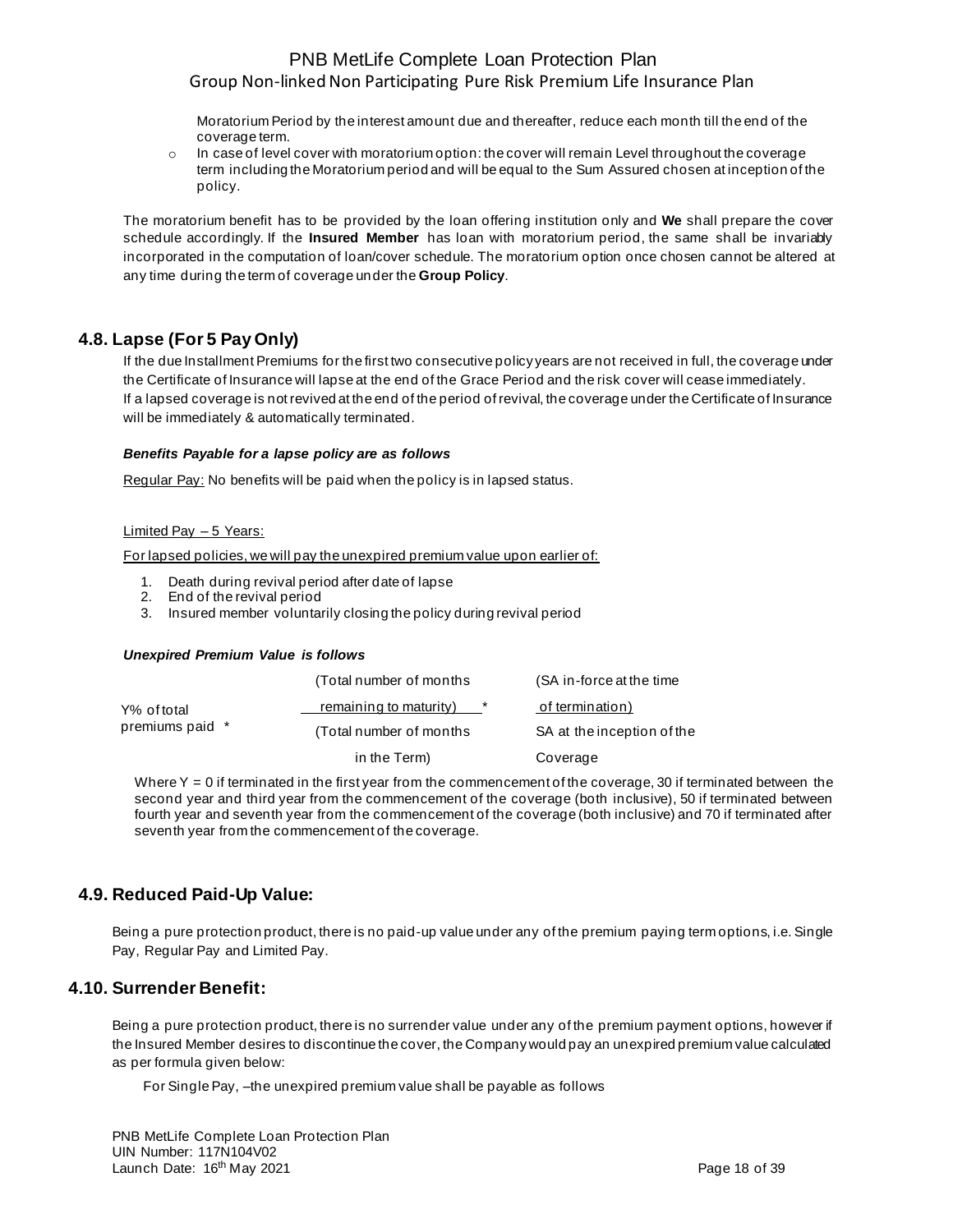$x\%$  of total premium paid  $*$   $\frac{Total\ number\ of\ Monthskip-3.5pt s\ terms$  Maturity Total number of Months Remaing Maturity  $\star$  SA inforce at the time of termination<br>Total number of Months in the Policy term  $\overline{\phantom{0}}$  SA at the inception of coverage

Where  $X = 50$  if the COI is terminated anytime within first ten (10) years from the commencement of the coverage, as specified under the Certificate of Insurance, 70 if terminated after first ten (10) years from the commencement of the coverage, as specified under the Certificate of Insurance.

For 5 Pay option, unexpired premium value shall be payable as follows

 $y\%$  of total premium paid  $*$ Total number of Months Remaing Maturity Total number of Months Remaing Maturity  $\ast$   $\frac{SA}{1}$  inforce at the time of termination<br>Total number of Months in the Policy term  $\frac{SA}{1}$  at the inception of coverage

Where  $Y = 0$  if the COI has been terminated within the first Policy year from the commencement of the coverage, as specified under the Certificate of Insurance, 30 if the COI has been terminated between the second year and third year (both inclusive), 50 if the COI has been terminated between fourth year and seventh year from the commencement of the coverage .(both inclusive), as specified under the Certificate of Insurance and 70 if the COI has been terminated after seventh year from the commencement of the coverage, as specified under the Certificate of Insurance. .

If the **Group Policy** is terminated, the **Insured Member** will be permitted to continue the insurance coverage to the extent available under this **Group Policy** on Individual basis and as set out in the **Certificate of Insurance**.

### **4.11. Commencement of Insurance Coverage for Insured Members**

- For an **Eligible Member** whose total sum assured under all group policies with **Us** is less than or equal to the Non-Medical Limit, the **Certificate of Insurance** will be issued based on the **Eligible Member's** 'Declaration of Good Health' and the coverage shall commence from the **Effective Date of Coverage**.
- For an **Eligible Member** whose total sum assured under all group policies with **Us** is greater than the Non-Medical Limit, or cases where there is history of adverse health, the **Certificate of Insurance** will be issued after completion of the individual underwriting process as per **Our** Board approved underwriting policy and the coverage shall commence from the **Effective Date of Coverage**.

#### **4.12. Payment to Nominee(s) & Conditions Applicable to Lender-Borrower Groups For other than Regulated Entities**

Upon the intimation of claim to **Us** by **You** in the manner prescribed under Claim section in **Part D** and after **Our** scrutiny of the documents and satisfaction of the bonafides of the claim, **We** shall pay the amount due under the **Group Policy** to the **Nominee(s)** and/or the **Appointee**, as the case may be, and shall stand discharged of **Our** obligation under the **Group Policy**, in respect of such **Insured Member** upon such payment.

**For Regulated Entities:**

- The **Insured Member** shall give **Us** a written authorization in the form specified by **Us** to make payment of the **Insured Member's** cover schedule balance amount to **You** on his death/diagnosis of a covered contingency from the benefit payable under this **Group Policy**. This written authorization may be given to **Us** at the stage of addition to the **Group Policy** as an **Insured Member** or at any time thereafter when the **Insured Member's** cover under the **Group Policy** is in force;
- If **We** have received a written authorization from the **Insured Member** to make payment of the **Insured Member's** cover schedule balance amount to **You**, then on the death/diagnosis of a covered contingency of the **Insured Member** when the **Group Policy** is in force, **We** will pay the cover schedule balance amount to **You** (to the extent of the Sum Assured) and the remainder of the Sum Assured amount, if any, shall be payable to the Nominee/**Appointee**, in the **Nominee's** name. **We** shall, under no circumstance, pay any amount more than the cover schedule balance amount to **You**.
- **You** agree that in order for the cover schedule balance amount in respect of an **Insured Member** to be paid to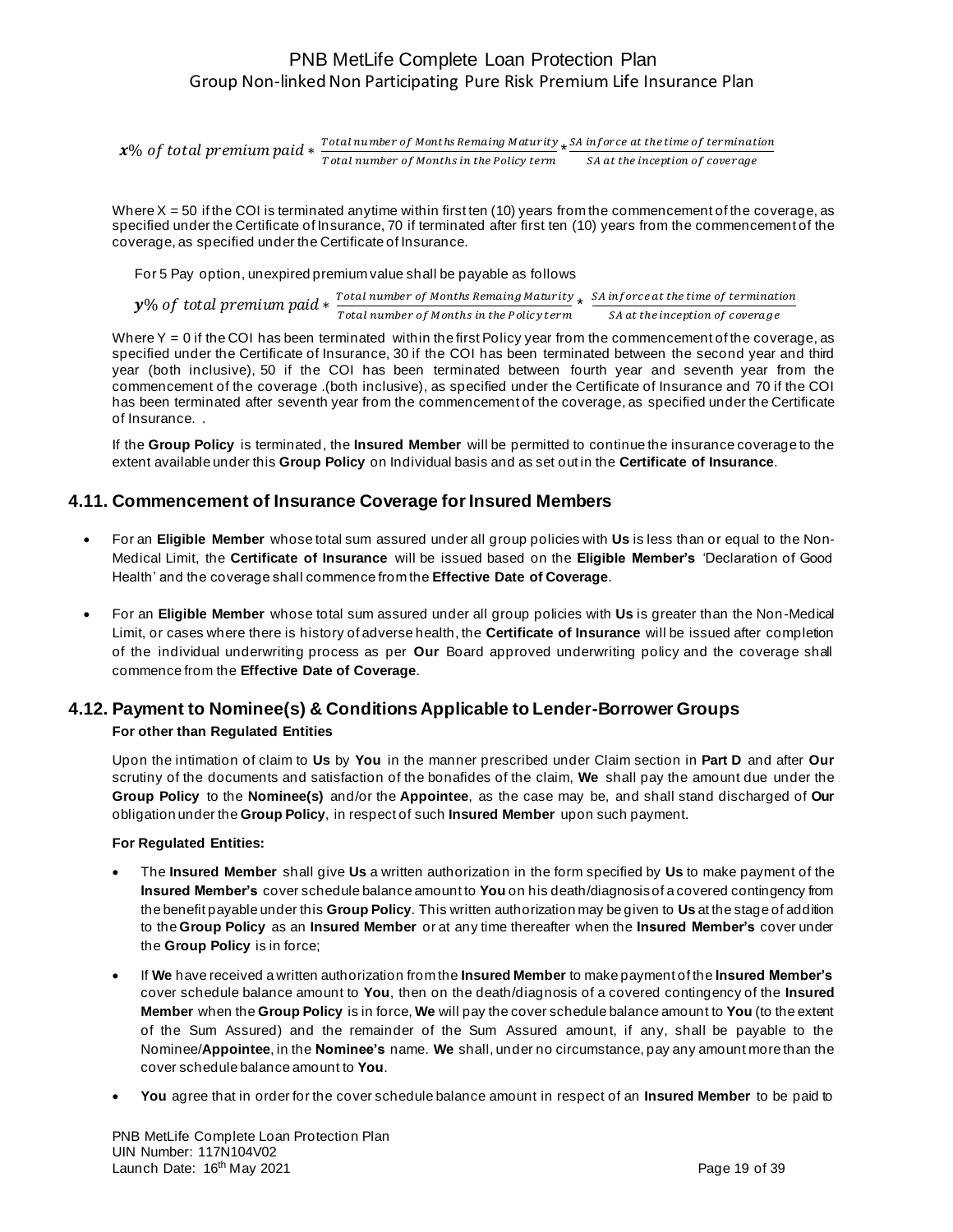**You** from the benefit amount payable in respect of the **Insured Member**, **You** shall provide **Us** within 90 days of the **Insured Member's** death/diagnosis of covered contingency a **Credit Account Statement** in the form specified by **Us**, which shall contain at least the following details:

- o **Your** name;
- o **Your** Group Policy Number;
- o **Insured Member's** name (per **Your** records);
- o Date on which the **Insured Member's** cover under the **Group Policy** commenced;
- o **Sum Assured**;
- o Original loan amount (per **Your** records);
- o Complete particulars of recoveries made by **You** towards the loan;
- o Cover schedule balance amount as on the date of the **Insured Member's** death/diagnosis of covered contingency;
- o Balance claim amount payable to the **Nominee**;
- o Declaration/Undertaking by **You** that the details in the **Credit Account Statement** have been verified for accuracy.
- Following payment of the benefit to **You**, **We** will provide the **Nominee/Appointee** of the **Insured Member** with complete details of the amount equal to the cover schedule balance amount that has been paid to **You** and the balance amount (if any) to the extent of the **Sum Assured** amount that has been paid to the **Nominee/ Appointee**. This statement of details shall be provided to the **Nominee/Appointee** even if no amount was payable to the **Nominee/Appointee** as the Sum Assured was exhausted in the payment of the cover schedule balance amount.
- **We** may, in **Our** discretion, on the completion of the financial year followed by **Us**, carry out an audit of the **Credit Account Statements** provided to **Us** by **You** in respect of the **Insured Members**. If there is any discrepancy in any such statements **We** will pay the difference in amounts to the **Nominee** and **You** shall be solely and absolutely liable to re-pay this amount to **Us** with interest at the rate specified by **Us** within 15 days of **Us** identifying the discrepancy and notwithstanding **Our**rights to commence any other actions under applicable law.
- Where the claim discharge form issued by the **Nominee** is obtained through **You**, then in such case, **You** shall submit to **Us** a certification/declaration, either in the claim discharge form or by way of a separate document, that the **Nominee** who submitted the claim discharge form is the same person who has been registered by **You** as the **Nominee** under the **Group Policy**.

# **4.13. Suicide Exclusions**

In case of death of the Insured Member due to suicide within 12 months from the date of commencement of risk coverage under the Certificate of Insurance or from the date of revival of coverage under the Certificate of Insurance, the Nominee will be entitled to receive at least 80% of the Total Premiums Paid till the date of the death or the Unexpired Premium Value as available on the date of death, whichever is higher, provided the Certificate of Insurance is in force.

## **4.14. Waiting Period**

Waiting Period will apply for all Plan Options where the cover is taken for "Agricultural Loans".

The Company will not be liable to make benefit payment under the Group Policy where the death/Diagnosis or covered contingency occurs during waiting period of 30 days for reasons other than Accident. Waiting period applies at individual member level from the Insured Member's Date of Inception of the Group Policy, Effective Date of Coverage or reinstatement whichever is later. The waiting period will not be applicable for Group Policy Term up to 3 policy months. In the event of a claim admitted during the waiting period, 80% of the Total Premiums Paid till the date of notification of claim will be paid and the risk cover under the Certificate of Insurance will immediately and automatically terminate.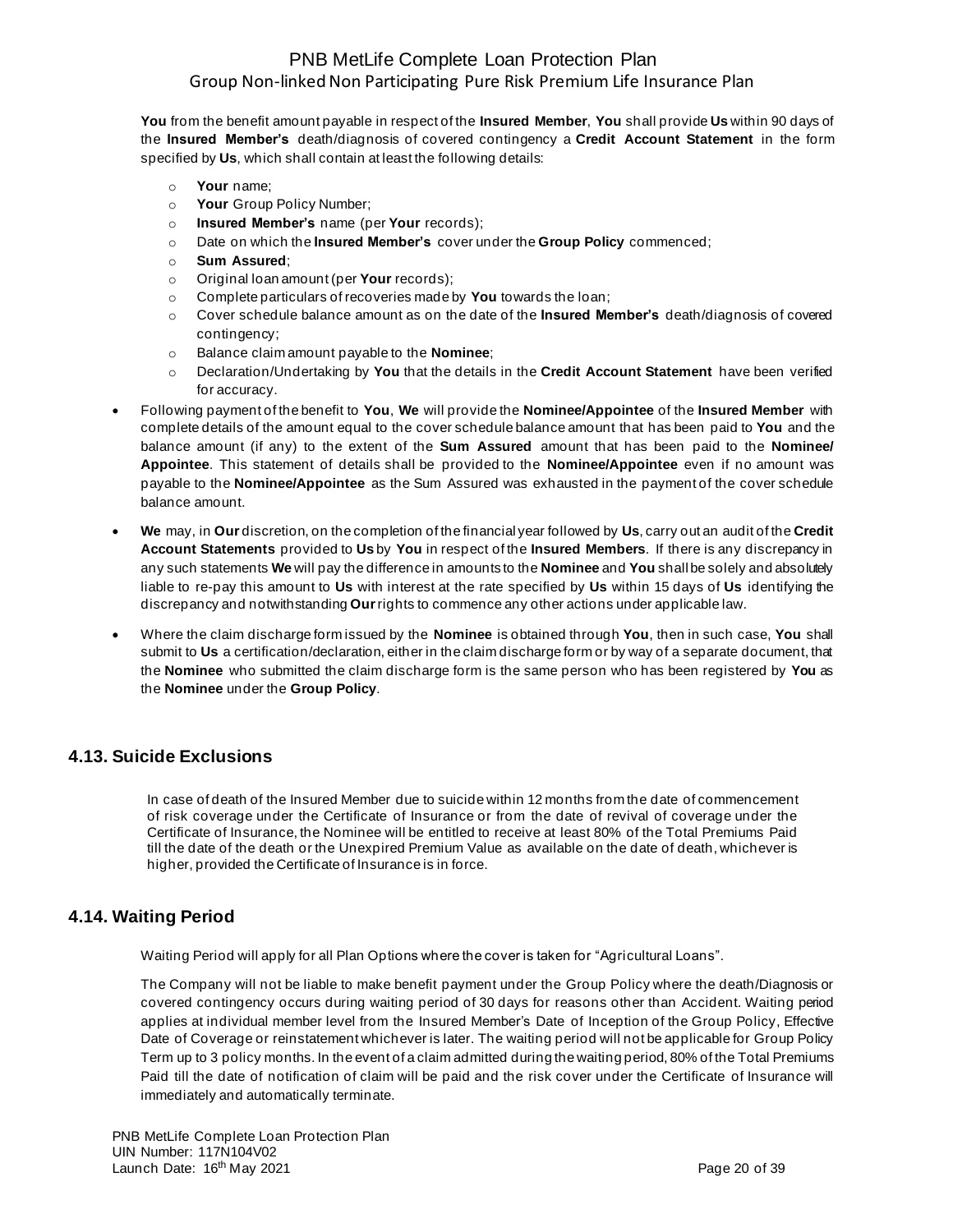**Waiting period for Critical Illness**: Where the Critical Illness benefits under "Option 4 – Critical Illness Safeguard" is in force under the Group Policy as specified in the Certificate of Insurance, a waiting period of 90 days from the Date of Inception of the Group Policy, Effective Date of Coverage or reinstatement whichever is later shall be applicable. If a Critical Illness claim is admitted during this waiting period under "Option 4 – Critical Illness Safeguard", 80% of the premiums received towards the Critical Illness cover will be paid. The Critical Illness benefit will terminate and the policy will continue for the death benefit. Future premiums, if any, will be reduced for covering only the death benefit.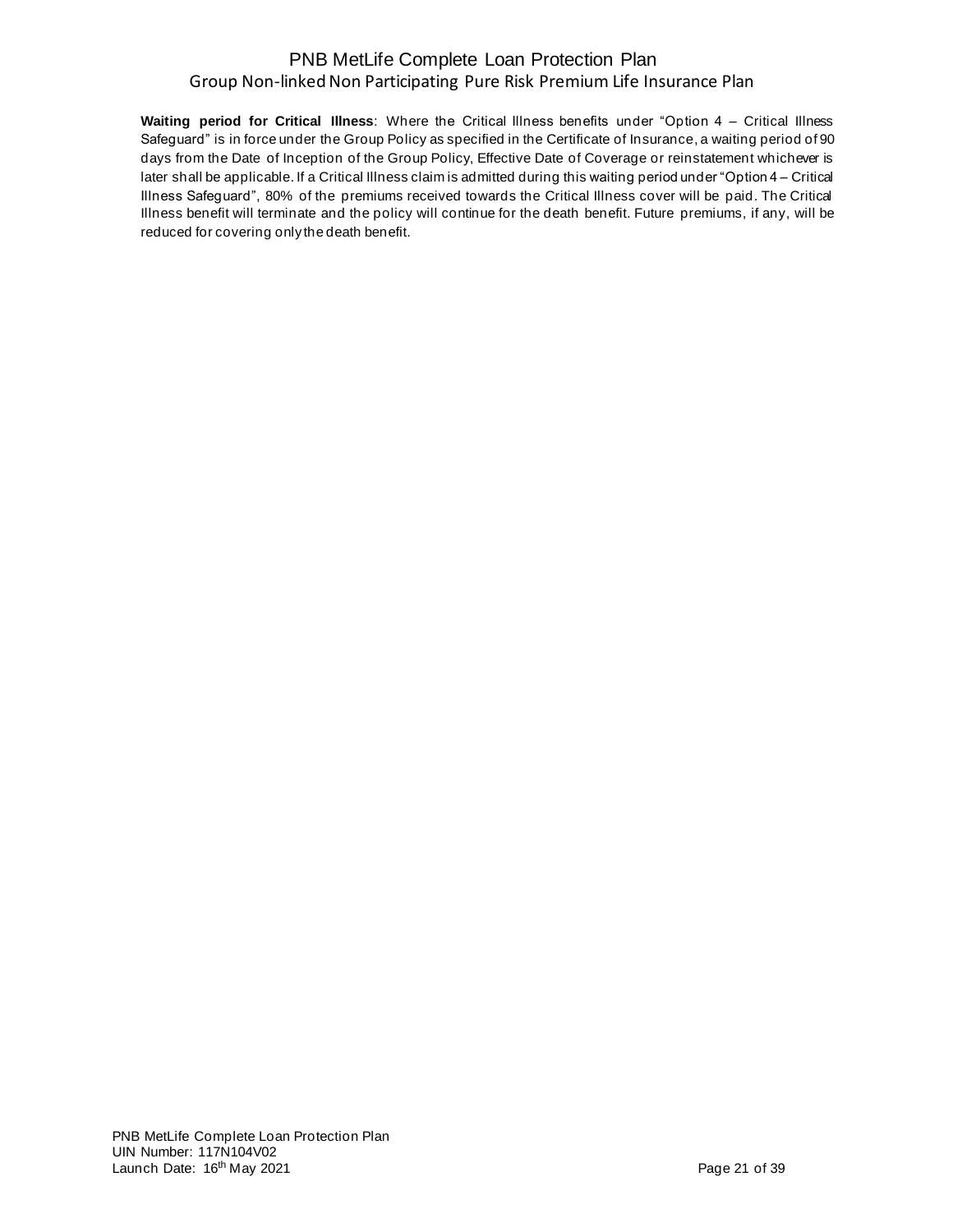# **Part E**

**Not applicable**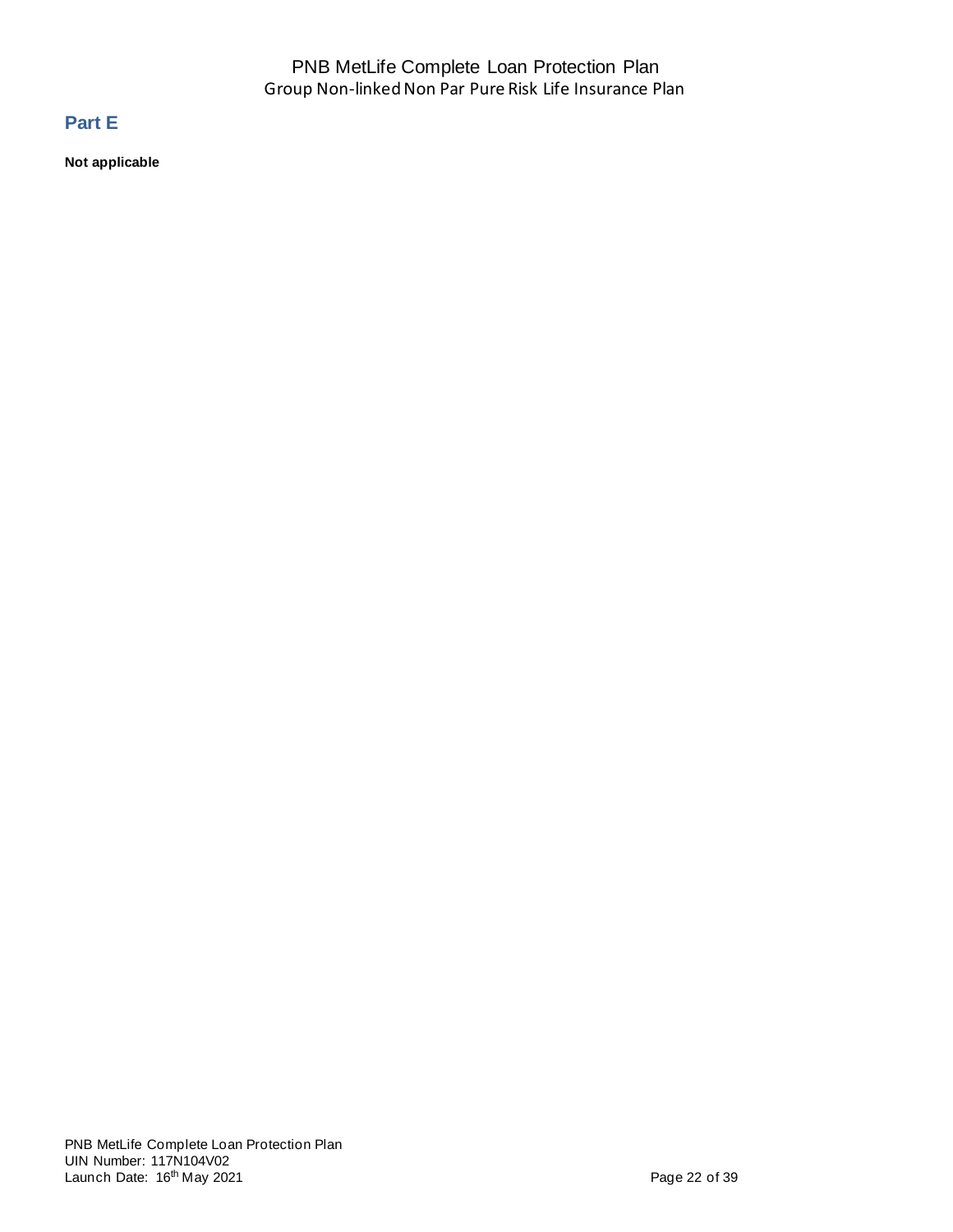### **Part F**

#### **General Terms & Conditions**

If you wish to change the nomination or assign the coverage under the **Group Policy** or update **Your/Nominee's** address or other contact details in our records, you should do so only through the forms prescribed by us for these purposes. These forms are available at our offices or may be obtained from your financial advisor or can be downloaded from our website [www.pnbmetlife.com](http://www.pnbmetlife.com/)

#### **6.1. Nomination**

Nomination should be in accordance with provisions of Section 39 of the Insurance Act 1938 as amended from time to time. A Leaflet containing the simplified version of the provisions of Section 39 is enclosed as Annexure A to this Policy for your reference. Nomination of this Policy is not applicable if the Policy has been executed under Section 6 of the Married Women's Property Act 1874

#### **6.2. Assignment**

Assignment should be in accordance with provisions of Section 38 of the Insurance Act 1938 as amended from time to time. A Leaflet containing the simplified version of the provisions of Section 38 is enclosed as Annexure A to this Policy for your reference. Assignment of this Policy is not applicable if the Policy has been executed under Section 6 of the Married Women's Property Act 1874

#### **6.3. Provision of Information**

You shall furnish Us with all particulars relevant to the Group Policy and to the operation of this Group Policy and the particulars so furnished may be accepted by Us as conclusive. You shall also furnish the relevant particulars to Us upon an Insured Member or a Nominee becoming entitled to receive the benefits under the Group Policy, and We shall pay the appropriate benefits. Proof of existence and identity of the Insured Member or the Nominee, as the case may be shall be furnished to Us before the payment of benefit is made

#### **6.4. Taxation**

The tax benefits on the Policy shall be as per the prevailing tax laws in India and amendments thereto from time to time. In respect of any payment made or to be made under or in relation to this Policy, **We** will deduct or charge or recover taxes including GST and other levies as applicable at such rates as notified by the government or such other body authorized by the government from time to time. Tax laws are subject to change.

### **6.5. Currency & Place of Payment**

All amounts payable either to or by **Us** will be paid in the currency shown in the **Group Policy Schedule**.

### **6.6. Fraud and Misstatement**

Fraud and misstatement would be dealt with in accordance with provisions of Section 45 of the Insurance Act 1938 as amended from time to time. A Leaflet containing the simplified version of the provisions of Section 45 is enclosed in Annexure A for your reference.

### **6.7. Description of Specific Insured Benefits**

#### **Accidental Death Benefit (ADB);**

PNB MetLife Complete Loan Protection Plan UIN Number: 117N104V02 Launch Date: 16<sup>th</sup> May 2021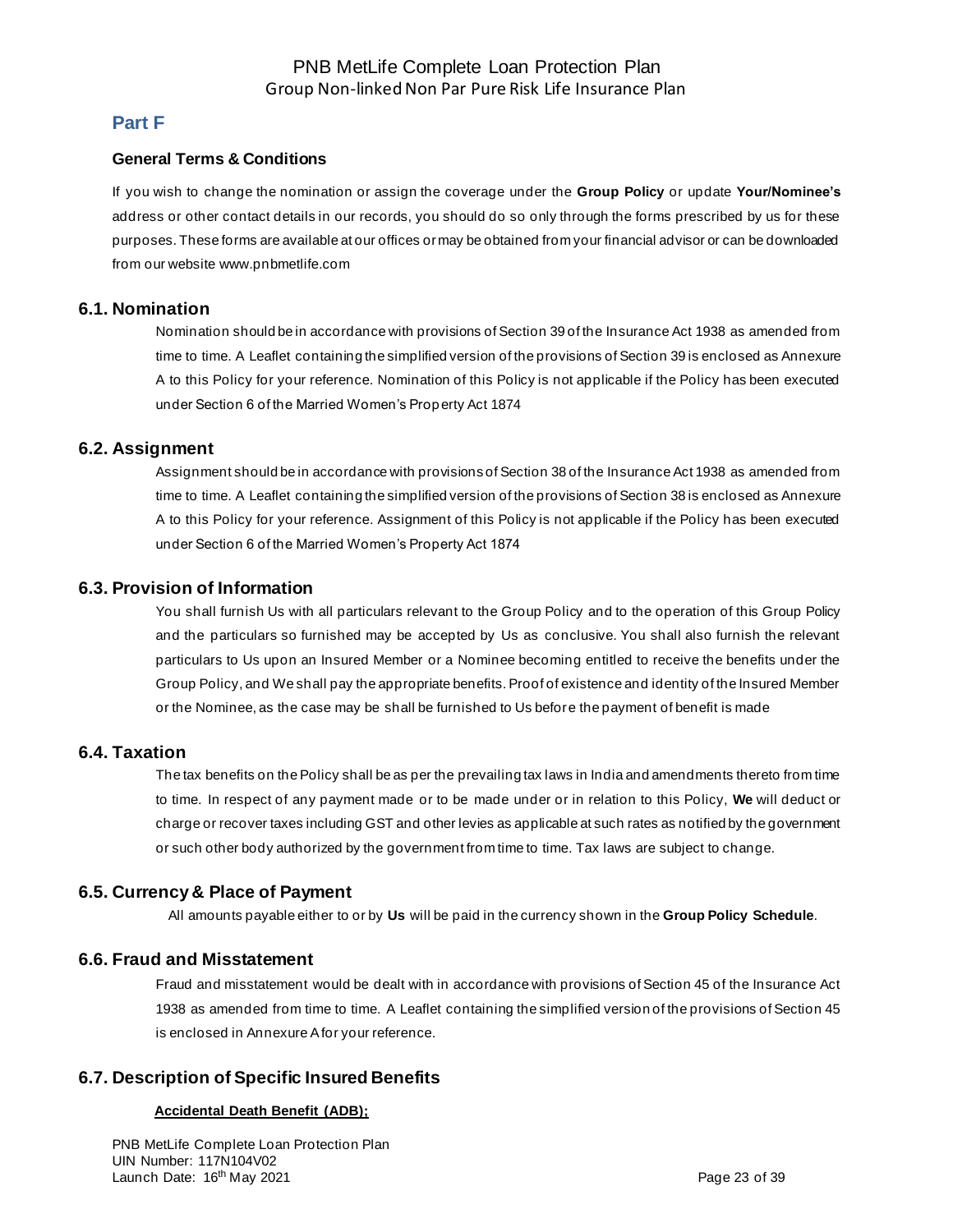Accident is defined as sudden, unforeseen and involuntary event caused by external, visible and violent means.

#### **Death due to Accident:**

- a) The member has sustained any bodily injury directly and solely from the accident, which has been caused by external, violent and visible means and the injury is independent of all other causes.
- b) The death must occur within 180 days of the date of accident due to such injury as stated above solely, directly and independently of all other causes of death.
- c) The accident which eventually leads to death has occurred during the term of the policy, even if the death occurs after policy term but within 180 days of accident.

#### **Accidental Total and Permanent disability (ATPD)**

ATPD means disability which has lasted for at least 180 days without interruption from the date of on -set of disability and must be deemed permanent by independent Medical Practitioner of appropriate speciality agreeable to the Company. ATPD benefit will not be payable if the Insured Member dies in the deferred period of 180 days.

On occurrence of ATPD due to Accident, ATPD benefit will be triggered if the Insured Member is unable to perform 3 out of the 6 following Activities of Daily Work cause by an Accident:

- o Mobility: The ability to walk a distance of 200 meters on flat ground.
- o Bending: The ability to bend or kneel to touch the floor and straighten up again and the ability to get into a standard saloon car, and out again.
- o Climbing: The ability to climb up a flight of 12 stairs and down again, using the handrail if needed.
- $\circ$  Lifting: The ability to pick up an object weighing 2kg at table height and hold for 60 seconds before replacing the object on the table.
- $\circ$  Writing: The manual dexterity to write legibly using a pen or pencil, or type using a desktop personal computer keyboard.
- $\circ$  Blindness –permanent and irreversible Permanent and irreversible loss of sight to the extent that even when tested with the use of visual aids, vision is measured at 3/60 or worse in the better eye using a Snellen eye chart.

ATPD due to Accident should not be caused by the following:

- $\circ$  Attempted suicide or self-inflicted injuries or whilst the Insured Member is under the influence of any narcotic substance or drug unless taken in accordance with the lawful directions and prescription of a registered medical practitioner or intoxicating liquor; or
- o Engaging in aerial flights (including parachuting and skydiving) other than as a fare paying passenger and crew on a licensed passenger-carrying commercial aircraft operating on a regular scheduled route; or
- o The Insured Member with criminal intent, committing any breach of law; or
- o Due to war, whether declared or not or civil commotion; or
- $\circ$  Engaging in hazardous sports or pastimes, e.g. taking part in (or practicing for) boxing, caving, climbing, horse racing, jet skiing, martial arts, mountaineering, off piste skiing, pot holing, power boat racing, underwater diving, yacht racing or any race, trial or timed motor sport.

#### **Terminal Illness:**

Terminal Illness is defined as an advanced or rapidly progressing incurable disease where, in the opinion of two independent Medical Practitioners' specializing in treatment of such illness, life expectancy is no greater than twelve months from the date of notification of claim. The terminal illness must be diagnosed and confirmed by independent Medical Practitioners' specializing in treatment of such illness registered with the Indian Medical Association and the diagnosis of Terminal Illness should be approved by the Company. The Company reserves the right for independent assessment. The policy terminates with the payment of terminal illness benefit.

A Medical Practitioner is a person who holds a valid registration from the medical council of any state of India or Medical Council of India or Council for Indian Medicine or for Homeopathy set up by the Government of India or a State Government and is thereby entitled to practice medicine within its jurisdiction; and is actin g within the scope and jurisdiction of his license. The Medical Practitioner shall not include: a) A close relative of the policyholder; or b) A person who resides with the policyholder; or c) A person covered under this Policy.

#### **Critical Illness:**

PNB MetLife Complete Loan Protection Plan UIN Number: 117N104V02 Launch Date: 16<sup>th</sup> May 2021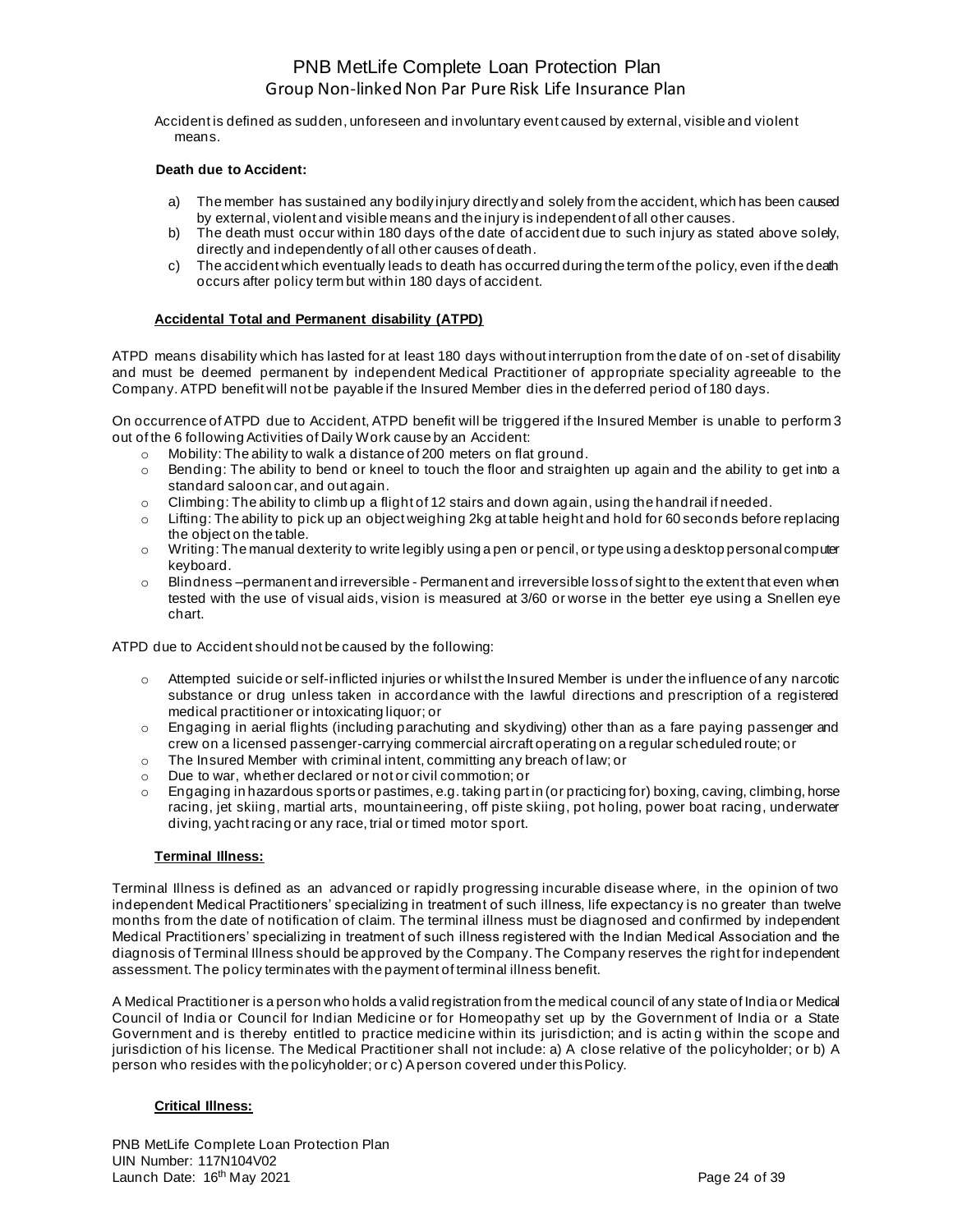The list of Critical Illness conditions covered under the **Group Policy** are mentioned in the table below:

| Sr.No          | <b>Critical Illnesses</b>                                       |
|----------------|-----------------------------------------------------------------|
| 1              | <b>Cancer Of Specified Severity</b>                             |
| $\mathcal{P}$  | Open Chest CABG                                                 |
| 3              | Kidney Failure Requiring Regular Dialysis                       |
| 4              | Myocardial Infarction (First Heart Attack of Specific Severity) |
| 5              | Open Heart Replacement Or Repair Of Heart Valves                |
| 6              | Major Organ / Bone Marrow Transplant                            |
| $\overline{7}$ | Permanent Paralysis Of Limbs                                    |
| 8              | Stroke Resulting In Permanent Symptoms                          |
| 9              | Coma Of Specified Severity                                      |
| 10             | Surgery of Aorta                                                |
| 11             | Third Degree Burns                                              |
| 12             | End Stage Liver disease                                         |
| 13             | Loss of limbs                                                   |
| 14             | <b>Blindness</b>                                                |
| 15             | End Stage Lung disease                                          |
| 16             | Major Head trauma                                               |
| 17             | Benign Brain Tumor                                              |
| 18             | Apallic Syndrome                                                |
| 19             | Loss of Independent Existence                                   |

1. Cancer: A malignant tumor characterized by the uncontrolled growth and spread of malignant cells with invasion and destruction of normal tissues. This diagnosis must be supported by histological evidence of malignancy. The term cancer includes leukaemia, lymphoma and sarcoma. The following are excluded:

• All tumors which are histologically described as carcinoma in situ, benign, pre-malignant, borderline malignant, low malignant potential, neoplasm of unknown behaviour, or non-invasive, including but not limited to: Carcinoma in situ of breasts, Cervical dysplasia CIN-1, CIN - 2 and CIN-3.

• Any non-melanoma skin carcinoma unless there is evidence of metastases to lymph nodes or beyond;

• Malignant melanoma that has not caused invasion beyond the epidermis;

• All tumors of the prostate unless histologically classified as having a Gleason score greater than 6 or having progressed to at least clinical TNM classification T2N0M0

• All Thyroid cancers histologically classified as T1N0M0 (TNM Classification) or below;

• Chronic lymphocytic leukaemia less than RAI stage 3

• Non-invasive papillary cancer of the bladder histologically described as TaN0M0 or of a lesser classification,

• All Gastro-Intestinal Stromal Tumors histologically classified as T1N0M0 (TNM Classification) or below and with mitotic count of less than or equal to 5/50 HPFs;

2. Open Chest CABG: The actual undergoing of heart surgery to correct blockage or narrowing in one or more coronary artery(s), by coronary artery bypass grafting done via a sternotomy (cutting through the breast bone) or minimally invasive keyhole coronary artery bypass procedures. The diagnosis must be supported by a coronary angiography and the realization of surgery has to be confirmed by a cardiologist. The following are excluded:

• Angioplasty and/or any other intra-arterial procedures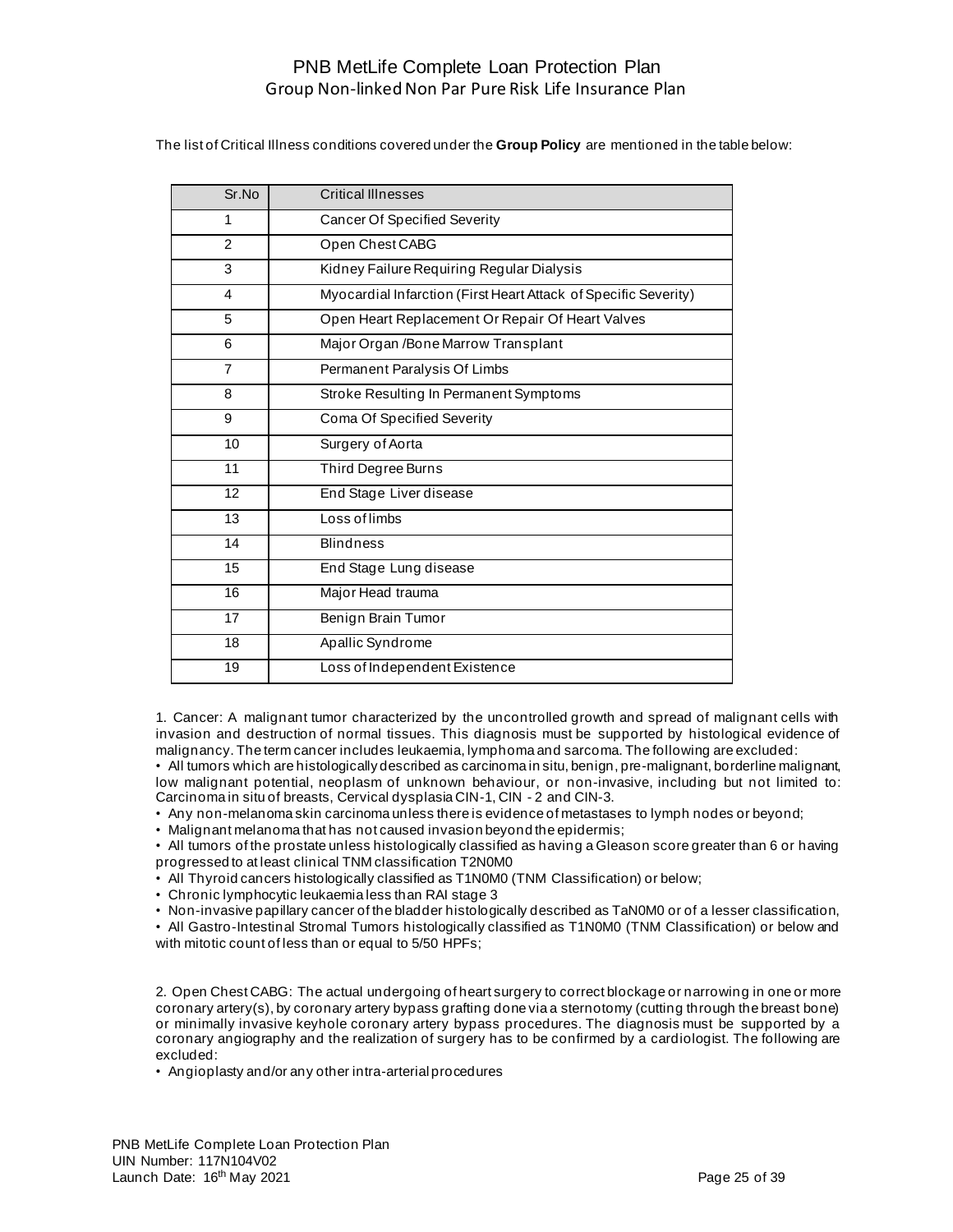3. Kidney Failure: End stage renal disease presenting as chronic irreversible failure of both kidneys to function, as a result of which either regular renal dialysis (haemodialysis or peritoneal dialysis) is instituted or renal transplantation is carried out. Diagnosis has to be confirmed by a specialist medical practitioner.

4. Myocardial Infarction (First Heart Attack of specific severity): The first occurrence of heart attack or myocardial infarction, which means the death of a portion of the heart muscle as a result of inadequate blood supply to the relevant area. The diagnosis for Myocardial Infarction should be evidenced by all of the following criteria:

• A history of typical clinical symptoms consistent with the diagnosis of acute myocardial infarction (For e.g. typical chest pain)

• New characteristic electrocardiogram changes

• Elevation of infarction specific enzymes, Troponins or other specific biochemical markers.

The following are excluded:

• Other acute Coronary Syndromes

• Any type of angina pectoris

• A rise in cardiac biomarkers or Troponin T or I in absence of overt ischemic heart d isease OR following an intra-arterial cardiac procedure

5. Open Heart Replacement or Repair of Heart Valves: The actual undergoing of open -heart valve surgery is to replace or repair one or more heart valves, as a consequence of defects in, abnormalities of, or disease- affected cardiac valve(s). The diagnosis of the valve abnormality must be supported by an echocardiography and the realization of surgery has to be confirmed by a specialist medical practitioner. Catheter based techniques including but not limited to, balloon valvotomy/ valvuloplasty are excluded

6. Major Organ/Bone Marrow Transplant: The actual undergoing of a transplant of:

• One of the following human organs: heart, lung, liver, kidney, pancreas, that resulted from irreversible endstage failure of the relevant organ, or

• Human bone marrow using haematopoietic stem cells. The undergoing of a transplant has to be confirmed by a specialist medical practitioner

The following are excluded:

• Other stem-cell transplants.

• Where only islets of Langerhans are transplanted

7. Permanent Paralysis of Limbs: Total and irreversible loss of use of two or more limbs as a result of injury or disease of the brain or spinal cord. A specialist medical practitioner must be of the opinion that the paralysis will be permanent with no hope of recovery and must be present for more than 3 months

8. Stroke resulting in permanent symptoms: Any cerebrovascular incident producing permanent neurological sequelae. This includes infarction of brain tissue, th rombosis in an intracranial vessel, haemorrhage and embolisation from an extracranial source. Diagnosis has to be confirmed by a specialist medical practitioner and evidenced by typical clinical symptoms as well as typical findings in CT Scan or MRI of the brain. Evidence of permanent neurological deficit lasting for at least 3 months has to be produced. The following are excluded:

- Transient ischemic attacks (TIA)
- Traumatic injury of the brain
- Vascular disease affecting only the eye or optic nerve or vestibular functions

9. Coma of specified severity: A state of unconsciousness with no reaction or response to external stimuli or internal needs. This diagnosis must be supported by evidence of all of the following:

- No response to external stimuli continuously for at least 96 hours;
- Life support measures are necessary to sustain life; and
- Permanent neurological deficit which must be assessed at least 30 days after the onset of the coma

The condition has to be confirmed by a specialist medical practitioner. Coma resulting directly from alcohol or drug abuse is excluded

10. Surgery of aorta: The actual undergoing of surgery for a disease or injury of the aorta needing excision and surgical replacement of the diseased part of the aorta with a graft. The term "aorta" means the thoracic and abdominal aorta but not its branches. Surgery performed using only minimally invasive or intra-arterial techniques are excluded.

11. Third Degree Burns: There must be third-degree burns with scarring that cover at least 20% of the body's surface area. The diagnosis must confirm the total area involved using standardized, clinically accepted, body surface area charts covering 20% of the body surface area.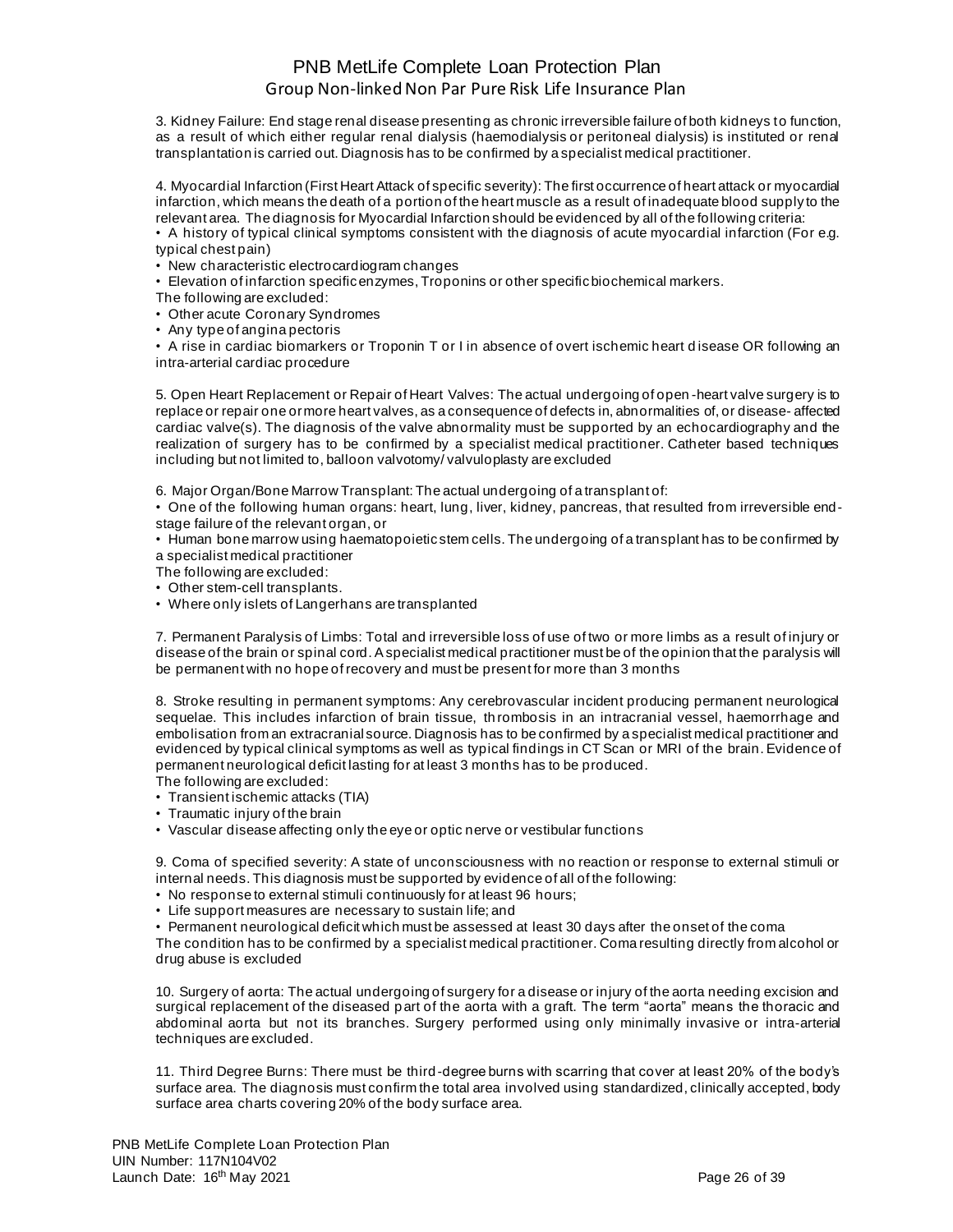12. End Stage Liver Disease: Permanent and irreversible failure of liver function that has resulted in all three of the following:

• Permanent jaundice; and

• Ascites; and

• Hepatic encephalopathy

Liver failure secondary to drug or alcohol abuse is excluded.

13. Loss of limbs: The physical separation of two or more limbs, at or above the wrist or ankle level limbs as a result of injury or disease. This will include medically necessary amputation necessitated by injury or disease. The separation has to be permanent without any chance of surgical correction. Loss of limbs resulting directly or indirectly from self-inflicted injury, alcohol or drug abuse is excluded.

14. Blindness: Total, permanent and irreversible loss of all vision in both eyes as a result of illness or accident. The Blindness is evidenced by:

• corrected visual acuity being 3/60 or less in both eyes or ;

• the field of vision being less than 10 degrees in both eyes.

The diagnosis of blindness must be confirmed and must not be correctable by aids or surgical procedure.

15. End Stage Lung Disease: End stage lung disease, causing chronic respiratory failure, as confirmed and evidenced by all of the following:

- FEV1 test results consistently less than 1 litre measured on 3 occasions 3 months apart; and
- Requiring continuous permanent supplementary oxygen therapy for hypoxemia; and
- Arterial blood gas analysis with partial oxygen pressure of 55mmHg or less (PaO2 < 55mmHg); and
- Dyspnea at rest

16. Major Head Trauma: Accidental head injury resulting in permanent Neurological deficit to be assessed no sooner than 3 months from the date of the accident. This diagnosis must be supported by unequi vocal findings on Magnetic Resonance Imaging, Computerized Tomography, or other reliable imaging techniques. The accident must be caused solely and directly by accidental, violent, external and visible means and independently of all other causes. The Accidental Head injury must result in an inability to perform at least three (3) of the following Activities of Daily Living either with or without the use of mechanical equipment, special devices or other aids and adaptations in use for disabled persons. For the purpose of this benefit, the word "permanent" shall mean beyond the scope of recovery with current medical knowledge and technology. The Activities of Daily Living are:

• Washing: the ability to wash in the bath or shower (including getting into and out of the bath or shower) or wash satisfactorily by other means;

• Dressing: the ability to put on, take off, secure and unfasten all garments and, as appropriate, any braces, artificial limbs or other surgical appliances;

• Transferring: the ability to move from a bed to an upright chair or wheelchair and vice versa;

• Mobility: the ability to move indoors from room to room on level surfaces;

• Toileting: the ability to use the lavatory or otherwise manage bowel and bladder functions so as to maintain a satisfactory level of personal hygiene;

• Feeding: the ability to feed oneself once food has been prepared and made available.

- The following is excluded:
- Spinal cord injury;

17. Benign Brain Tumor: Benign brain tumor is defined as a life threatening, non -cancerous tumor in the brain, cranial nerves or meninges within the skull. The presence of the underlying tumor must be confirmed by imaging studies such as CT scan or MRI.

This brain tumor must result in at least one of the following and must be confirmed by the relevant medical specialist.

• Permanent Neurological deficit with persisting clinical symptoms for a continuous period of at least 90 consecutive days or

• Undergone surgical resection or radiation therapy to treat the brain tumor.

The following conditions are excluded:

• Cysts, Granulomas, malformations in the arteries or veins of the brain, hematomas, abscesses, pituitary tumors, tumors of skull bones and tumors of the spinal cord

18. Apallic Syndrome: universal necrosis of the brain cortex with the brainstem remaining intact. Diagnosis must be confirmed by a neurologist acceptable to the Company and the condition must be documented for at least one month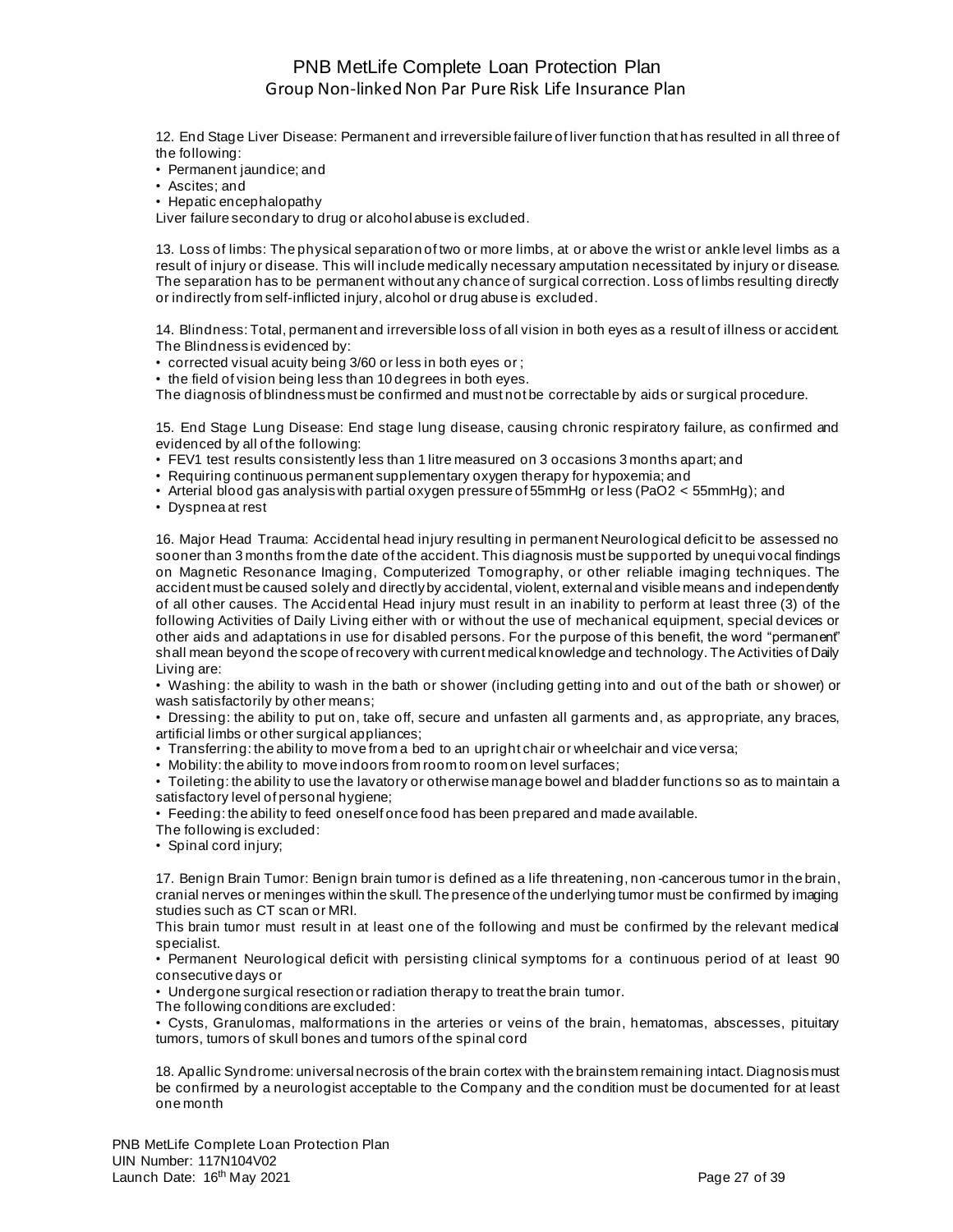19. Loss of Independent Existence: Confirmation by a consultant physician acceptable to the Company of the loss of independent existence due to illness or trauma, which has lasted for a minimum period of 6 months and results in a permanent inability to perform at least three (3) of the Activities of Daily Living (either with or without the use of mechanical equipment, special devices or other aids and adaptations in use for disabled persons). For the purpose of this benefit, the word "permanent", shall mean beyond the hope of recovery with current medical knowledge and technology. Activities of Daily Living are:-

• Washing: the ability to wash in the bath or shower (including getting into and out of the bath or shower) or wash satisfactorily by other means

• Dressing: the ability to put on, take off, secure and unfasten all garments and, as appropriate, any braces, artificial limbs or other surgical appliances

- Transferring: the ability to move from a bed or an upright chair or wheelchair and vice versa
- Mobility: The ability to move indoors from room to room on level surfaces

• Toileting: the ability to use the lavatory or otherwise manage bowel and bladder functions so as to maintain a satisfactory level of personal hygiene

• Feeding: the ability to feed self once food has been prepared and made available

#### **Important Terms and Conditions for CI Benefits**

Pre-Existing disease: Any condition that is pre-existing at the time of inception of the policy

- Pre-existing Disease means any condition, ailment, injury or disease: That is/are diagnosed by a physician within 48 months prior to the effective date of the policy issued by the insurer or its reinstatement or
- For which medical advice or treatment was recommended by, or received from, a physician within 48 months prior to the effective date of the policy issued by the insurer or its reinstatement.

#### **Exclusions for Critical Illness benefit**

No benefits will be payable to the Insured Member under this Group Policy if a claim or event suffered by the Insured Member is directly or indirectly caused or exacerbated as a result of any of the following:

• Pre-Existing Diseases are not covered.

• Any investigation or treatment for any Illness, disorder, complication or ailment arising out of or connected with the pre-existing Illness shall be considered part of that pre-existing illness.

• No benefits will be payable for any condition(s) which is a direct or indirect result of any pre-existing conditions unless life assured has disclosed the same at the time of proposal or date of revival whichever is later and the company has accepted the same.

• Any illness related condition manifesting itself within 90 days from risk commencement date/ revival date whichever is later.

• Unreasonable failure to seek or follow medical advice by the Life Insured that result in delayed medical treatment in order to circumvent the waiting period or other conditions and restrictions applying to this policy.

• Living abroad (living outside India for more than 13 consecutive weeks in any 12 months). This exclusion does not apply if the Insured Member is medically examined and/or has undergone tests in India after the occurrence of the event, and is available for medical examination or other reasonable tests in India to confirm the occurrence of an insured event.

- War or hostilities (whether war be declared or not).
- Civil war, rebellion, revolution, civil unrest or riot.
- Participation in any armed force or peace keeping activities.

• An act of any person acting on their own or on behalf of or in connection with any group or organization to influence by force a ny group, corporation or government by terrorism, kidnapping or attempted kidnapping, attack, assault, or any other violent means.

• An intentional or self-inflicted act.

• Drug-taking other than under the direction of a qualified Medical Practitioner, abuse of alcohol or the taking of poison.

- Nuclear fusion nuclear fission, nuclear waste or any radioactive or ionising radiation.
- Deliberate participation of the Insured Member in an illegal or criminal act with criminal intent.

### **6.8. Proof of Age**

Subject to Section 45 of the Insurance Act 1938, as amended from time to time if the actual age of the **Insured** 

**Member** differs from the **Age** stated in the Proposal then:

a. If the actual age of the **Insured Member** proves to be higher than what is stated in the Proposal, the **Sum**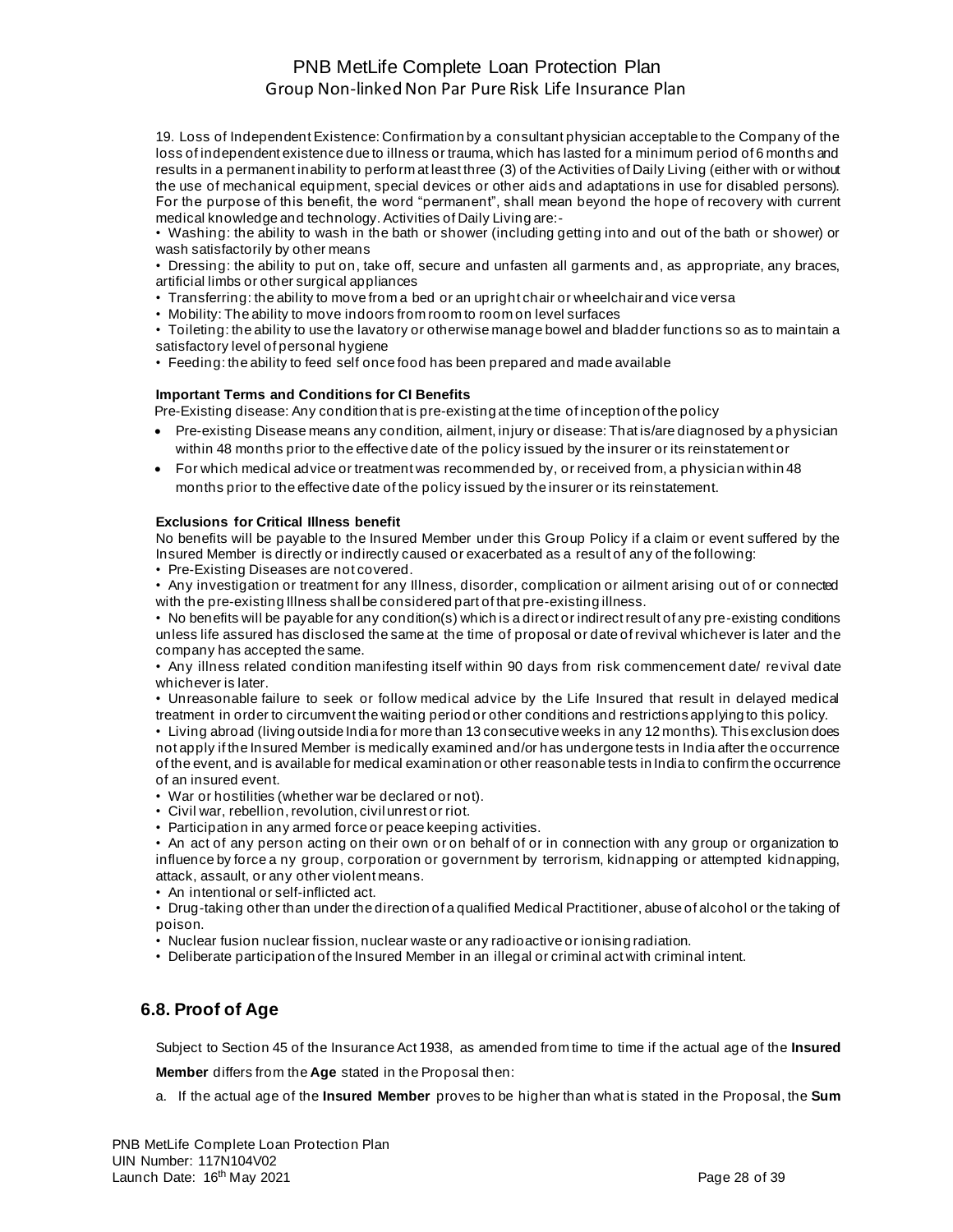**Assured** will be adjusted to that which would have been purchased by the amount of premium paid, had the age been correctly stated. The coverage under the **Group Policy** will continue to be in force;

- b. If the actual age proves to be lower than what is stated in the Proposal, the premium paid in excess will be refunded without interest or may be adjusted towards future premium. The coverage under the **Group Policy** will continue to be in force.
- c. If the **Insured Member's** actual age is such that it would have made him/her ineligible for the insurance cover stated in the **Group Policy**, **We** reserve the right to take such action as may be deemed appropriate including cancellation of the **Certificate of Insurance** along with refund of of Unexpired Premium Value to the insured member.

## **6.9. Loss of the Policy Document**

If the **Group Policy Document** is lost or destroyed, a duplicate policy document shall be issued upon receipt of a written request from the **Group Policyholder** subject to submission of affidavit-cum-indemnity in the format prescribed by the Company on stamp paper of value of Rs. 200. Upon the issue of a dupli cate Policy, the original will cease to have any legal force or effect.

### **6.10. Policyholder's Rights**

To exercise **Your** rights or options, under this **Group Policy**, **You** should follow the procedures stated in this **Group Policy**. If **You** want to change the address or exercise any other options under the **Group Policy**, **You** shall do so only using the forms prescribed for each purpose which are available with **Your** financial advisor, from **Our** local office or can be downloaded from **Our** websit[e www.pnbmetlife.com.](http://www.pnbmetlife.com/)

## **6.11. Travel, Residence & Occupation**

This **Group Policy** does not impose any restrictions as to travel and residence. This **Group Policy** does not impose any restrictions as to occupation.

## **6.12. Governing Law & Jurisdiction**

The terms and conditions of the **Group Policy** shall be governed by and be interpreted in accordance with Indian law and all disputes and differences arising under or in relation to the Policy shall be subject to the sole and exclusive jurisdiction of the jurisdictional courts in India.

## **6.13. Our Address for Communications**

All notices and communications in respect of this Policy shall be addressed to us at the following address: **PNB MetLife India Insurance Co. Ltd, 1st Floor, Techniplex -1, Techniplex Complex, Off Veer Savarkar Flyover, Goregaon (West), Mumbai – 400062, Maharashtra**

**Call us Toll-free at** 1-800-425-6969, **Visit our Website**: [www.pnbmetlife.com,](http://www.pnbmetlife.com/)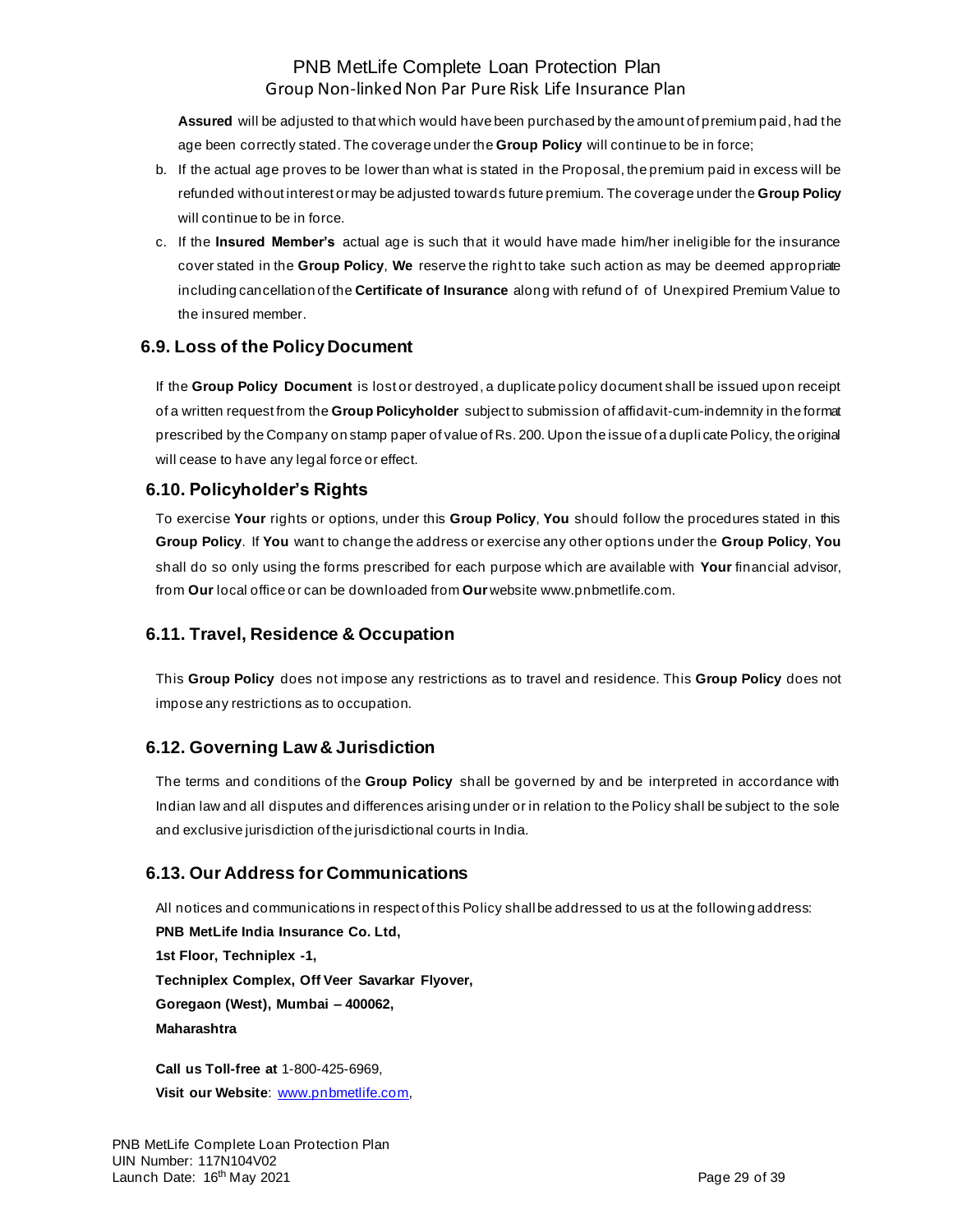**Email:** indiaservice@pnbmetlife.co.in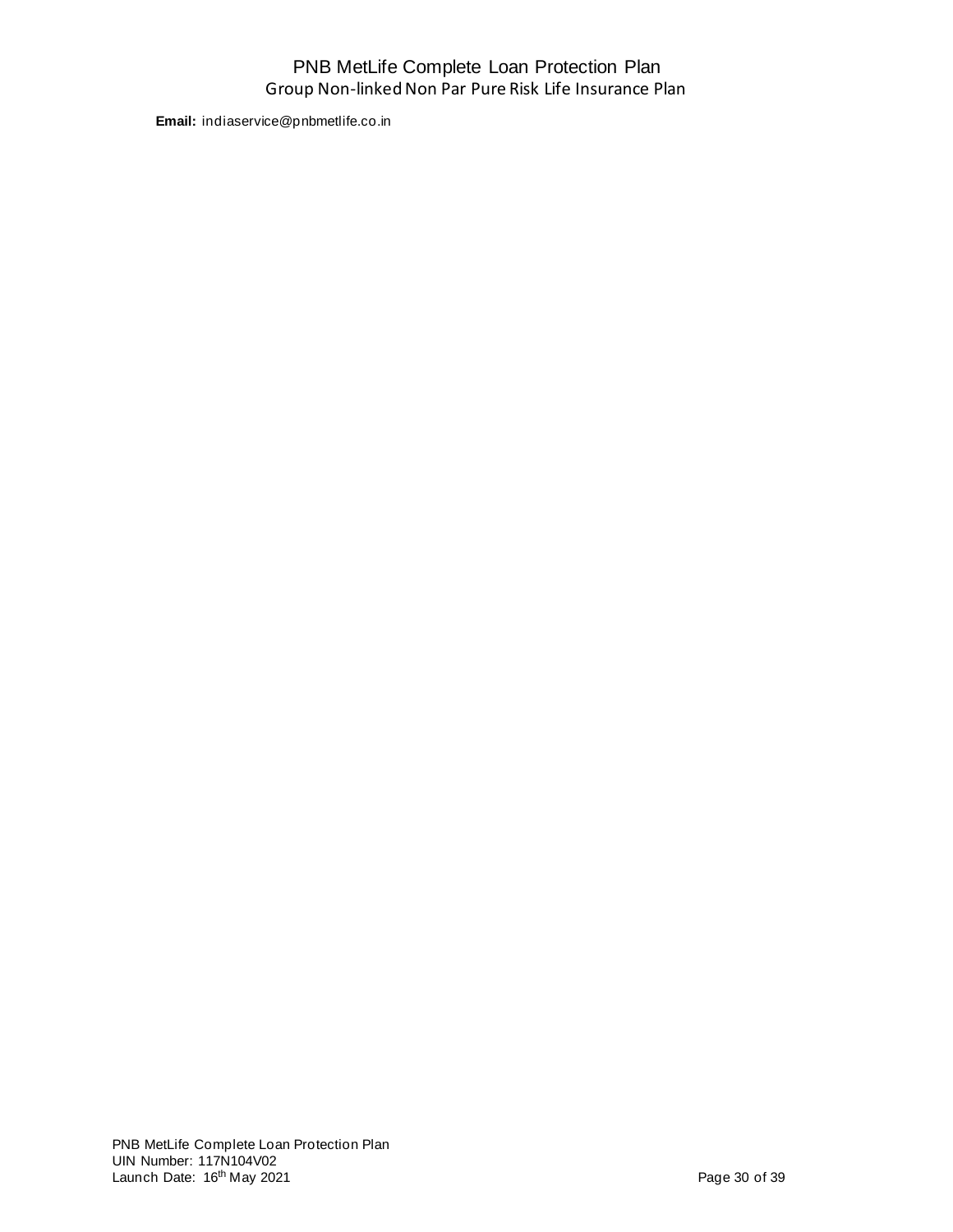# **Part G**

#### **GRIEVANCE REDRESSAL MECHANISM & OMBUDSMAN DETAILS**

### **7.1. Grievance Redressal Mechanism**

In case you have any query or complaint or grievance, you may approach our office at the following address:

#### **Level 1**

For any complaint/grievance, approach any of our following touch points:

- Call 1800-425-69-69 (Toll free) or 080-26502244
- Email at [india\\_grievancecell@pnbmetlife.co.in](mailto:india_grievancecell@pnbmetlife.co.in)
- Write to

#### **Customer Service Department,**

**1st Floor, Techniplex -1, Techniplex Complex, Off Veer Savarkar Flyover, Goregaon (West), Mumbai – 400062. Phone: +91-22-41790000, Fax: +91-22-41790203**

- Online through our website [www.pnbmetlife.com](http://www.pnbmetlife.com/)
- Our nearest PNB MetLife branch across the country

#### **Level 2:**

In case you are not satisfied with the resolution provided by the above touch points, or have not received any response within 2 weeks, you may

- Write to our Grievance Redressal Officer at [gro@pnbmetlife.co.in](mailto:gro@pnbmetlife.co.in) or
- Send a letter to

**Grievance Redressal Officer PNB MetLife India Insurance Co. Ltd, Platinum Towers, 4th Floor, Sohna Road, Sector - 47, Gurgaon – 122002**

Please address your queries or complaints to our customer services department, on the address referred above, who are authorized to review your queries or complaints and address the same. Please note that only an officer duly authorized by PNB MetLife has the authority to resolve your queries or complaints. We shall in no way be responsible, or liable, or bound by, any replies or communications or undertakings, given by or received from, any financial advisor or any employee who was involved in selling you this Policy.

#### **Level 3:**

In case you are not satisfied with the decision from above offices or have not received any response within 2 weeks you may contact the Insurance Regulatory and Development Authority of India. Grievance Cell Centre (IGCC) on the following contact details:

- Online: You can register your complaint online at [http://www.igms.irdai.gov.in](http://www.igms.irdai.gov.in/)
- By Post : You can write or fax your complaints to

**Consumer Affairs Department**

**Insurance Regulatory and Development Authority of India**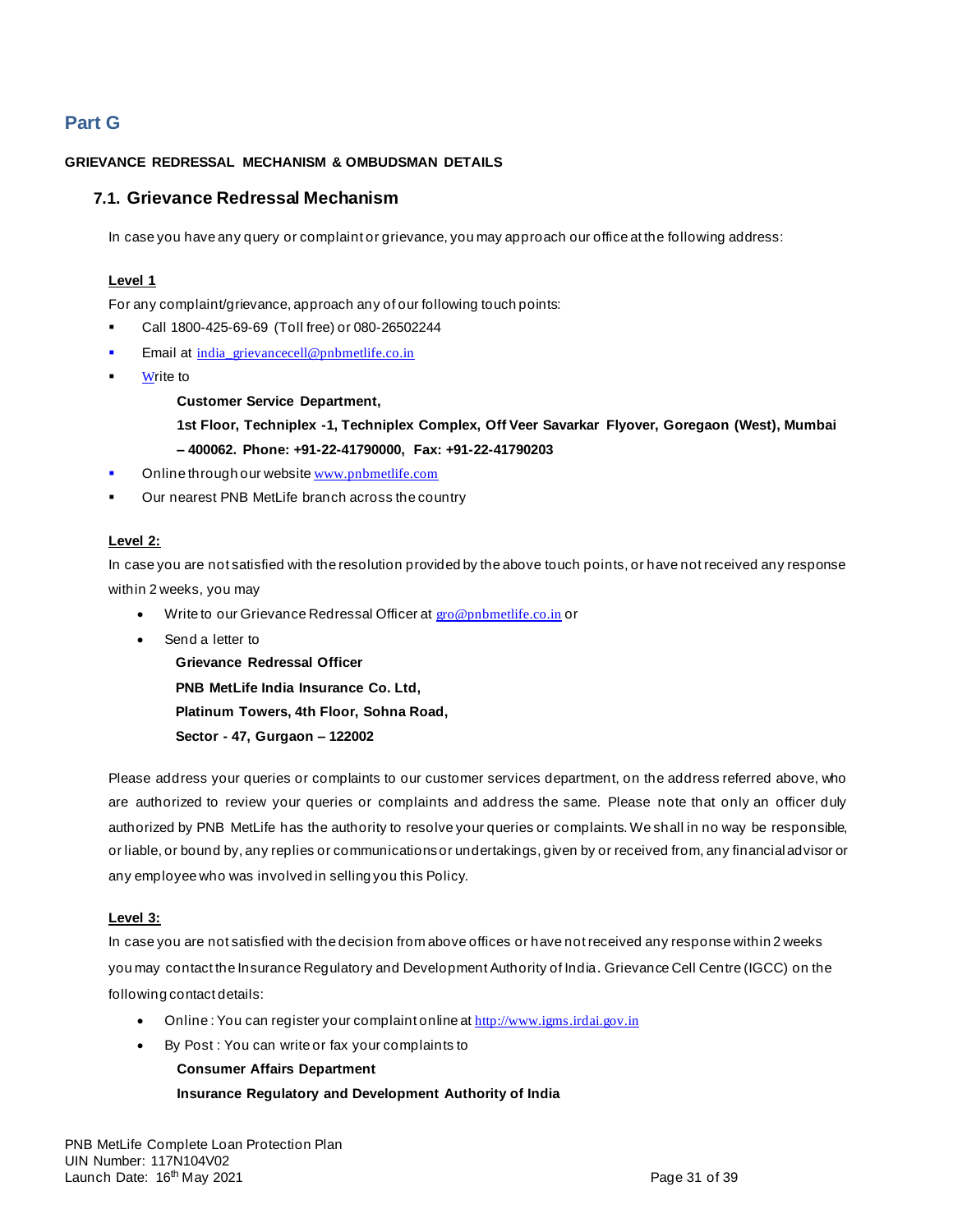#### **Sy No. 115/1, Financial District,**

#### **Nanakramguda, Gachibowli, Hyderabad – 500032, Telangana State**

- By E-mail: E-mail ID: [complaints@irdai.gov.in](mailto:complaints@irdai.gov.in)
- By Phone : 1800 4254 732

In case You are not satisfied with the decision/resolution, You may approach the Insurance Ombudsman at the address in the list of Ombudsman below, if Your grievance pertains to:

- Insurance claim that has been rejected or dispute of a claim on legal construction of the Policy;
- Delay in settlement of claim;
- Dispute with regard to premium; or
- Misrepresentation of terms and conditions of the Policy;
- Policy servicing related grievances against Us or Our agent/intermediary;
- Issuance of Policy in non-conformity with the proposal form;
- Non-issuance of insurance policy after receipt of premium or
	- Any other matter resulting from the violation of provisions of the Insurance Act, 1938 as amended from time to time or the regulations, circulars, guidelines or instructions issued by the IRDAI from time to time or the terms and conditions of the policy contract, in so far as they relate to issues mentioned above.
- 1) The complaint should be made in writing duly signed by You, Nominee, Assignee or by Your legal heirs with full name, address and contact information of the complainant, the details of our branch or office against whom the complaint is made, the facts giving rise to the complaint, supported by documents, the nature and extent of the loss caused to the complainant and the relief sought from the Insurance Ombudsman. As per Rule 14(3) of the Insurance Ombudsman Rules, 2017, the complaint to the insurance ombudsman can be made if the complainant makes a written representation to Us/Insurer and files the complaint, within one year
	- after the order of the insurer rejecting the representation is received; or
	- after receipt of decision of the insurer which is not to the satisfaction of the complainant;
	- after expiry of a period of one month from the date of sending the written representation to the insurer if the insurer fails to furnish reply to the complainant.
- 2) The Ombudsman shall be empowered to condone the delay in such cases as he may consider necessary, after calling for objections of the insurer against the proposed condonation and after recording reasons for condoning the delay and in case the delay is condoned, the date of condonation of delay shall be deemed to be the date of filing of the complaint, for further proceedings under these rules.
- 3) No complaint before the Insurance Ombudsman shall be maintainable on the same subject matter on which proceedings are pending before or disposed of by any court or consumer forum or arbitrator.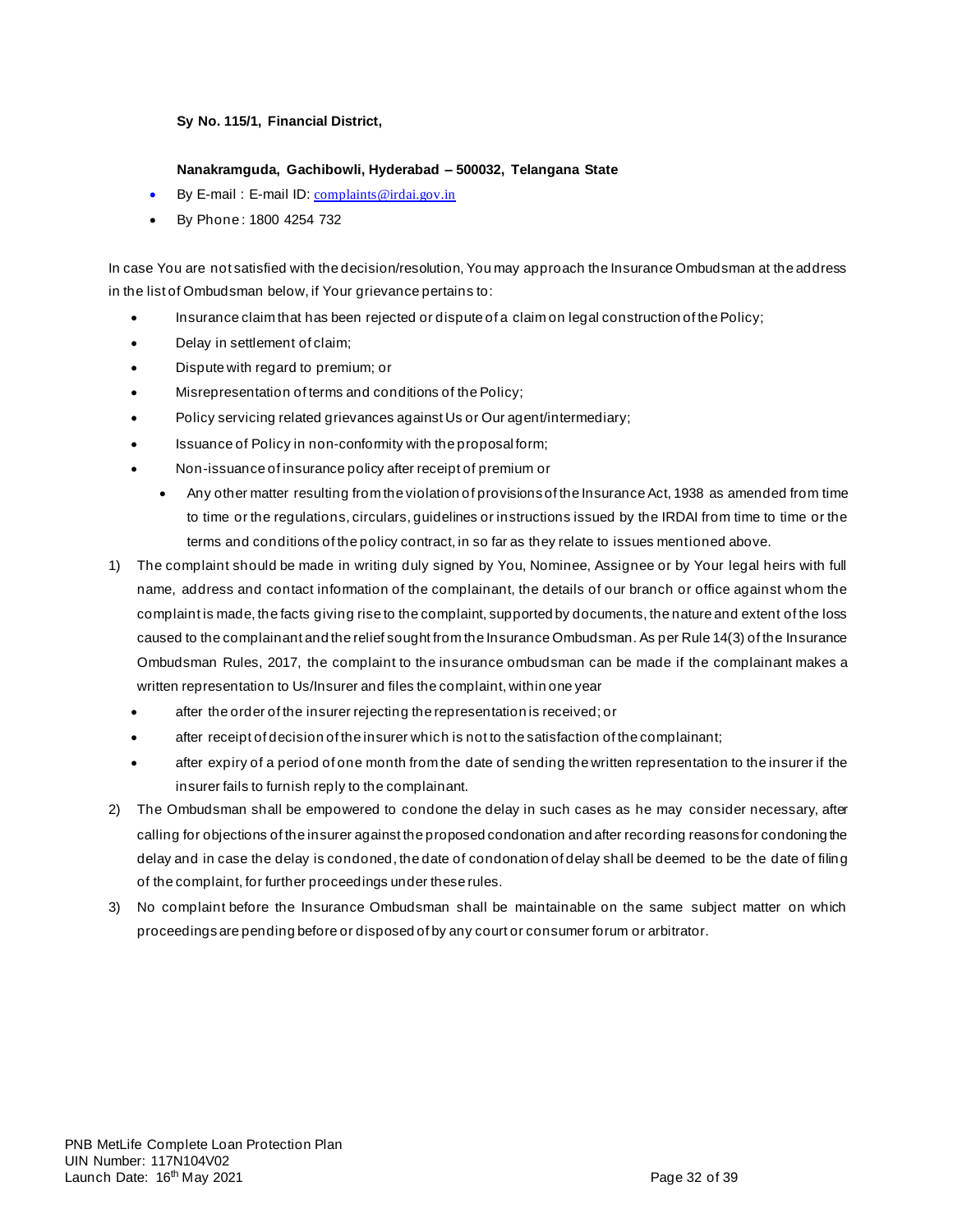# **7.2. List of Insurance Ombudsman attached below**

| SR.<br>No.     | <b>Office Details</b>                                                                                                                                                                                                                                                       | <b>Jurisdiction of Office</b><br><b>Union Territory, District)</b>          |
|----------------|-----------------------------------------------------------------------------------------------------------------------------------------------------------------------------------------------------------------------------------------------------------------------------|-----------------------------------------------------------------------------|
| 1              | <b>AHMEDABAD -</b><br>Office of the Insurance Ombudsman,<br>Jeevan Prakash Building, 6th floor,<br>Tilak Marg, Relief Road,<br>Ahmedabad - 380 001.<br>Tel.: 079 - 25501201/02/05/06<br>Email: bimalokpal.ahmedabad@ecoi.co.in                                              | Gujarat,<br>Dadra & Nagar Haveli,<br>Daman and Diu.                         |
| $\overline{2}$ | <b>BENGALURU -</b><br>Office of the Insurance Ombudsman,<br>Jeevan Soudha Building, PID No. 57-27-N-19<br>Ground Floor, 19/19, 24th Main Road,<br>JP Nagar, Ist Phase,<br>Bengaluru - 560 078.<br>Tel.: 080 - 26652048 / 26652049<br>Email: bimalokpal.bengaluru@ecoi.co.in | Karnataka.                                                                  |
| $\overline{3}$ | <b>BHOPAL-</b><br>Office of the Insurance Ombudsman,<br>Janak Vihar Complex, 2nd Floor,<br>6, Malviya Nagar, Opp. Airtel Office,<br>Near New Market,<br>Bhopal - 462 003.<br>Tel.: 0755 - 2769201 / 2769202<br>Fax: 0755 - 2769203<br>Email: bimalokpal.bhopal@ecoi.co.in   | Madhya Pradesh<br>Chattisgarh.                                              |
| 4              | <b>BHUBANESHWAR-</b><br>Office of the Insurance Ombudsman,<br>62, Forest park,<br>Bhubneshwar - 751 009.<br>Tel.: 0674 - 2596461 / 2596455<br>Fax: 0674 - 2596429<br>Email: bimalokpal.bhubaneswar@ecoi.co.in                                                               | Orissa.                                                                     |
| 5              | <b>CHANDIGARH-</b><br>Office of the Insurance Ombudsman,<br>S.C.O. No. 101, 102 & 103, 2nd Floor,<br>Batra Building, Sector 17 - D,<br>Chandigarh - 160 017.<br>Tel.: 0172 - 2706196 / 2706468                                                                              | Punjab,<br>Haryana,<br>Himachal Pradesh,<br>Jammu & Kashmir,<br>Chandigarh. |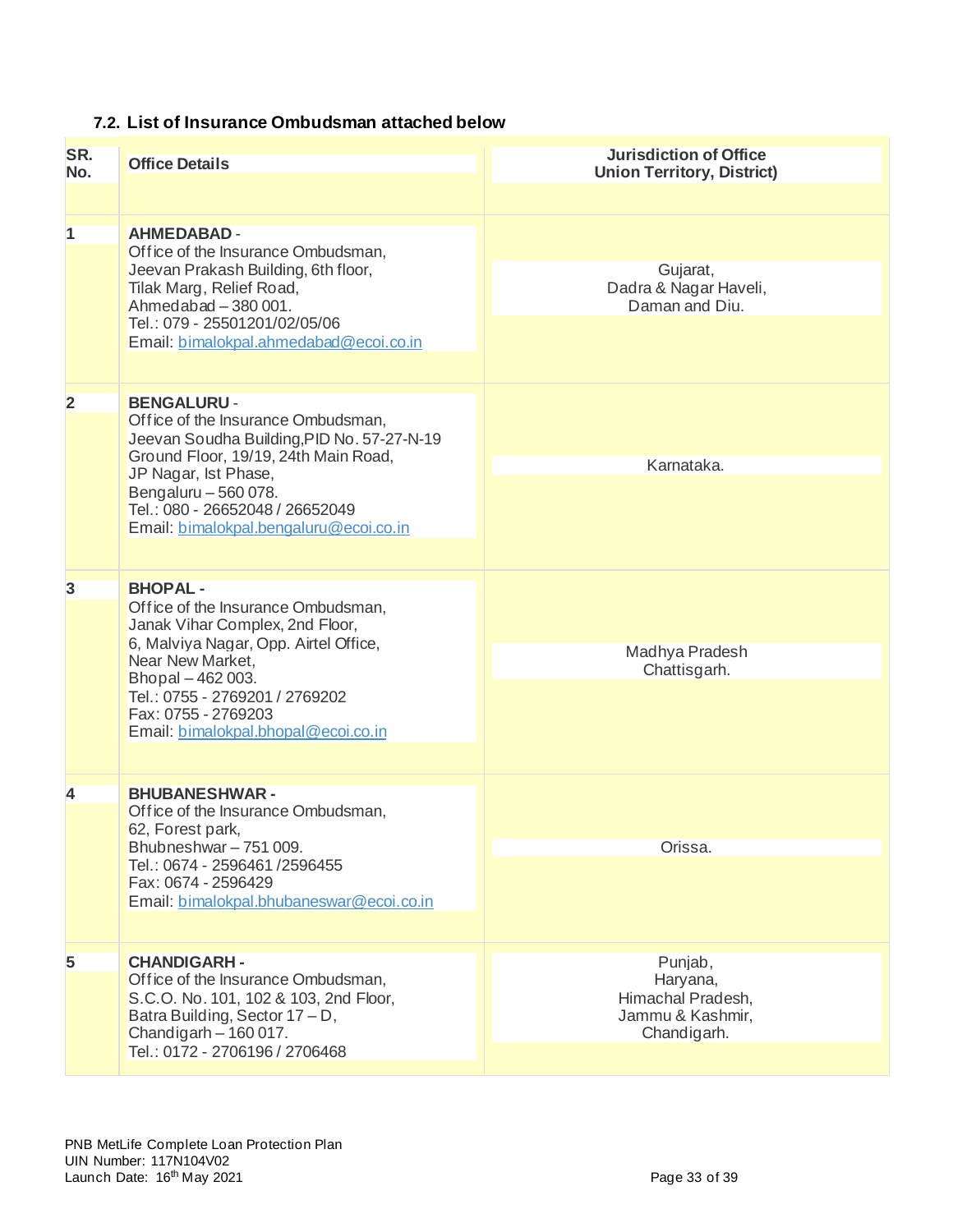| SR.<br>No.                                                                                                                                                                                                                        | <b>Office Details</b>                                                                                                                                                                                                     | <b>Jurisdiction of Office</b><br><b>Union Territory, District)</b>                          |
|-----------------------------------------------------------------------------------------------------------------------------------------------------------------------------------------------------------------------------------|---------------------------------------------------------------------------------------------------------------------------------------------------------------------------------------------------------------------------|---------------------------------------------------------------------------------------------|
|                                                                                                                                                                                                                                   |                                                                                                                                                                                                                           |                                                                                             |
|                                                                                                                                                                                                                                   | Fax: 0172 - 2708274<br>Email: bimalokpal.chandigarh@ecoi.co.in                                                                                                                                                            |                                                                                             |
| 6                                                                                                                                                                                                                                 | <b>CHENNAI-</b>                                                                                                                                                                                                           |                                                                                             |
|                                                                                                                                                                                                                                   | Office of the Insurance Ombudsman,<br>Fatima Akhtar Court, 4th Floor, 453,<br>Anna Salai, Teynampet,<br>CHENNAI-600018.<br>Tel.: 044 - 24333668 / 24335284<br>Fax: 044 - 24333664<br>Email: bimalokpal.chennai@ecoi.co.in | Tamil Nadu,<br>Pondicherry Town and<br>Karaikal (which are part of Pondicherry).            |
|                                                                                                                                                                                                                                   |                                                                                                                                                                                                                           |                                                                                             |
| 7                                                                                                                                                                                                                                 | <b>DELHI-</b><br>Office of the Insurance Ombudsman,<br>2/2 A, Universal Insurance Building,                                                                                                                               |                                                                                             |
|                                                                                                                                                                                                                                   | Asaf Ali Road,                                                                                                                                                                                                            | Delhi.                                                                                      |
|                                                                                                                                                                                                                                   | New Delhi - 110 002.<br>Tel.: 011 - 23232481/23213504<br>Email: bimalokpal.delhi@ecoi.co.in                                                                                                                               |                                                                                             |
| 8                                                                                                                                                                                                                                 | <b>GUWAHATI-</b>                                                                                                                                                                                                          |                                                                                             |
|                                                                                                                                                                                                                                   | Office of the Insurance Ombudsman,<br>Jeevan Nivesh, 5th Floor,<br>Nr. Panbazar over bridge, S.S. Road,<br>Guwahati - 781001(ASSAM).<br>Tel.: 0361 - 2632204 / 2602205<br>Email: bimalokpal.quwahati@ecoi.co.in           | Assam,<br>Meghalaya,<br>Manipur,<br>Mizoram,<br>Arunachal Pradesh,<br>Nagaland and Tripura. |
|                                                                                                                                                                                                                                   |                                                                                                                                                                                                                           |                                                                                             |
| 9                                                                                                                                                                                                                                 | <b>HYDERABAD-</b><br>Office of the Insurance Ombudsman,                                                                                                                                                                   |                                                                                             |
| 6-2-46, 1st floor, "Moin Court",<br>Lane Opp. Saleem Function Palace,<br>A. C. Guards, Lakdi-Ka-Pool,<br>Hyderabad - 500 004.<br>Tel.: 040 - 67504123 / 23312122<br>Fax: 040 - 23376599<br>Email: bimalokpal.hyderabad@ecoi.co.in | Andhra Pradesh,<br>Telangana,<br>Yanam and<br>part of Territory of Pondicherry.                                                                                                                                           |                                                                                             |
|                                                                                                                                                                                                                                   |                                                                                                                                                                                                                           |                                                                                             |
| 10                                                                                                                                                                                                                                | <b>JAIPUR-</b>                                                                                                                                                                                                            |                                                                                             |
|                                                                                                                                                                                                                                   | Office of the Insurance Ombudsman,<br>Jeevan Nidhi - Il Bldg., Gr. Floor,<br>Bhawani Singh Marg.                                                                                                                          | Rajasthan.                                                                                  |
|                                                                                                                                                                                                                                   |                                                                                                                                                                                                                           |                                                                                             |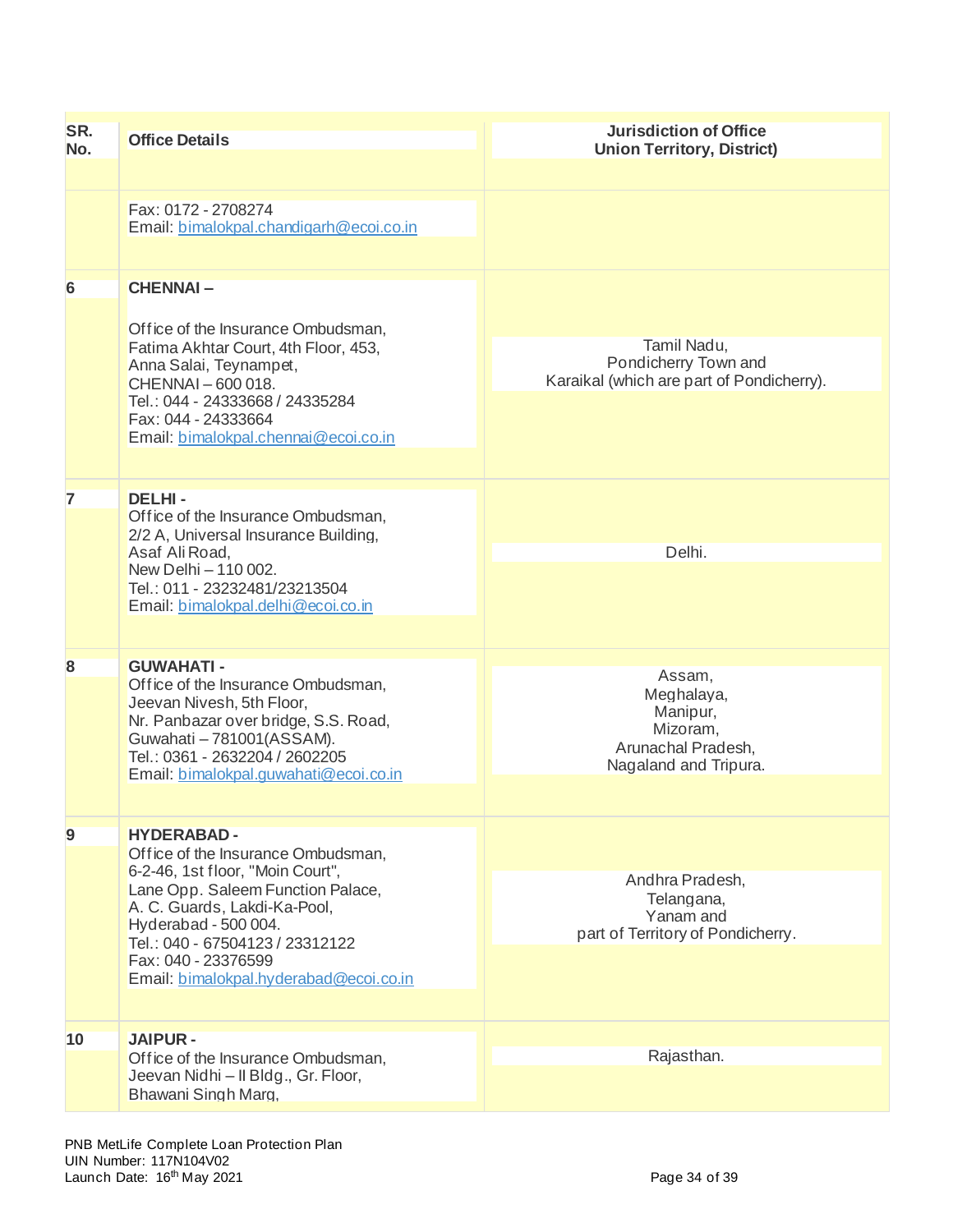| SR.<br>No.                                                                                                                                                   | <b>Office Details</b>                                                                                                                                                                                                                                  | <b>Jurisdiction of Office</b><br><b>Union Territory, District)</b>                                                                                                                                                                                                                                                                                                                                                                                                                                        |
|--------------------------------------------------------------------------------------------------------------------------------------------------------------|--------------------------------------------------------------------------------------------------------------------------------------------------------------------------------------------------------------------------------------------------------|-----------------------------------------------------------------------------------------------------------------------------------------------------------------------------------------------------------------------------------------------------------------------------------------------------------------------------------------------------------------------------------------------------------------------------------------------------------------------------------------------------------|
|                                                                                                                                                              |                                                                                                                                                                                                                                                        |                                                                                                                                                                                                                                                                                                                                                                                                                                                                                                           |
|                                                                                                                                                              | Jaipur - 302 005.<br>Tel.: 0141 - 2740363<br>Email: Bimalokpal.jaipur@ecoi.co.in                                                                                                                                                                       |                                                                                                                                                                                                                                                                                                                                                                                                                                                                                                           |
| 11                                                                                                                                                           | <b>ERNAKULAM -</b><br>Office of the Insurance Ombudsman,<br>2nd Floor, Pulinat Bldg.,                                                                                                                                                                  | Kerala,                                                                                                                                                                                                                                                                                                                                                                                                                                                                                                   |
| Opp. Cochin Shipyard, M. G. Road,<br>Ernakulam - 682 015.<br>Tel.: 0484 - 2358759 / 2359338<br>Fax: 0484 - 2359336<br>Email: bimalokpal.ernakulam@ecoi.co.in | Lakshadweep,<br>Mahe-a part of Pondicherry.                                                                                                                                                                                                            |                                                                                                                                                                                                                                                                                                                                                                                                                                                                                                           |
|                                                                                                                                                              |                                                                                                                                                                                                                                                        |                                                                                                                                                                                                                                                                                                                                                                                                                                                                                                           |
| 12<br><b>KOLKATA -</b><br>Office of the Insurance Ombudsman,<br>Hindustan Bldg. Annexe, 4th Floor,<br>4, C.R. Avenue,<br>KOLKATA - 700 072.                  |                                                                                                                                                                                                                                                        |                                                                                                                                                                                                                                                                                                                                                                                                                                                                                                           |
|                                                                                                                                                              | Tel.: 033 - 22124339 / 22124340                                                                                                                                                                                                                        | West Bengal,<br>Sikkim.<br>Andaman & Nicobar Islands.                                                                                                                                                                                                                                                                                                                                                                                                                                                     |
|                                                                                                                                                              | Fax: 033 - 22124341<br>Email: bimalokpal.kolkata@ecoi.co.in                                                                                                                                                                                            |                                                                                                                                                                                                                                                                                                                                                                                                                                                                                                           |
|                                                                                                                                                              |                                                                                                                                                                                                                                                        |                                                                                                                                                                                                                                                                                                                                                                                                                                                                                                           |
| 13                                                                                                                                                           | <b>LUCKNOW-</b><br>Office of the Insurance Ombudsman,<br>6th Floor, Jeevan Bhawan, Phase-II,<br>Nawal Kishore Road, Hazratganj,<br>Lucknow - 226 001.<br>Tel.: 0522 - 2231330 / 2231331<br>Fax: 0522 - 2231310<br>Email: bimalokpal.lucknow@ecoi.co.in | Districts of Uttar Pradesh:<br>Laitpur, Jhansi, Mahoba, Hamirpur, Banda, Chitrakoot,<br>Allahabad, Mirzapur, Sonbhabdra, Fatehpur,<br>Pratapgarh, Jaunpur, Varanasi, Gazipur, Jalaun,<br>Kanpur, Lucknow, Unnao, Sitapur, Lakhimpur,<br>Bahraich, Barabanki, Raebareli, Sravasti, Gonda,<br>Faizabad, Amethi, Kaushambi, Balrampur, Basti,<br>Ambedkarnagar, Sultanpur, Maharajgang,<br>Santkabirnagar, Azamgarh, Kushinagar, Gorkhpur,<br>Deoria, Mau, Ghazipur, 14Chandauli, Ballia,<br>Sidharathnagar. |
|                                                                                                                                                              |                                                                                                                                                                                                                                                        |                                                                                                                                                                                                                                                                                                                                                                                                                                                                                                           |
| 14                                                                                                                                                           | <b>MUMBAI-</b><br>Office of the Insurance Ombudsman,<br>3rd Floor, Jeevan Seva Annexe,                                                                                                                                                                 |                                                                                                                                                                                                                                                                                                                                                                                                                                                                                                           |
|                                                                                                                                                              | S. V. Road, Santacruz (W),<br>Mumbai - 400 054.<br>Tel.: 022 - 26106552 / 26106960                                                                                                                                                                     | Goa,<br>Mumbai Metropolitan Region<br>excluding Navi Mumbai & Thane.                                                                                                                                                                                                                                                                                                                                                                                                                                      |
|                                                                                                                                                              | Fax: 022 - 26106052<br>Email: bimalokpal.mumbai@ecoi.co.in                                                                                                                                                                                             |                                                                                                                                                                                                                                                                                                                                                                                                                                                                                                           |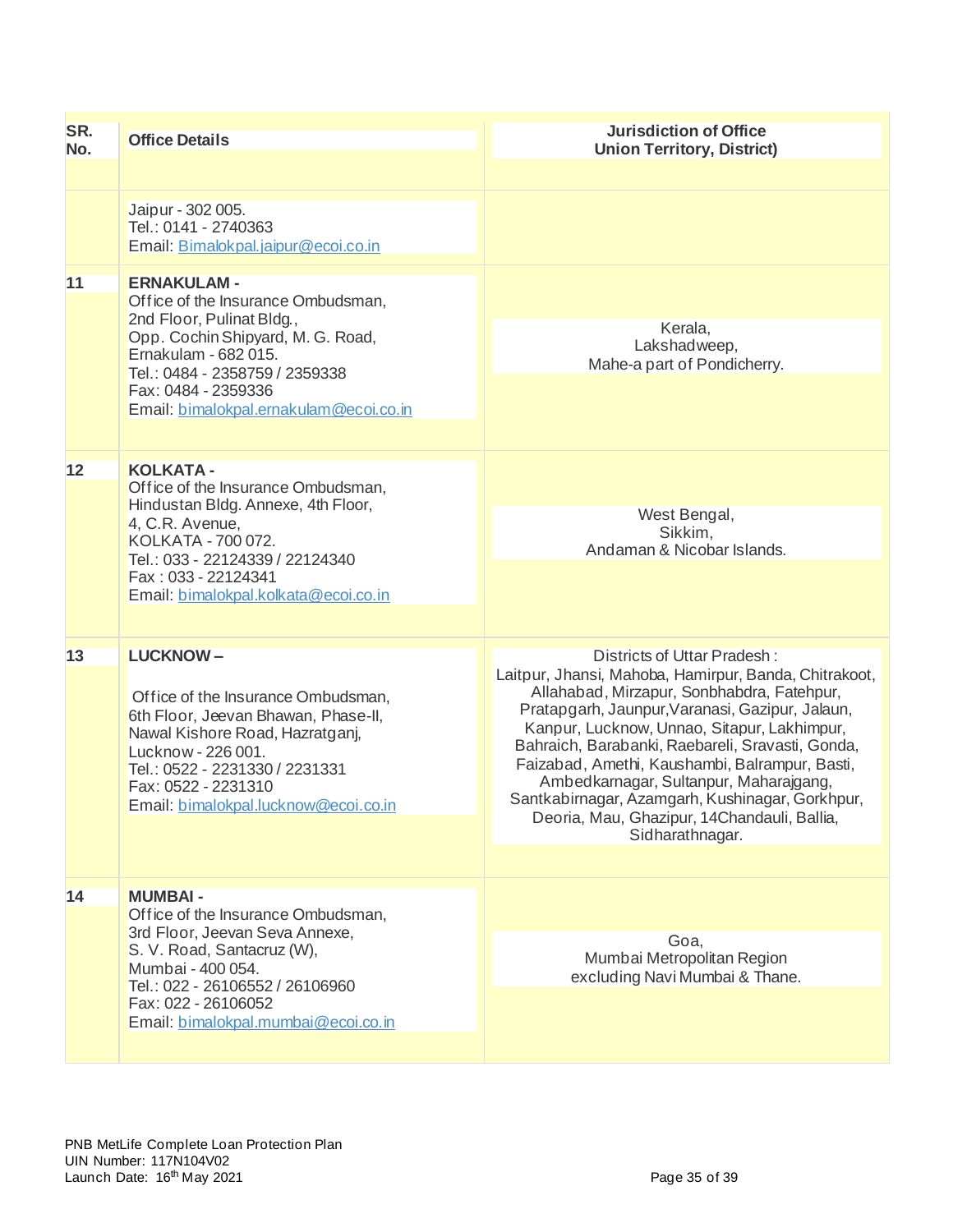| SR.<br>No. | <b>Office Details</b>                                                                                                                                                                                                                                       | <b>Jurisdiction of Office</b><br><b>Union Territory, District)</b>                                                                                                                                                                                                                                                                                                                                                       |
|------------|-------------------------------------------------------------------------------------------------------------------------------------------------------------------------------------------------------------------------------------------------------------|--------------------------------------------------------------------------------------------------------------------------------------------------------------------------------------------------------------------------------------------------------------------------------------------------------------------------------------------------------------------------------------------------------------------------|
|            |                                                                                                                                                                                                                                                             |                                                                                                                                                                                                                                                                                                                                                                                                                          |
| 15         | <b>NOIDA -</b><br>Office of the Insurance Ombudsman,<br>Bhagwan Sahai Palace<br>4th Floor, Main Road,<br>Naya Bans, Sector 15,<br>Distt: Gautam Buddh Nagar,<br>U.P-201301.<br>Tel.: 0120-2514250 / 2514252 / 2514253<br>Email: bimalokpal.noida@ecoi.co.in | State of Uttaranchal and the following Districts of Uttar<br>Pradesh:<br>Agra, Aligarh, Bagpat, Bareilly, Bijnor, Budaun,<br>Bulandshehar, Etah, Kanooj, Mainpuri, Mathura,<br>Meerut, Moradabad, Muzaffarnagar, Oraiyya, Pilibhit,<br>Etawah, Farrukhabad, Firozbad, Gautambodhanagar,<br>Ghaziabad, Hardoi, Shahjahanpur, Hapur, Shamli,<br>Rampur, Kashganj, Sambhal, Amroha, Hathras,<br>Kanshiramnagar, Saharanpur. |
| 16         | <b>PATNA-</b><br>Office of the Insurance Ombudsman,<br>1st Floor, Kalpana Arcade Building,<br>Bazar Samiti Road,<br>Bahadurpur,<br>Patna 800 006.<br>Tel.: 0612-2680952<br>Email: bimalokpal.patna@ecoi.co.in                                               | Bihar,<br>Jharkhand.                                                                                                                                                                                                                                                                                                                                                                                                     |
| 17         | <b>PUNE -</b><br>Office of the Insurance Ombudsman,<br>Jeevan Darshan Bldg., 3rd Floor,<br>C.T.S. No.s. 195 to 198.<br>N.C. Kelkar Road, Narayan Peth,<br>Pune - 411 030.<br>Tel.: 020-41312555<br>Email: bimalokpal.pune@ecoi.co.in                        | Maharashtra,<br>Area of Navi Mumbai and Thane<br>excluding Mumbai Metropolitan Region.                                                                                                                                                                                                                                                                                                                                   |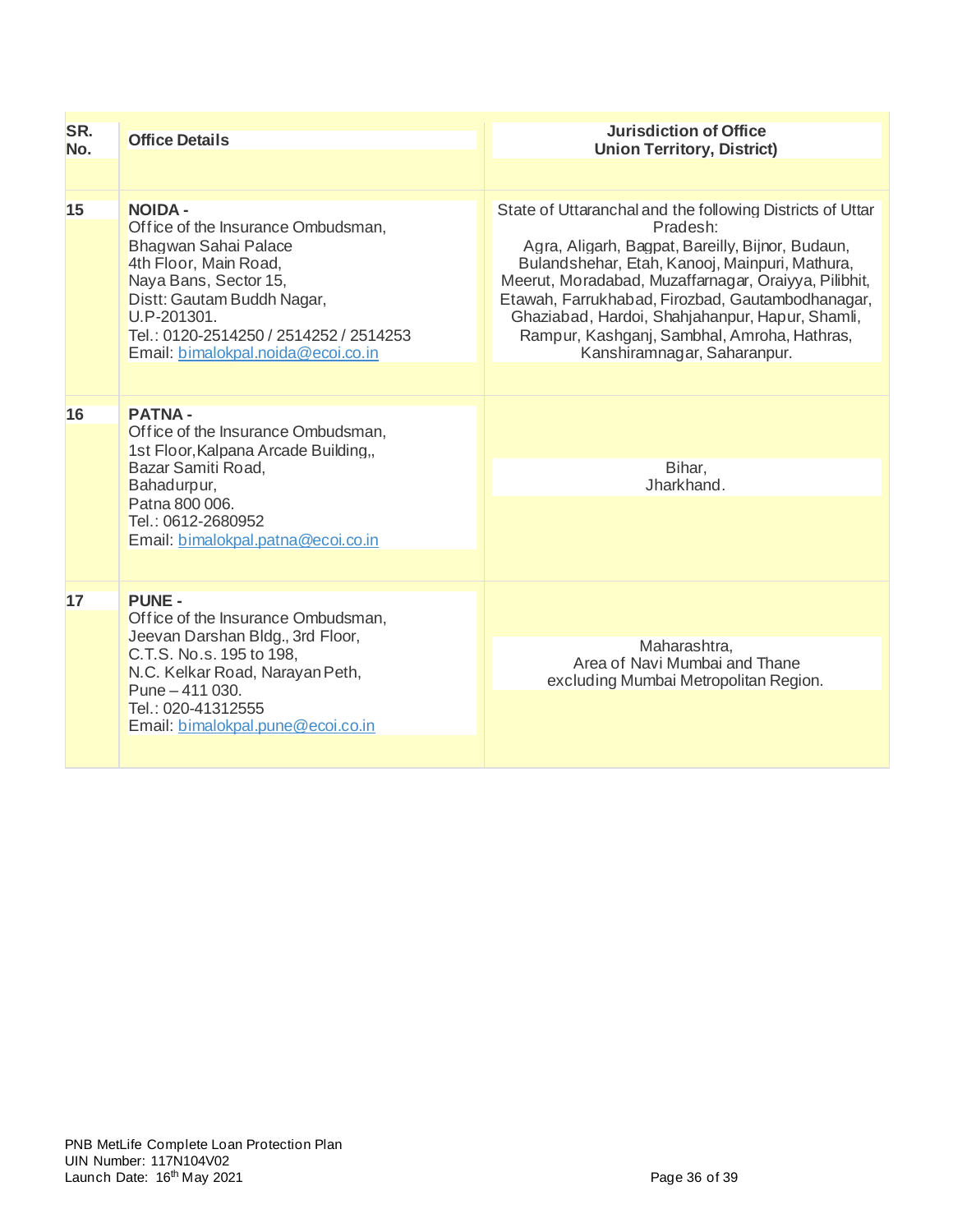# **Annexure A**

## **Section 38, Assignment and Transfer of Insurance Policies**

- 1. Assignment or transfer of a policy should be in accordance with Section 38 of the Insurance Act, 1938 as amended from time to time. The extant provisions in this regard are as follows:
- 2. This policy may be transferred/assigned, wholly or in part, with or without consideration.<br>3. An Assignment may be effected in a policy by an endorsement upon the policy itself or
- An Assignment may be effected in a policy by an endorsement upon the policy itself or by a separate instrument under notice to the Company.
- 4. The instrument of assignment should indicate the fact of transfer or assignment and the reaso ns for the assignment or transfer, antecedents of the assignee and terms on which assignment is made.
- 5. The assignment must be signed by the transferor or assignor or duly authorized agent and attested by at least one witness.
- 6. The transfer of assignment shall not be operative as against an company until a notice in writing of the transfer or assignment and either the said endorsement or instrument itself or copy there of certified to be correct by both transferor and transferee or their duly authorized agents have been delivered to the company.
- 7. Fee to be paid for assignment or transfer can be specified by the Authority through Regulations.
- 8. On receipt of notice with fee, the company should Grant a written acknowledgement of receipt of notice. Such notice sh all be conclusive evidence against the company of duly receiving the notice.
- 9. If the company maintains one or more places of business, such notices shall be delivered only at the place where the policy is being serviced.
- 10. The company may accept or decline to act upon any transfer or assignment or endorsement, if it has sufficient reasons to believe that it is
	- not bonafide or
	- not in the interest of the policyholder or
	- not in public interest or
	- is for the purpose of trading of the insurance policy.
- 11. Before refusing to act upon endorsement, the Company should record the reasons in writing and communicate the same in writing to Policyholder within 30 days from the date of policyholder giving a notice of transfer or assignment
- 12. In case of refusal to act upon the endorsement by the Company, any person aggrieved by the refusal may prefer a claim to IRDAI within 30 days of receipt of the refusal letter from the Company.
- 13. The priority of claims of persons interested in an insurance policy would depend on the date on which the notices of assignment or transfer is delivered to the company; where there are more than one instruments of transfer or assignment, the priority will depend on dates of delivery of such notices. Any dispute in this regard as to priority should be referred to Authority.
- 14. Every assignment or transfer shall be deemed to be absolute assignment or transfer and the assignee or transferee shall be de emed to be absolute assignee or transferee, except
	- (a) where assignment or transfer is subject to terms and conditions of transfer or assignment OR
	- (b) where the transfer or assignment is made upon condition that
		- (i) the proceeds under the policy shall become payable to policyholder or nominee(s) in the event of assignee or transferee dying before the insured OR
		- the insured surviving the term of the policy

Such conditional assignee will not be entitled to obtain a loan on policy or surrender the policy. This provision will prevail notwithstanding any law or custom having force of law which is contrary to the above position.

- 15. In other cases, the company shall, subject to terms and conditions of assignment, recognize the transferee or assignee named in the notice as the absolute transferee or assignee and such person
	- shall be subject to all liabilities and equities to which the transferor or assignor was subject to at the date of transfer o r assignment and
	- may institute any proceedings in relation to the policy
	- obtain loan under the policy or surrender the policy without obtaining the consent of the transferor or assignor or making him a party to the proceedings

Any rights and remedies of an assignee or transferee of a life insurance policy under an assignment or transfer effected befo re commencement of the Insurance Laws (Amendment) Ordinance, 2014 shall not be affected by this section.

[Disclaimer: This is not a comprehensive list of amendments of Insurance Act, 1938, as amended from time to time and only a s implified version prepared for general information. Policy Holders are advised to refer the Insurance Laws (Amendment) Act 2015 notified in the Official Gazette on 23rd March 2015 for complete and accurate details.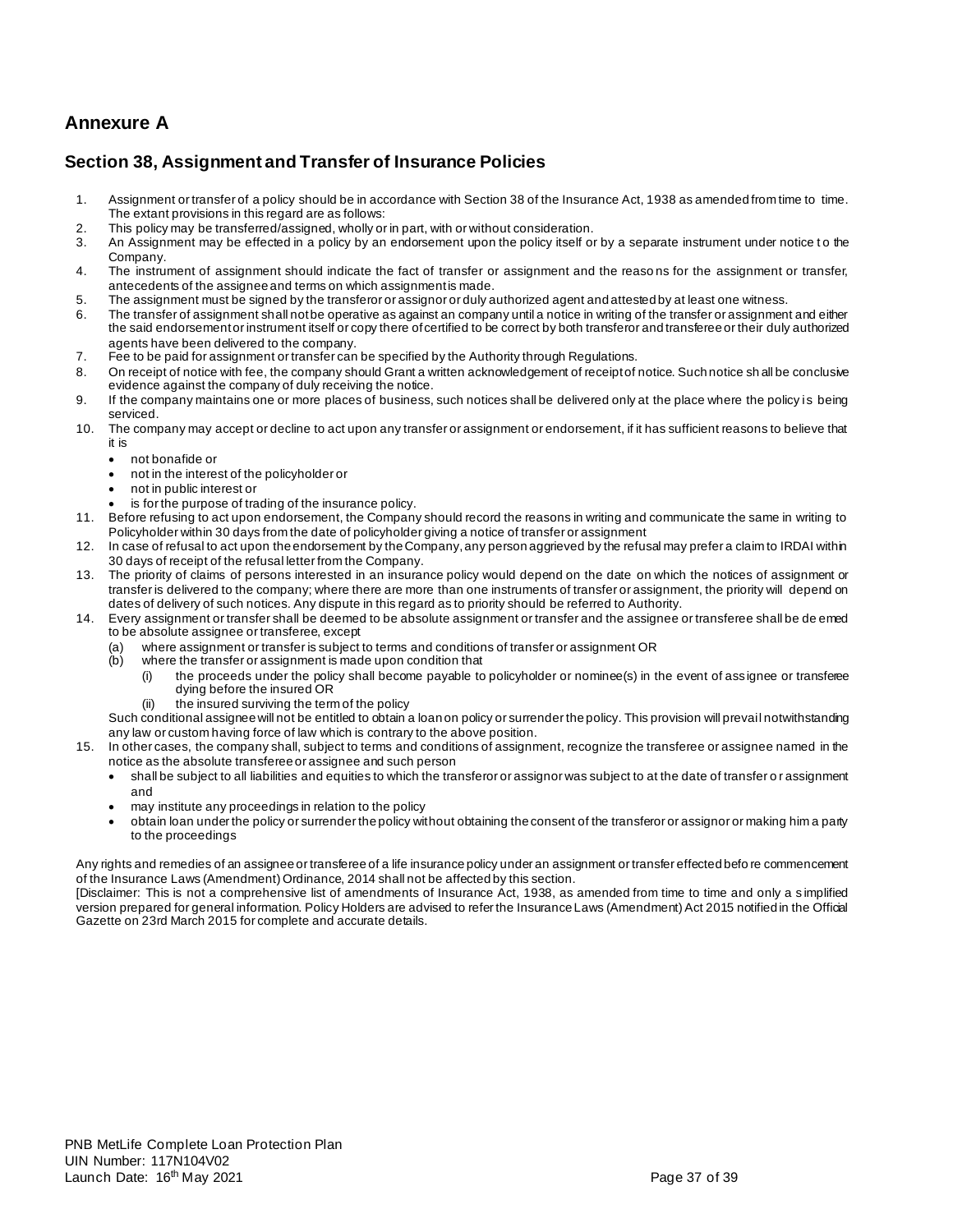## **Section 39, Nomination by policyholder**

- 1. Nomination of a life insurance Policy is as below in accordance with Section 39 of the Insurance Act, 1938 as amended from time to time. The extant provisions in this regard are as follows:
- 2. The policyholder of a life insurance on his own life may nominate a person or persons to whom money secured by the policy shall be paid in the event of his death.
- 3. Where the nominee is a minor, the policyholder may appoint any person to receive the money secured by the policy in the event of policyholder's death during the minority of the nominee. The manner of appointment is to be laid down by the company.
- 4. Nomination can be made at any time before the maturity of the policy.
- 5. Nomination may be incorporated in the text of the policy itself or may be endorsed on the policy communicated to the company and can be registered by the company in the records relating to the policy.
- 6. Nomination can be cancelled or changed at any time before policy matures, by an endorsement or a further endorsement or a wil l as the case may be.
- 7. A notice in writing of Change or Cancellation of nomination must be delivered to the company for the company to be liable to such nominee. Otherwise, company will not be liable if a bonafide payment is made to the person named in the text of the policy or in the registered records of the company.
- 8. Fee to be paid to the company for registering change or cancellation of a nomination can be specified by the Authority through Regulations.
- 9. On receipt of notice with fee, the company should grant a written acknowledgement to the policyholder of having registered a nomination or cancellation or change thereof.
- 10. A transfer or assignment made in accordance with Section 38 shall automatically cancel the nomination except in case of assig nment to the company or other transferee or assignee for purpose of loan or against security or its reassignment after repayment. In such case, the nomination will not get cancelled to the extent of company's or transferee's or assignee's interest in the policy. The no mination will get revived on repayment of the loan.
- 11. The right of any creditor to be paid out of the proceeds of any policy of life insurance shall not be affected by the nominat ion.
- 12. In case of nomination by policyholder whose life is insured, if the nominees die before the policyholder, the proceeds are payable to policyholder or his heirs or legal representatives or holder of succession certificate.
- 13. In case nominee(s) survive the person whose life is insured, the amount secured by the policy shall be paid to such survivo r(s).
- 14. Where the policyholder whose life is insured nominates his
	- parents or
	- spouse or
	- children or
	- spouse and children
	- or any of them

the nominees are beneficially entitled to the amount payable by the company to the policyholder unless it is proved that poli cyholder could not have conferred such beneficial title on the nominee having regard to the nature of his title.

- If nominee(s) die after the policyholder but before his share of the amount secured under the policy is paid, the share of the expired nominee(s) shall be payable to the heirs or legal representative of the nominee or holder of succession certificate of such nominee(s). 15. The provisions of sub-section 7 and 8 (13 and 14 above) shall apply to all life insurance policies maturing for payment after the commencement of Insurance Laws (Amendment) Ordinance, 2014 (i.e 26.12.2014).
- 16. If policyholder dies after maturity but the proceeds and benefit of the policy has not been paid to him because of his death, his nominee(s) shall be entitled to the proceeds and benefit of the policy.
- 17. The provisions of Section 39 are not applicable to any life insurance policy to which Section 6 of Married Women's Property Act, 1874 applies or has at any time applied except where before or after Insurance Laws (Ordinance) 2014, a nomination is made in favor of spouse or children or spouse and children whether or not on the face of the policy it is mentio ned that it is made under Section 39. Where nomination is intended to be made to spouse or children or spouse and children under Section 6 of MWP Act, it should be specifically mentioned on the policy. In such a case only, the provisions of Section 39 will not apply.

**[Disclaimer: This is not a comprehensive list of amendments of Insurance Act, 1938, as amended from time to time and only a simplified version prepared for general information. Policy Holders are advised to refer the Insurance Laws (Amendment) Act 2015 notified in the Official Gazette on 23rd March 2015 for complete and accurate details**